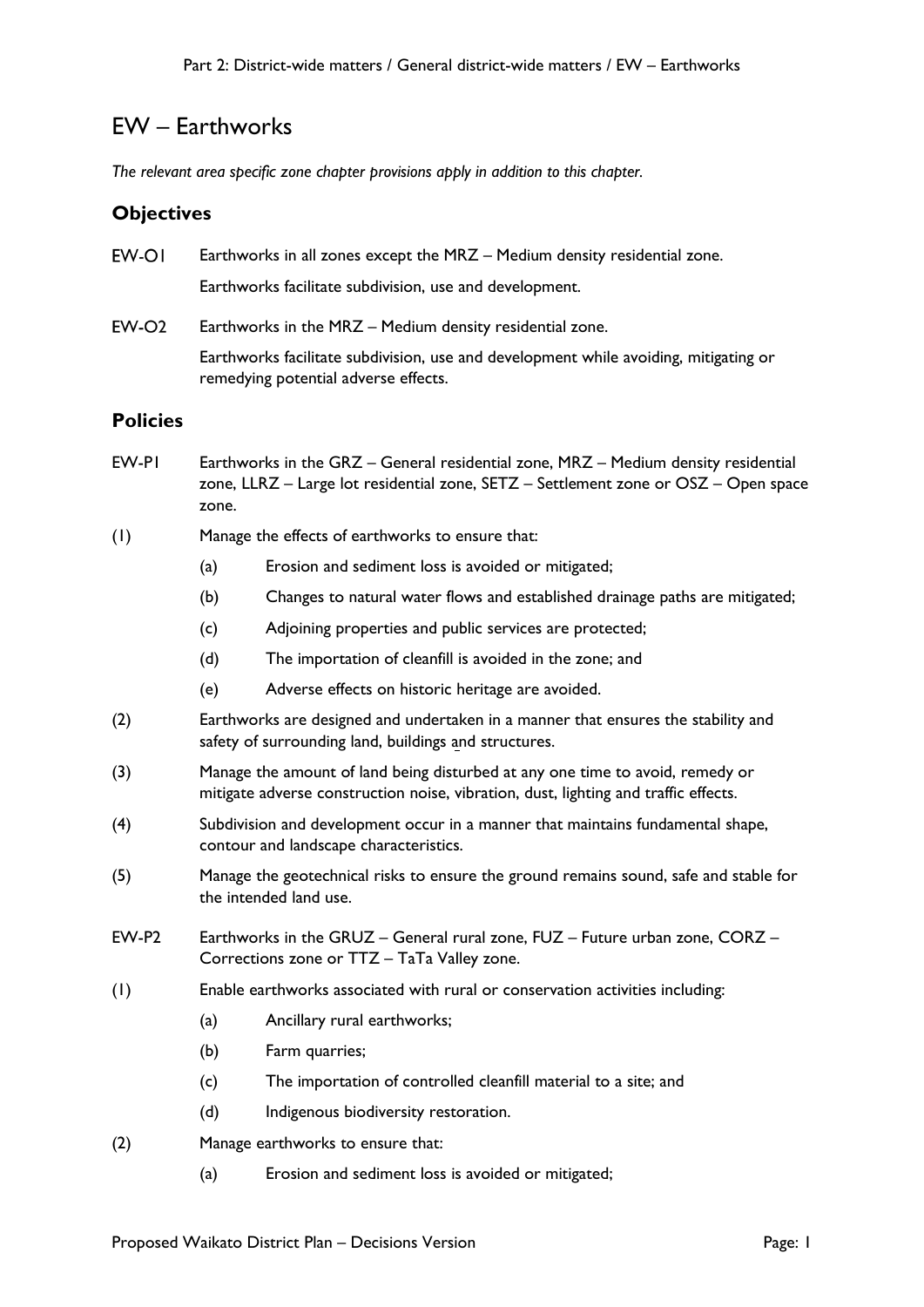- (b) The ground is geotechnically sound and remains safe and stable for the duration of the intended land use;
- (c) Changes to natural water flows and established drainage paths are avoided or mitigated;
- (d) Adjoining properties and infrastructure are protected;
- (e) Historic heritage and cultural values are recognised and protected; and
- (f) Ecosystem protection, restoration, rehabilitation or enhancement works are encouraged.
- EW-P3 Earthworks in the RLZ Rural lifestyle zone.
- (1) Manage the effects of earthworks to ensure that:
	- (a) Erosion and sediment loss is avoided or mitigated;
	- (b) The ground is geotechnically sound and remains safe and stable for the duration of the intended land use;
	- (c) Changes to natural water flows and established drainage paths is avoided or mitigated.
- (2) Manage the importation of fill material to a site.
- (3) Appropriately manage the importation of cleanfill to a site.
- (4) Manage the amount of land being disturbed at any one time to avoid, remedy or mitigate adverse construction noise, vibration, odour, dust, lighting and traffic effects.
- (5) Subdivision and development occur in a manner that maintains shape, contour and landscape characteristics.
- EW-P4 Earthworks in the LCZ Local centre zone, COM Commercial zone or TCZ Town centre zone.
- (1) Manage earthworks in the zone to minimise:
	- (a) The adverse effects and of sediment, of dust and stormwater runoff; and
	- (b) Adverse effects on heritage.
- EW-P5 Earthworks in the MAZ Mercer Airport zone.

Provide for the unique operational requirements of an airport whilst at the same time achieving appropriate levels of amenity for surrounding properties.

#### **Rules**

| EW-RI     | Gardening or disturbance of land for the installation of fence posts |                              |
|-----------|----------------------------------------------------------------------|------------------------------|
| All zones | (2) Activity status where<br>(1) Activity status: PER                |                              |
|           | <b>Activity specific conditions:</b>                                 | compliance not achieved: n/a |
|           | Nil.                                                                 |                              |
| $EW-R2$   | Earthworks activities within the National Grid Yard                  |                              |
| All zones | (I) Activity status: PER                                             | (2) Activity status: RDIS    |

*Land use – effects (zones specified in the first column)*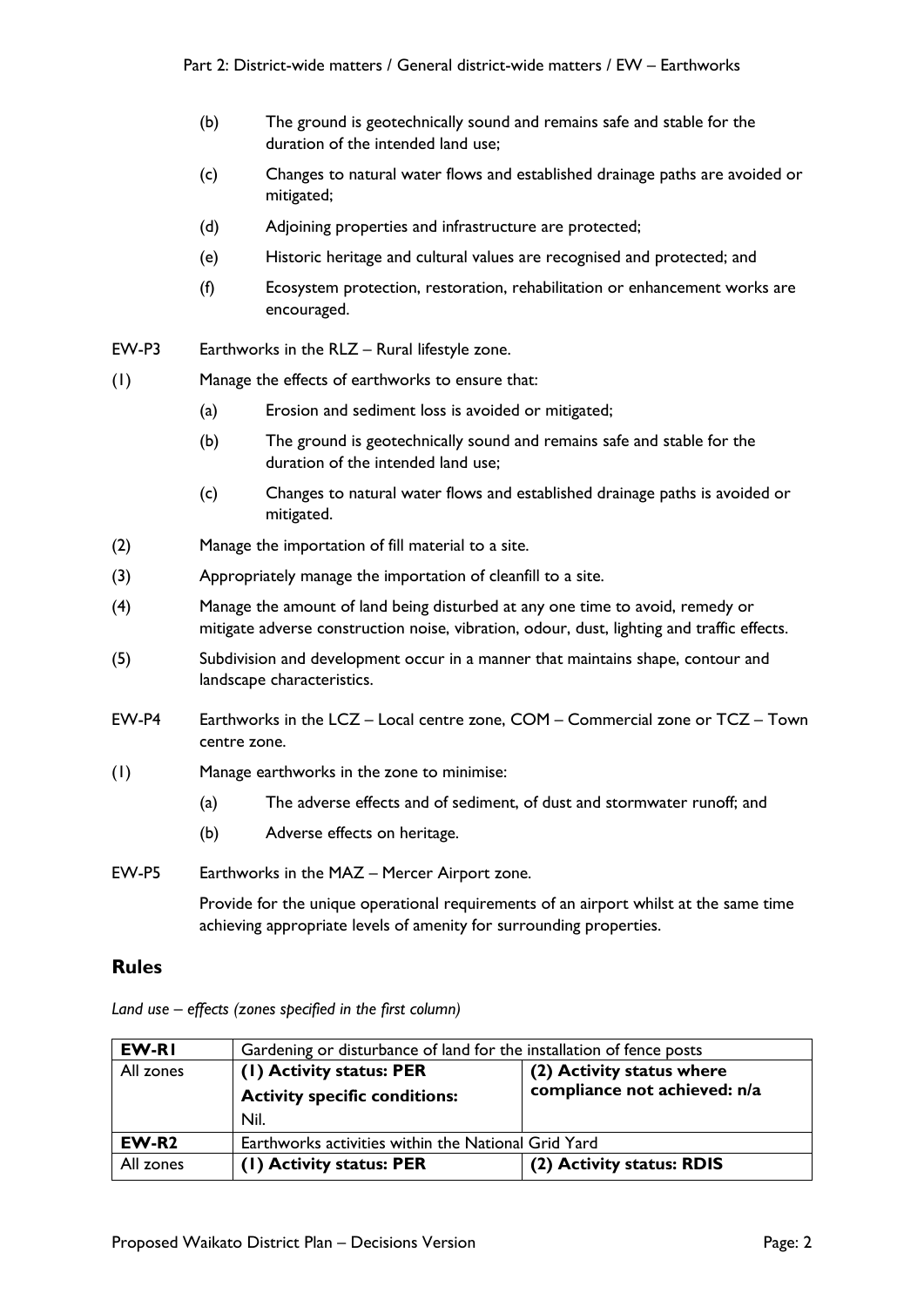| <b>Activity specific conditions:</b>                                                                                                                                                                                                                                                                                                                                                                                                                                                                                                                                                                                                                                                                                                                                                                                                                                                                                                                                                                                                                                                                                                                                                                                                                                                                   | <b>Where:</b>                                                                                                                                                                                                                                                                                                                                                                                                                                                                                                                                                                                                                                                                                                                                                                                                                                                                                                                                                |
|--------------------------------------------------------------------------------------------------------------------------------------------------------------------------------------------------------------------------------------------------------------------------------------------------------------------------------------------------------------------------------------------------------------------------------------------------------------------------------------------------------------------------------------------------------------------------------------------------------------------------------------------------------------------------------------------------------------------------------------------------------------------------------------------------------------------------------------------------------------------------------------------------------------------------------------------------------------------------------------------------------------------------------------------------------------------------------------------------------------------------------------------------------------------------------------------------------------------------------------------------------------------------------------------------------|--------------------------------------------------------------------------------------------------------------------------------------------------------------------------------------------------------------------------------------------------------------------------------------------------------------------------------------------------------------------------------------------------------------------------------------------------------------------------------------------------------------------------------------------------------------------------------------------------------------------------------------------------------------------------------------------------------------------------------------------------------------------------------------------------------------------------------------------------------------------------------------------------------------------------------------------------------------|
| (a) Earthworks within the National<br>Grid Yard that comply with all<br>of the following standards:<br>(i) Do not exceed a depth<br>(measured vertically) of<br>300mm within 12m of the                                                                                                                                                                                                                                                                                                                                                                                                                                                                                                                                                                                                                                                                                                                                                                                                                                                                                                                                                                                                                                                                                                                | (a) Earthworks within the National<br>Grid Yard that do not comply<br>with Standard EW-R2 $(1)(a)(i)$<br>but complies with Standards<br>EW-R2(1)(a)(ii) – (iv).                                                                                                                                                                                                                                                                                                                                                                                                                                                                                                                                                                                                                                                                                                                                                                                              |
| outer visible edge of any<br>National Grid support<br>structure foundation.<br>(ii) Do not compromise the<br>stability of a National Grid<br>support structure;<br>(iii) Do not result in the loss of<br>access to any National Grid<br>support structure; and<br>(iv) Do not result in a reduction<br>in the ground to conductor<br>clearance distances of less<br>than 6.5m (measured<br>vertically) from a 110kV<br>National Grid transmission<br>line, or 7.5m (measured<br>vertically) from a 220kV<br>National Grid transmission<br>line.<br>(b) The following earthworks<br>activities are exempt from Rules<br>EW-R2 $(1)(a)$ :<br>(i) Earthworks that are<br>undertaken by a network<br>utility operator (other than<br>for the reticulation and<br>storage of water for<br>irrigation purposes) as<br>defined by the Resource<br>Management Act 1991;<br>(ii) Earthworks undertaken as<br>part of agricultural or<br>domestic cultivation, or<br>repair, sealing or resealing of<br>a road, footpath, driveway or<br>farm track;<br>(iii) Vertical holes not exceeding<br>500mm in diameter that:<br>(1) Are more than 1.5m<br>from the outer edge of<br>the pole support<br>structure or stay wire; or<br>(2) Are a post hole for a<br>farm fence or horticulture<br>structure more than 6m | <b>Council's discretion is restricted</b><br>to the following matters:<br>(b) Impacts on the operation,<br>maintenance, upgrading and<br>development of the National<br>Grid;<br>(c) The risk to the structural<br>integrity of the affected National<br>Grid support structure(s);<br>(d) Any impact on the ability of the<br>National Grid owner<br>(Transpower) to access the<br><b>National Grid;</b><br>(e) The risk of electrical hazards<br>affecting public or individual<br>safety, and the risk of property<br>damage.<br>(f) Technical advice provided by the<br>National Grid owner<br>(Transpower); and<br>(g) Any effects on National Grid<br>support structures including the<br>creation of an unstable batter.<br>(3) Activity status: NC<br><b>Where:</b><br>(a) Earthworks within the National<br>Grid Yard that is not a<br>permitted activity under Rule<br>EW-R2(1) or a restricted<br>discretionary activity under Rule<br>$EW-R2(2)$ |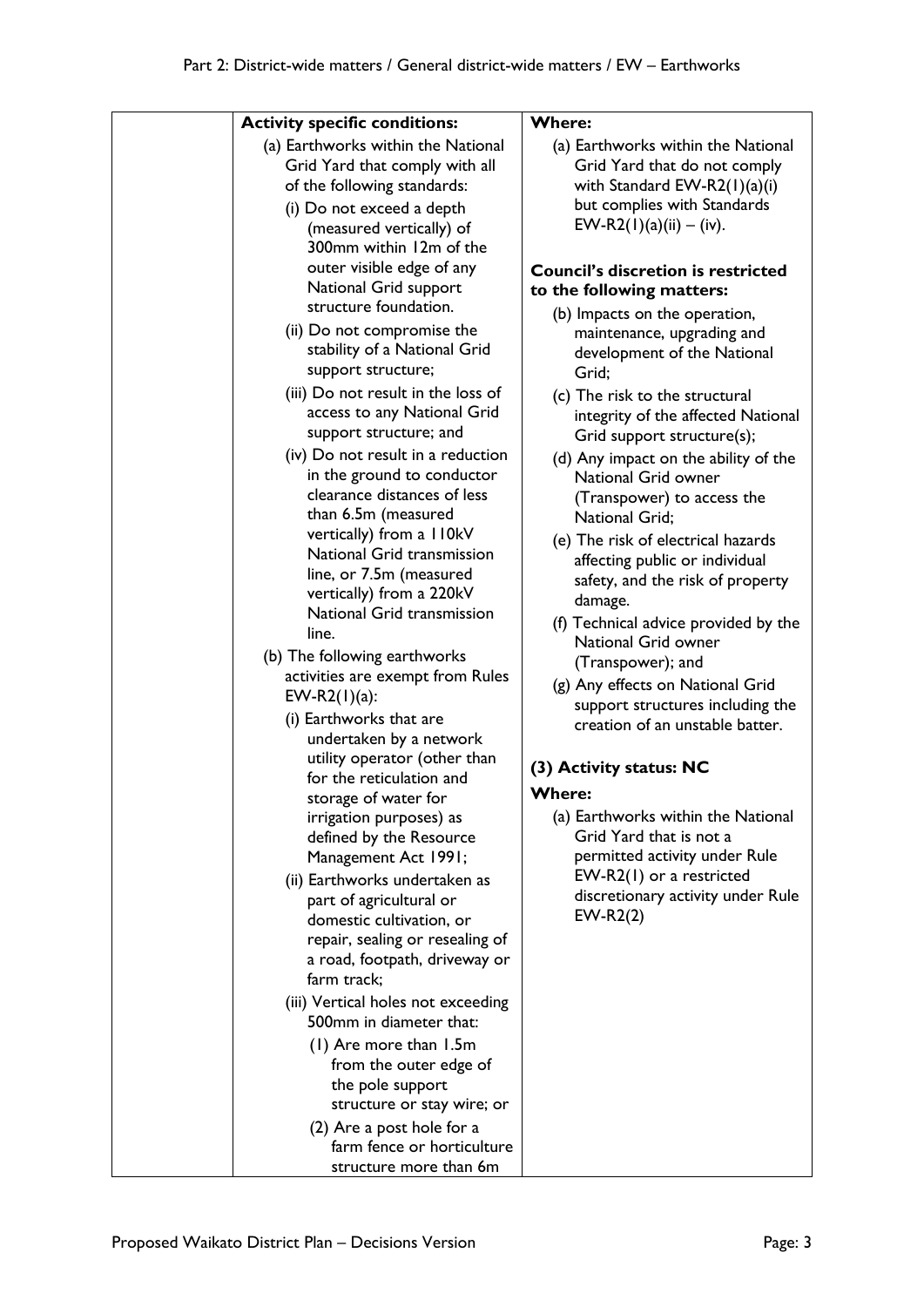| from the visible outer  |  |
|-------------------------|--|
| edge of a tower support |  |
| structure foundation.   |  |

## *LLRZ – Large lot residential zone and SETZ – Settlement zone*

| EW-R3                                    | Earthworks - general                                                                                                                                                                                                                                                                                                                                                                                                                                                                                                                                                                                                                                                                                                                                                                       |                                                                                                                                                                                                                                                                                                                                                                                                                                                                                                                                                                                                                                                                                                                                                                    |
|------------------------------------------|--------------------------------------------------------------------------------------------------------------------------------------------------------------------------------------------------------------------------------------------------------------------------------------------------------------------------------------------------------------------------------------------------------------------------------------------------------------------------------------------------------------------------------------------------------------------------------------------------------------------------------------------------------------------------------------------------------------------------------------------------------------------------------------------|--------------------------------------------------------------------------------------------------------------------------------------------------------------------------------------------------------------------------------------------------------------------------------------------------------------------------------------------------------------------------------------------------------------------------------------------------------------------------------------------------------------------------------------------------------------------------------------------------------------------------------------------------------------------------------------------------------------------------------------------------------------------|
| LLRZ - Large                             | (I) Activity status: PER                                                                                                                                                                                                                                                                                                                                                                                                                                                                                                                                                                                                                                                                                                                                                                   | (2) Activity status where                                                                                                                                                                                                                                                                                                                                                                                                                                                                                                                                                                                                                                                                                                                                          |
| lot residential                          | <b>Where:</b>                                                                                                                                                                                                                                                                                                                                                                                                                                                                                                                                                                                                                                                                                                                                                                              | compliance not achieved: RDIS                                                                                                                                                                                                                                                                                                                                                                                                                                                                                                                                                                                                                                                                                                                                      |
| zone; and<br>SETZ-<br>Settlement<br>zone | (a) Earthworks (excluding the<br>importation of fill material)<br>within a site must meet all of the<br>following standards:<br>(i) Be located more than 1.5 m<br>horizontally from any<br>waterway, open drain or<br>overland flow path;<br>(ii) Not exceed a volume of<br>more than 350m <sup>3</sup> ;<br>(iii) Not exceed an area of more<br>than 1,000m <sup>2</sup> over any single<br>consecutive 12 month<br>period;<br>(iv) The total depth of any<br>excavation or filling does not<br>exceed 1.5m above or below<br>ground level;<br>(v) The slope of the resulting<br>cut, filled areas or fill batter<br>face in stable ground, does<br>not exceed a maximum of 1:2<br>(I vertical to 2 horizontal);<br>(vi) Earthworks are set back at<br>least 1.5m from all<br>boundaries: | <b>Council's discretion is restricted</b><br>to the following matters:<br>(a) Amenity values and landscape<br>effects;<br>(b) Volume, extent and depth of<br>earthworks;<br>(c) Nature of fill material;<br>(d) Contamination of fill material;<br>(e) Location of the earthworks to<br>waterways, significant indigenous<br>vegetation and habitat;<br>(f) Compaction of the fill material;<br>(g) Volume and depth of fill<br>material:<br>(h) Protection of the Hauraki Gulf<br><b>Catchment Area:</b><br>(i) Geotechnical stability;<br>(j) Flood risk, including natural<br>water flows and established<br>drainage paths;<br>(k) Land instability, erosion and<br>sedimentation; and<br>(I) The risk of earthworks<br>exacerbating Kauri dieback<br>disease. |
|                                          | (vii) Areas exposed by<br>earthworks are re-vegetated<br>to achieve 80% ground cover<br>within 2 months of the<br>completion of the<br>earthworks;<br>(viii) Sediment resulting from the<br>earthworks is retained on the<br>site through implementation<br>and maintenance of erosion<br>and sediment controls and<br>does not enter waterways,<br>open drains or overland flow<br>paths;<br>(ix) Do not divert or change the<br>nature of natural water flows,                                                                                                                                                                                                                                                                                                                           |                                                                                                                                                                                                                                                                                                                                                                                                                                                                                                                                                                                                                                                                                                                                                                    |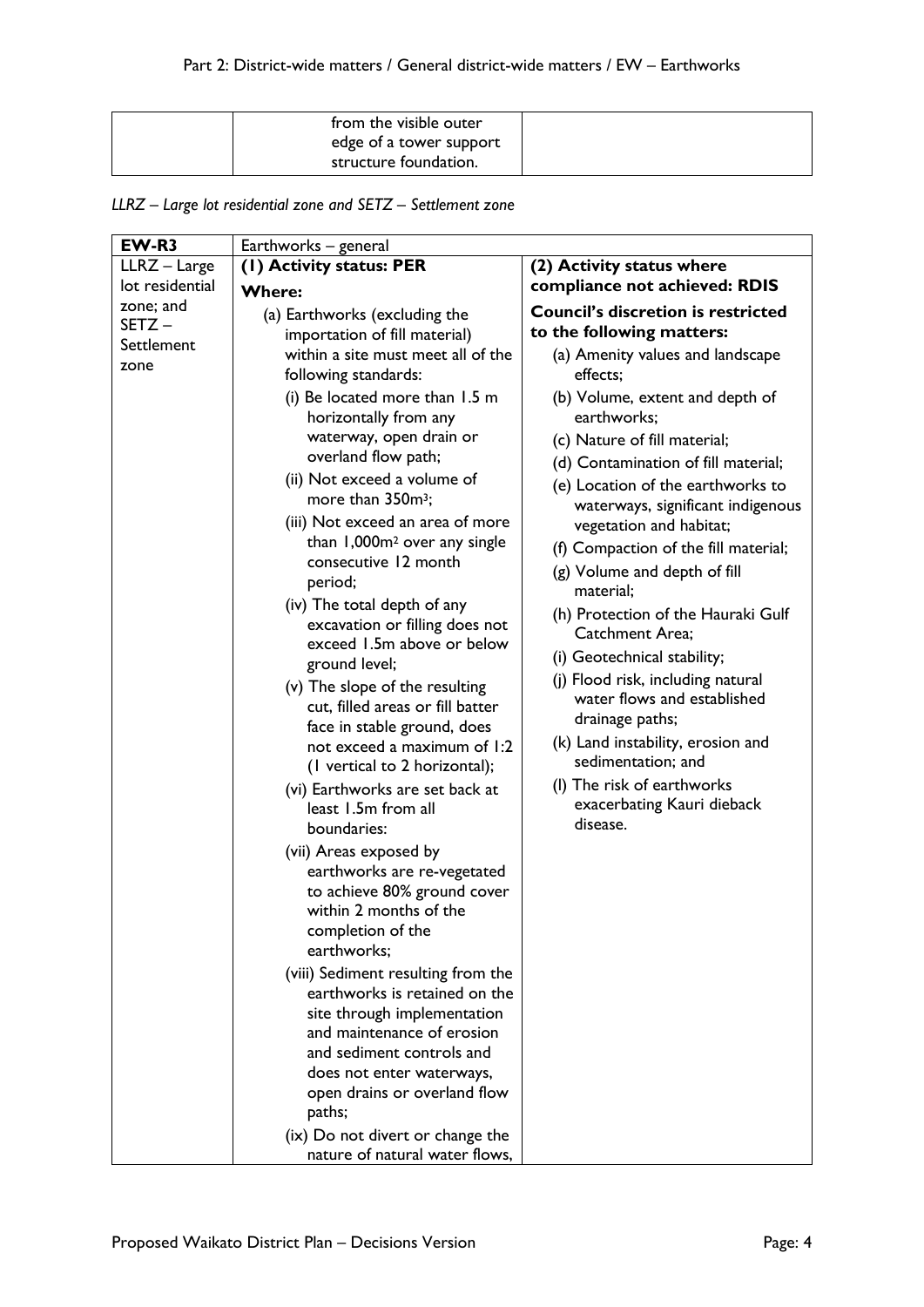|                                 | water bodies or established                                              |                                                                        |
|---------------------------------|--------------------------------------------------------------------------|------------------------------------------------------------------------|
|                                 | drainage paths; and                                                      |                                                                        |
|                                 | (x) Provided they are not within<br>a kauri root zone                    |                                                                        |
|                                 |                                                                          |                                                                        |
| EW-R4                           | Earthworks - general                                                     |                                                                        |
| LLRZ - Large<br>lot residential | (I) Activity status: PER                                                 | (2) Activity status where<br>compliance not achieved: RDIS             |
| zone; and                       | <b>Where:</b>                                                            |                                                                        |
| SETZ-                           | (a) Earthworks for the purpose of                                        | <b>Council's discretion is restricted</b>                              |
| Settlement                      | creating a building platform for                                         | to the following matters:                                              |
| zone                            | residential purposes within a<br>site, using imported cleanfill          | (a) Amenity values and landscape<br>effects;                           |
|                                 | material, must meet the<br>following standards:                          | (b) Volume, extent and depth of<br>earthworks;                         |
|                                 | (b) Be carried out in accordance                                         | (c) Nature of fill material;                                           |
|                                 | with NZS 4431:1989 Code of                                               | (d) Contamination of fill material;                                    |
|                                 | Practice for Earth Fill for                                              | (e) Location of the earthworks to                                      |
|                                 | Residential Development; and<br>(c) Provided they are not within a       | waterways, significant indigenous                                      |
|                                 | kauri root zone                                                          | vegetation and habitat;                                                |
|                                 |                                                                          | (f) Compaction of the fill material;                                   |
|                                 |                                                                          | (g) Volume and depth of fill<br>material;                              |
|                                 |                                                                          | (h) Protection of the Hauraki Gulf<br><b>Catchment Area;</b>           |
|                                 |                                                                          | (i) Geotechnical stability;                                            |
|                                 |                                                                          |                                                                        |
|                                 |                                                                          | (j) Flood risk, including natural<br>water flows and established       |
|                                 |                                                                          | drainage paths;                                                        |
|                                 |                                                                          | (k) Land instability, erosion and                                      |
|                                 |                                                                          | sedimentation; and                                                     |
|                                 |                                                                          | (I) Provided they are not within a                                     |
|                                 |                                                                          | kauri root zone                                                        |
| EW-R5                           | Earthworks - general                                                     |                                                                        |
| LLRZ - Large                    | (1) Activity status: PER                                                 | (2) Activity status where                                              |
| lot residential                 | <b>Where:</b>                                                            | compliance not achieved: RDIS                                          |
| zone; and<br>SETZ-              | (a) Earthworks for purposes other<br>than creating a building platform   | <b>Council's discretion is restricted</b><br>to the following matters: |
| Settlement<br>zone              | for residential purposes within a<br>site, using imported fill material, | (a) Amenity values and landscape<br>effects;                           |
|                                 | must meet all of the following                                           | (b) Volume, extent and depth of                                        |
|                                 | standards:                                                               | earthworks;                                                            |
|                                 | (i) Not exceed a total volume of                                         | (c) Nature of fill material;                                           |
|                                 | $20m^3$ ;                                                                | (d) Contamination of fill material;                                    |
|                                 | (ii) Not exceed a depth of 1.5m;<br>(iii) The slope of the resulting     | (e) Location of the earthworks to<br>waterways, significant indigenous |
|                                 | filled area in stable ground                                             | vegetation and habitat;                                                |
|                                 | must not exceed a maximum                                                | (f) Compaction of the fill material;                                   |
|                                 | slope of 1:2 (I vertical to 2<br>horizontal);                            | (g) Volume and depth of fill<br>material;                              |
|                                 |                                                                          | (h) Protection of the Hauraki Gulf                                     |
|                                 |                                                                          | Catchment Area;                                                        |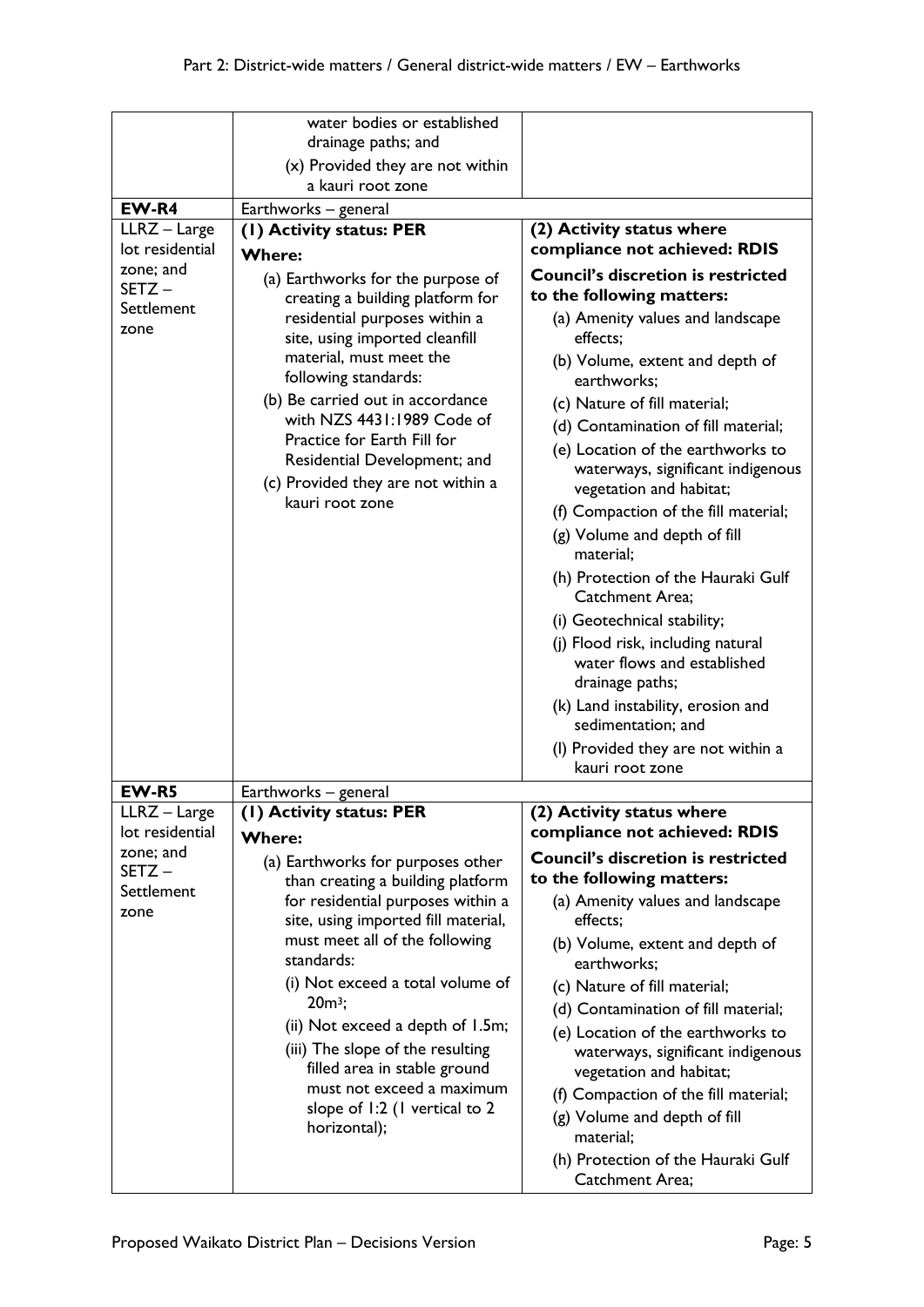|                                     | (iv) Fill material is setback at<br>least 1.5m from all<br>boundaries;<br>(v) Areas exposed by filling are<br>re-vegetated to achieve 80%<br>ground cover within 2<br>months of the completion of<br>the earthworks;<br>(vi) Sediment resulting from the<br>filling is retained on the site<br>through implementation and<br>maintenance of erosion and<br>sediment controls and does<br>not enter waterways, open<br>drains or overland flow<br>paths; and<br>(vii) Do not divert or change the<br>nature of natural water flows,<br>water bodies or established<br>drainage paths; and<br>(viii) Provided they are not<br>within a kauri root zone. | (i) Geotechnical stability;<br>(j) Flood risk, including natural<br>water flows and established<br>drainage paths;<br>(k) Land instability, erosion and<br>sedimentation; and<br>(I) The risk of earthworks<br>exacerbating Kauri dieback<br>disease. |
|-------------------------------------|-------------------------------------------------------------------------------------------------------------------------------------------------------------------------------------------------------------------------------------------------------------------------------------------------------------------------------------------------------------------------------------------------------------------------------------------------------------------------------------------------------------------------------------------------------------------------------------------------------------------------------------------------------|-------------------------------------------------------------------------------------------------------------------------------------------------------------------------------------------------------------------------------------------------------|
| EW-R6                               | Earthworks including the importation of cleanfill to a site                                                                                                                                                                                                                                                                                                                                                                                                                                                                                                                                                                                           |                                                                                                                                                                                                                                                       |
| LLRZ - Large                        | (1) Activity status: NC                                                                                                                                                                                                                                                                                                                                                                                                                                                                                                                                                                                                                               |                                                                                                                                                                                                                                                       |
| lot residential                     | <b>Where:</b>                                                                                                                                                                                                                                                                                                                                                                                                                                                                                                                                                                                                                                         |                                                                                                                                                                                                                                                       |
| zone; and<br>$SETZ -$<br>Settlement | (a) Earthworks including the importation of cleanfill to a site.                                                                                                                                                                                                                                                                                                                                                                                                                                                                                                                                                                                      |                                                                                                                                                                                                                                                       |
| zone                                |                                                                                                                                                                                                                                                                                                                                                                                                                                                                                                                                                                                                                                                       |                                                                                                                                                                                                                                                       |

*GRZ – General residential zone*

| EW-R7               | Earthworks - general                                                                                                                                                                                                                                                                                                     |                                                                                                                                                                                                                                                                                   |
|---------------------|--------------------------------------------------------------------------------------------------------------------------------------------------------------------------------------------------------------------------------------------------------------------------------------------------------------------------|-----------------------------------------------------------------------------------------------------------------------------------------------------------------------------------------------------------------------------------------------------------------------------------|
| $GRZ -$<br>General  | (1) Activity status: PER<br><b>Where:</b>                                                                                                                                                                                                                                                                                | (2) Activity status where<br>compliance not achieved: RDIS                                                                                                                                                                                                                        |
| residential<br>zone | (a) Earthworks (excluding the use<br>of cleanfill material or fill                                                                                                                                                                                                                                                       | <b>Council's discretion is restricted</b><br>to the following matters:                                                                                                                                                                                                            |
|                     | material) within a site must meet<br>all of the following standards:                                                                                                                                                                                                                                                     | (a) Amenity values and landscape<br>effects:                                                                                                                                                                                                                                      |
|                     | (b) Be located more than 1.5m<br>horizontally from any waterway,<br>open drain or overland flow<br>path;<br>(c) Not exceed a volume of 250m <sup>3</sup><br>and an area of not more than<br>1,000m <sup>2</sup> over any consecutive<br>12 month period;<br>(d) The total depth of any<br>excavation or filling does not | (b) Volume, extent and depth of<br>earthworks;<br>(c) Nature of fill material;<br>(d) Contamination of fill material;<br>(e) Location of the earthworks in<br>relation to waterways, significant<br>indigenous vegetation and<br>habitat;<br>(f) Compaction of the fill material; |
|                     | exceed 1.5m above or below<br>ground level;                                                                                                                                                                                                                                                                              | (g) Volume and depth of fill<br>material;                                                                                                                                                                                                                                         |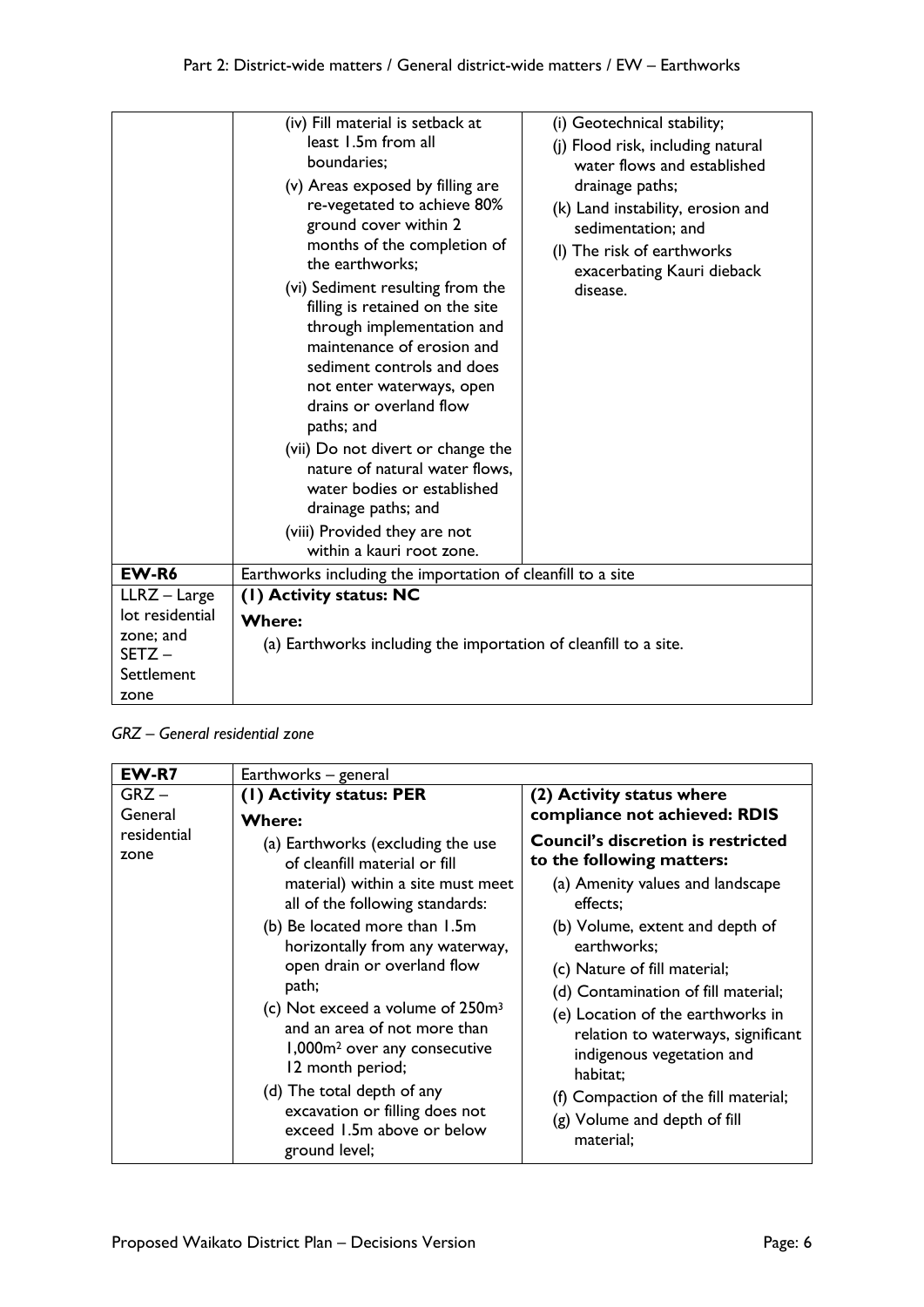|             | (e) The slope of the resulting cut,<br>filled areas or fill batter face in<br>stable ground, does not exceed<br>a maximum of 1:2 (1 vertical to<br>2 horizontal);<br>(f) Earthworks are set back at least<br>1.5m from all boundaries;<br>(g) Areas exposed by earthworks<br>are stabilised to avoid runoff<br>within I month and re-vegetated<br>to achieve 80% ground cover<br>within 6 months of cessation of<br>the earthworks;<br>(h) Sediment resulting from the<br>earthworks is retained on the<br>site through implementation and<br>maintenance of erosion and<br>sediment controls and does not<br>enter waterways, open drains or<br>overland flow paths;<br>(i) Do not divert or change the<br>nature of natural water flows,<br>water bodies or established<br>drainage paths; and<br>(j) Provided they are not within a | (h) Protection of the Hauraki Gulf<br><b>Catchment Area:</b><br>(i) Geotechnical stability;<br>(j) Flood risk, including natural<br>water flows and established<br>drainage paths;<br>(k) Land instability, erosion and<br>sedimentation; and<br>(I) The risk of earthworks<br>exacerbating Kauri dieback<br>disease. |
|-------------|----------------------------------------------------------------------------------------------------------------------------------------------------------------------------------------------------------------------------------------------------------------------------------------------------------------------------------------------------------------------------------------------------------------------------------------------------------------------------------------------------------------------------------------------------------------------------------------------------------------------------------------------------------------------------------------------------------------------------------------------------------------------------------------------------------------------------------------|-----------------------------------------------------------------------------------------------------------------------------------------------------------------------------------------------------------------------------------------------------------------------------------------------------------------------|
|             |                                                                                                                                                                                                                                                                                                                                                                                                                                                                                                                                                                                                                                                                                                                                                                                                                                        |                                                                                                                                                                                                                                                                                                                       |
|             | kauri root zone                                                                                                                                                                                                                                                                                                                                                                                                                                                                                                                                                                                                                                                                                                                                                                                                                        |                                                                                                                                                                                                                                                                                                                       |
| EW-R8       | Earthworks - general                                                                                                                                                                                                                                                                                                                                                                                                                                                                                                                                                                                                                                                                                                                                                                                                                   |                                                                                                                                                                                                                                                                                                                       |
| $GRZ -$     | (I) Activity status: PER                                                                                                                                                                                                                                                                                                                                                                                                                                                                                                                                                                                                                                                                                                                                                                                                               | (2) Activity status where                                                                                                                                                                                                                                                                                             |
| General     |                                                                                                                                                                                                                                                                                                                                                                                                                                                                                                                                                                                                                                                                                                                                                                                                                                        | compliance not achieved: RDIS                                                                                                                                                                                                                                                                                         |
| residential | <b>Where:</b>                                                                                                                                                                                                                                                                                                                                                                                                                                                                                                                                                                                                                                                                                                                                                                                                                          |                                                                                                                                                                                                                                                                                                                       |
| zone        | (a) Earthworks for the purpose of                                                                                                                                                                                                                                                                                                                                                                                                                                                                                                                                                                                                                                                                                                                                                                                                      | <b>Council's discretion is restricted</b>                                                                                                                                                                                                                                                                             |
|             | creating a building platform and                                                                                                                                                                                                                                                                                                                                                                                                                                                                                                                                                                                                                                                                                                                                                                                                       | to the following matters:                                                                                                                                                                                                                                                                                             |
|             | accessway for residential                                                                                                                                                                                                                                                                                                                                                                                                                                                                                                                                                                                                                                                                                                                                                                                                              | (a) Amenity values and landscape                                                                                                                                                                                                                                                                                      |
|             | purposes within a site, including                                                                                                                                                                                                                                                                                                                                                                                                                                                                                                                                                                                                                                                                                                                                                                                                      | effects;                                                                                                                                                                                                                                                                                                              |
|             | the use of imported cleanfill                                                                                                                                                                                                                                                                                                                                                                                                                                                                                                                                                                                                                                                                                                                                                                                                          | (b) Volume, extent and depth of                                                                                                                                                                                                                                                                                       |
|             | material or imported fill                                                                                                                                                                                                                                                                                                                                                                                                                                                                                                                                                                                                                                                                                                                                                                                                              | earthworks;                                                                                                                                                                                                                                                                                                           |
|             | material, must meet the                                                                                                                                                                                                                                                                                                                                                                                                                                                                                                                                                                                                                                                                                                                                                                                                                | (c) Nature of fill material;                                                                                                                                                                                                                                                                                          |
|             | following standards:                                                                                                                                                                                                                                                                                                                                                                                                                                                                                                                                                                                                                                                                                                                                                                                                                   | (d) Contamination of fill material;                                                                                                                                                                                                                                                                                   |
|             | (i) Be carried out in accordance<br>with NZS 4431:1989 Code of<br>Practice for Earth Fill for<br>Residential Development; and                                                                                                                                                                                                                                                                                                                                                                                                                                                                                                                                                                                                                                                                                                          | (e) Location of the earthworks in<br>relation to waterways, significant<br>indigenous vegetation and<br>habitat;                                                                                                                                                                                                      |
|             | (ii) Provided they are not within                                                                                                                                                                                                                                                                                                                                                                                                                                                                                                                                                                                                                                                                                                                                                                                                      | (f) Compaction of the fill material;                                                                                                                                                                                                                                                                                  |
|             | a kauri root zone                                                                                                                                                                                                                                                                                                                                                                                                                                                                                                                                                                                                                                                                                                                                                                                                                      | (g) Volume and depth of fill<br>material;                                                                                                                                                                                                                                                                             |
|             |                                                                                                                                                                                                                                                                                                                                                                                                                                                                                                                                                                                                                                                                                                                                                                                                                                        | (h) Protection of the Hauraki Gulf<br><b>Catchment Area;</b>                                                                                                                                                                                                                                                          |
|             |                                                                                                                                                                                                                                                                                                                                                                                                                                                                                                                                                                                                                                                                                                                                                                                                                                        | (i) Geotechnical stability;                                                                                                                                                                                                                                                                                           |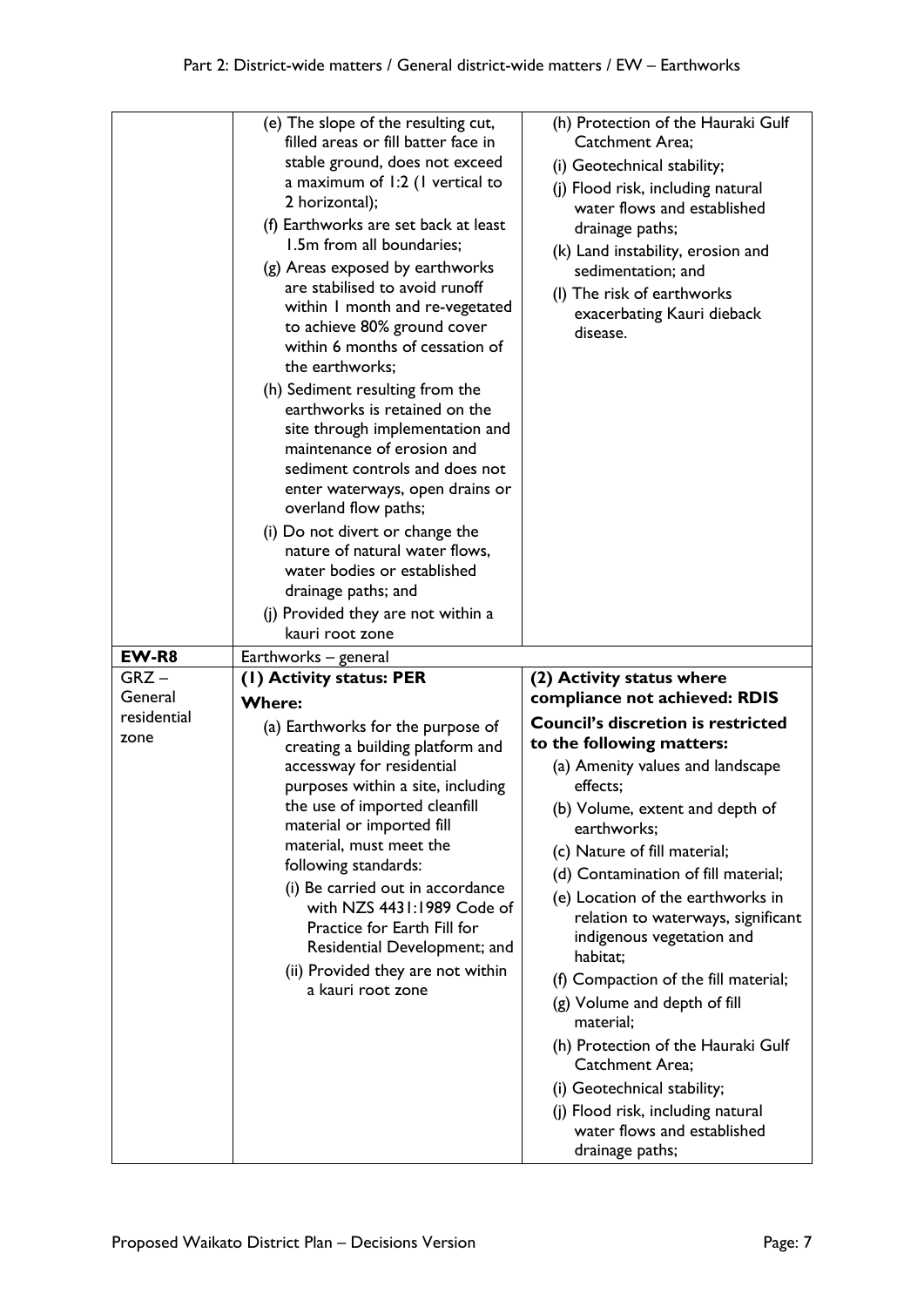|                          |                                                                                                       | (k) Land instability, erosion and<br>sedimentation; and                        |
|--------------------------|-------------------------------------------------------------------------------------------------------|--------------------------------------------------------------------------------|
|                          |                                                                                                       | (I) The risk of earthworks                                                     |
|                          |                                                                                                       | exacerbating Kauri dieback                                                     |
|                          |                                                                                                       | disease.                                                                       |
| EW-R9                    | Earthworks - general                                                                                  |                                                                                |
| $GRZ -$                  | (I) Activity status: PER                                                                              | (2) Activity status where                                                      |
| General                  | <b>Where:</b>                                                                                         | compliance not achieved: RDIS                                                  |
| residential              | (a) Earthworks for purposes other                                                                     | <b>Council's discretion is restricted</b>                                      |
| zone                     | than creating a building platform                                                                     | to the following matters:                                                      |
|                          | for residential purposes within a                                                                     | (i) Amenity values and landscape                                               |
|                          | site, using imported fill material                                                                    | effects;                                                                       |
|                          | must meet all of the following                                                                        | (ii) Volume, extent and depth of                                               |
|                          | standards:                                                                                            | earthworks;                                                                    |
|                          | (i) Not exceed a total volume of                                                                      | (iii) Nature of fill material;                                                 |
|                          | $20m^3$ ;                                                                                             | (iv) Contamination of fill                                                     |
|                          | (ii) Not exceed a depth of Im;                                                                        | material;                                                                      |
|                          | (iii) The slope of the resulting                                                                      | (v) Location of the earthworks                                                 |
|                          | filled area in stable ground<br>must not exceed a maximum                                             | in relation to waterways,                                                      |
|                          | slope of 1:2 (1 vertical to 2                                                                         | significant indigenous                                                         |
|                          | horizontal);                                                                                          | vegetation and habitat;                                                        |
|                          | (iv) Fill material is setback at                                                                      | (vi) Compaction of the fill<br>material;                                       |
|                          | least 1.5m from all                                                                                   | (vii) Volume and depth of fill                                                 |
|                          | boundaries;                                                                                           | material;                                                                      |
|                          | (v) Areas exposed by filling are                                                                      | (viii) Protection of the Hauraki                                               |
|                          | revegetated to achieve 80%                                                                            | <b>Gulf Catchment Area;</b>                                                    |
|                          | ground cover within 2                                                                                 | (ix) Geotechnical stability;                                                   |
|                          | months of the completion of                                                                           | (x) Flood risk, including natural                                              |
|                          | the earthworks;                                                                                       | water flows and established                                                    |
|                          | (vi) Sediment resulting from the                                                                      | drainage paths;                                                                |
|                          | filling is retained on the site<br>through implementation and                                         | (xi) Land instability, erosion and                                             |
|                          | maintenance of erosion and                                                                            | sedimentation; and                                                             |
|                          | sediment controls and does                                                                            | (xii) The risk of earthworks                                                   |
|                          | not enter waterways, open                                                                             | exacerbating Kauri dieback                                                     |
|                          | drains or overland flow                                                                               | disease.                                                                       |
|                          | paths;                                                                                                |                                                                                |
|                          | (vii) Do not divert or change the                                                                     |                                                                                |
|                          | nature of natural water flows,                                                                        |                                                                                |
|                          | water bodies or established                                                                           |                                                                                |
|                          | drainage paths; and                                                                                   |                                                                                |
|                          | (viii) Provided they are not<br>within a kauri root zone.                                             |                                                                                |
|                          |                                                                                                       |                                                                                |
| <b>EW-R10</b><br>$GRZ -$ | Earthworks involving the importation of controlled fill material to a site<br>(1) Activity status: NC |                                                                                |
| General                  |                                                                                                       |                                                                                |
| residential              | <b>Where:</b>                                                                                         |                                                                                |
| zone                     |                                                                                                       | (a) Earthworks involving the importation of controlled fill material to a site |
| EW-RII                   | Earthworks - general in PREC31 - Lakeside Te Kauwhata precinct                                        |                                                                                |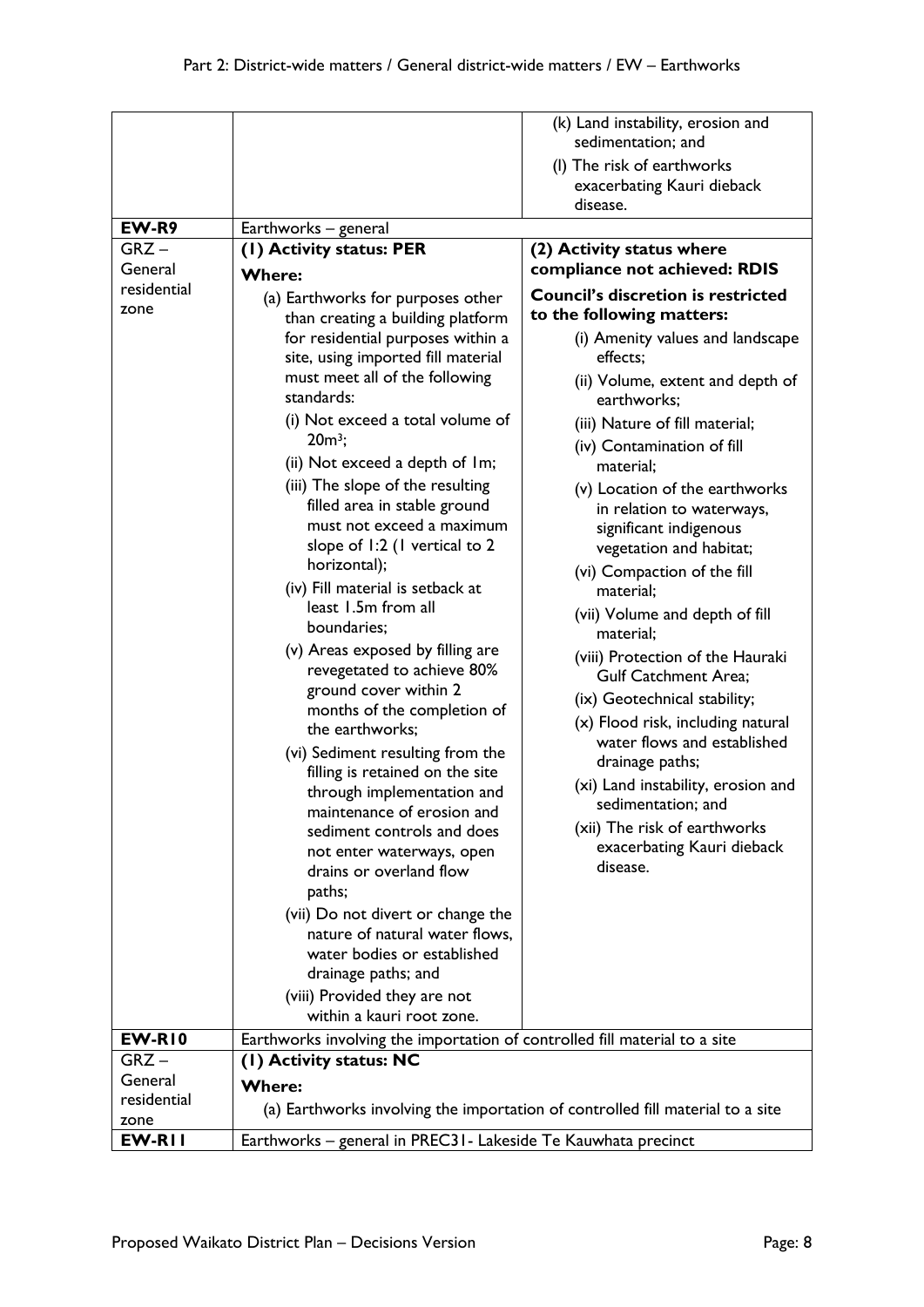| PREC31-         | (I) Activity status: PER                            | (2) Activity status where         |
|-----------------|-----------------------------------------------------|-----------------------------------|
| Lakeside Te     | <b>Where:</b>                                       | compliance not achieved: CON      |
| Kauwhata        | (a) Earthworks (excluding the                       | Council control shall be reserved |
| precinct in the | importation of fill, or a CLDC),                    | over the following matters:       |
| $GRZ -$         | including earthworks necessary                      | (a) Effects on amenity values;    |
| General         | for the construction and                            | (b) Visual effects;               |
| residential     | maintenance of existing public                      |                                   |
| zone            | roads or for construction of                        | (c) Mitigation measures including |
|                 | new roads in accordance with                        | sediment control;                 |
|                 | the Te Kauwhata Lakeside                            | (d) Effects on land utilization;  |
|                 | Precinct Plan, must meet all the                    | (e) Effects on erosion;           |
|                 | following standards:                                | (f) Effects on cultural values;   |
|                 | (i) do not disturb or move more                     | (g) Effects on heritage values;   |
|                 | than 200m <sup>2</sup> within an                    | (h) Effects on the Lake Waikare   |
|                 | individual site in a single                         | flood plain; and                  |
|                 | calendar year except where                          | (i) The risk of earthworks        |
|                 | the maximum area at any one                         | exacerbating Kauri dieback        |
|                 | time shall not exceed 400m <sup>2</sup> ,           | disease.                          |
|                 | and                                                 |                                   |
|                 | (ii) in relation to the height of                   |                                   |
|                 | any cut or batter face do not                       |                                   |
|                 | exceed 2m, or                                       |                                   |
|                 | (iii) are necessary for building                    |                                   |
|                 | works authorised by a                               |                                   |
|                 | building consent and:                               |                                   |
|                 | (1) The area of earthworks is                       |                                   |
|                 | no more than 150% of                                |                                   |
|                 | the area of those building                          |                                   |
|                 | works, or                                           |                                   |
|                 | (2) The earthworks occur on                         |                                   |
|                 | land with an average                                |                                   |
|                 | gradient no steeper than                            |                                   |
|                 | $1:8$ , or                                          |                                   |
|                 | (3) Any trenching for                               |                                   |
|                 | network utilities, or on or                         |                                   |
|                 | offsite utilities within                            |                                   |
|                 | PREC31 - Lakeside Te                                |                                   |
|                 | Kauwhata precinct area                              |                                   |
|                 | are backfilled or                                   |                                   |
|                 | reinstated to original                              |                                   |
|                 | ground level; or                                    |                                   |
|                 | (4) Traffic associated with                         |                                   |
|                 | the works is managed in                             |                                   |
|                 | accordance with a                                   |                                   |
|                 | <b>Construction Traffic</b>                         |                                   |
|                 | Management Plan                                     |                                   |
|                 | approved by the Waikato                             |                                   |
|                 | District Council as the                             |                                   |
|                 | road controlling                                    |                                   |
|                 | authority;                                          |                                   |
|                 | (5) Including any cut and<br>batter faces or filled |                                   |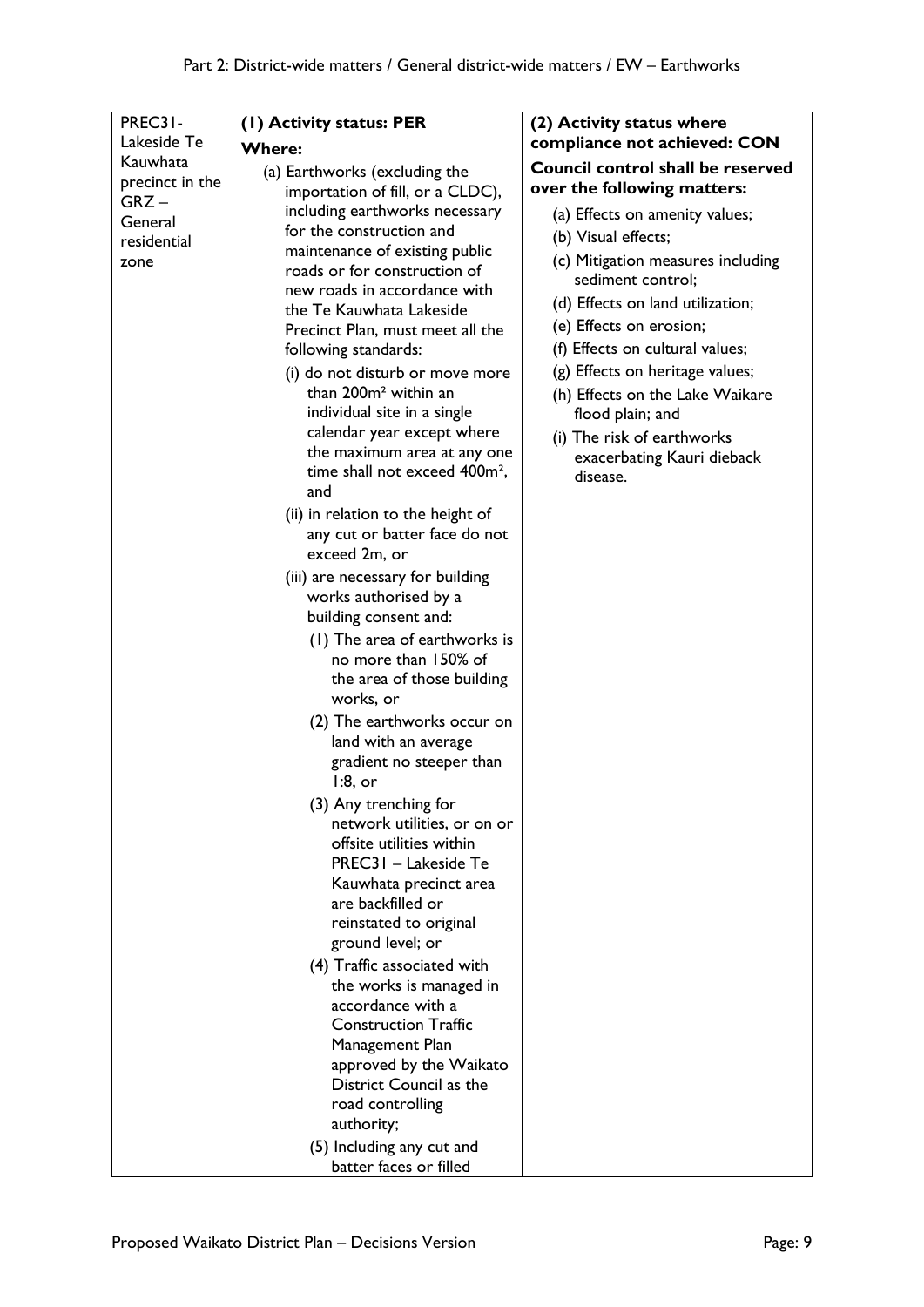|                                                                          | areas, are revegetated to<br>achieve 80% ground cover<br>within 12 months of the<br>earthworks being<br>commenced; and<br>(6) Retain sediment within<br>the construction area<br>through the<br>implementation and<br>maintenance of sediment<br>controls;<br>(7) Provided they are not<br>within a kauri root zone.<br>(b) Rules EW-R7 - EW-R10 and<br>SASM-R4 do not apply to<br>earthworks within PREC31-<br>Lakeside Te Kauwhata precinct;<br>and<br>Advice note: The Waikato Pest<br>Management Plan addresses the<br>management of identified pest species,<br>including alligator weed. It includes<br>enforceable controls relating to<br>subdivision and land development in                 |                                                                                                                                                                                                                                                                                                                                                                                                                                                |
|--------------------------------------------------------------------------|-------------------------------------------------------------------------------------------------------------------------------------------------------------------------------------------------------------------------------------------------------------------------------------------------------------------------------------------------------------------------------------------------------------------------------------------------------------------------------------------------------------------------------------------------------------------------------------------------------------------------------------------------------------------------------------------------------|------------------------------------------------------------------------------------------------------------------------------------------------------------------------------------------------------------------------------------------------------------------------------------------------------------------------------------------------------------------------------------------------------------------------------------------------|
|                                                                          | infected areas.                                                                                                                                                                                                                                                                                                                                                                                                                                                                                                                                                                                                                                                                                       |                                                                                                                                                                                                                                                                                                                                                                                                                                                |
| EW-RI2                                                                   | Earthworks - general in PREC31 - Lakeside Te Kauwhata precinct                                                                                                                                                                                                                                                                                                                                                                                                                                                                                                                                                                                                                                        |                                                                                                                                                                                                                                                                                                                                                                                                                                                |
| PREC31-                                                                  | (1) Activity status: PER                                                                                                                                                                                                                                                                                                                                                                                                                                                                                                                                                                                                                                                                              | (2) Activity status where                                                                                                                                                                                                                                                                                                                                                                                                                      |
| Lakeside Te                                                              | <b>Where:</b>                                                                                                                                                                                                                                                                                                                                                                                                                                                                                                                                                                                                                                                                                         | compliance not achieved: RDIS                                                                                                                                                                                                                                                                                                                                                                                                                  |
| Kauwhata<br>precinct in the<br>$GRZ -$<br>General<br>residential<br>zone | (a) Earthworks involving imported<br>fill material (other than<br>earthworks approved as part of<br>a CLDC) meets all of the<br>following standards:<br>(i) All material for filling is<br>cleanfill, and<br>(ii) Filling that is not part of<br>building work, or<br>construction of roads, or<br>installation of infrastructure:<br>(1) Does not exceed a<br>volume of 20m <sup>2</sup> and a<br>depth of Im, and<br>(2) Does not include a<br>building platform, and<br>(3) Does not include placing<br>fill into an area of<br>significant indigenous<br>vegetation or habitat, or<br>(iii) Is for minor upgrading of<br>existing electricity lines and<br>does not exceed 50m <sup>2</sup> , and | <b>Council's discretion is restricted</b><br>to the following matters:<br>(a) Effects on amenity values;<br>(b) Visual effects;<br>(c) Effects on indigenous vegetation<br>and habitat;<br>(d) Mitigation measures including<br>replacement planting where<br>vegetation removal is involved;<br>(e) Effects on cultural values;<br>(f) Effects on heritage values; and<br>(g) The risk of earthworks<br>exacerbating Kauri dieback<br>disease |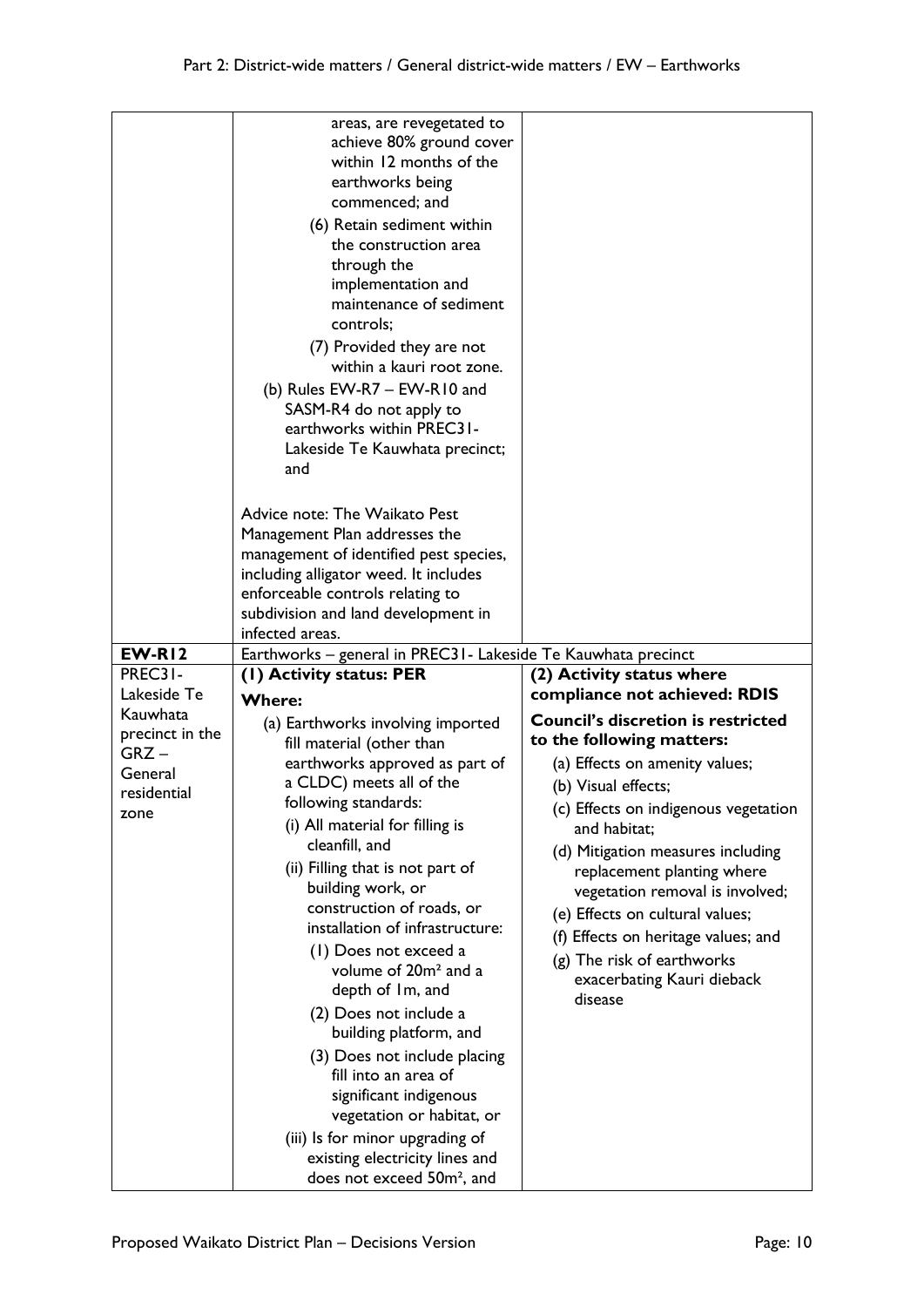| (iv) Where traffic associated<br>with the work uses public<br>roads, is managed in<br>accordance with an approved<br><b>Construction Traffic</b><br>Management Plan or<br>authorised in writing by<br>Waikato District Council as<br>the road controlling<br>authority; and<br>(v) Provided they are not within<br>a kauri root zone.<br>(b) Rules EW-R7 - EW-R10 and<br>SASM-R4 do not apply to |  |
|--------------------------------------------------------------------------------------------------------------------------------------------------------------------------------------------------------------------------------------------------------------------------------------------------------------------------------------------------------------------------------------------------|--|
| earthworks within PREC31-<br>Lakeside Te Kauwhata precinct.<br>Advice note: The Waikato Pest                                                                                                                                                                                                                                                                                                     |  |
| Management Plan addresses the<br>management of identified pest species,<br>including alligator weed. It includes<br>enforceable controls relating to<br>subdivision and land development in<br>infected areas.                                                                                                                                                                                   |  |

*MRZ – Medium density residential zone*

| EW-RI3                         | Earthworks - general                                                                                                                                                                                                                                                                                                                                                                                                                                                                                                                                                                                                                                         |                                                                                                                                                                                                                                                                                                                                                                                                                                                                                                                                                                                                                                            |
|--------------------------------|--------------------------------------------------------------------------------------------------------------------------------------------------------------------------------------------------------------------------------------------------------------------------------------------------------------------------------------------------------------------------------------------------------------------------------------------------------------------------------------------------------------------------------------------------------------------------------------------------------------------------------------------------------------|--------------------------------------------------------------------------------------------------------------------------------------------------------------------------------------------------------------------------------------------------------------------------------------------------------------------------------------------------------------------------------------------------------------------------------------------------------------------------------------------------------------------------------------------------------------------------------------------------------------------------------------------|
| $MRZ -$<br>Medium              | (1) Activity status: PER<br><b>Where:</b>                                                                                                                                                                                                                                                                                                                                                                                                                                                                                                                                                                                                                    | (2) Activity status where<br>compliance not achieved: RDIS                                                                                                                                                                                                                                                                                                                                                                                                                                                                                                                                                                                 |
| density<br>residential<br>zone | (a) Earthworks (excluding the<br>importation of fill material)<br>within a site must meet all of the<br>following standards:<br>(i) Be located more than 1.5 m<br>horizontally from any<br>waterway, open drain or<br>overland flow path;<br>(ii) Not exceed a volume of<br>$1000m^3$ ;<br>(iii) Not exceed an area of I ha<br>over any consecutive 12<br>month period;<br>(iv) The total depth of any<br>excavation or filling does not<br>exceed 1.5m above or below<br>ground level;<br>(v) The slope of the resulting<br>cut, filled areas or fill batter<br>face in stable ground, does<br>not exceed a maximum of 1:2<br>(I vertical to 2 horizontal); | <b>Council's discretion is restricted</b><br>to the following matters:<br>(a) Amenity values and landscape<br>effects:<br>(b) Volume, extent and depth of<br>earthworks;<br>(c) Nature of fill material;<br>(d) Contamination of fill material;<br>(e) Location of the earthworks in<br>relation to waterways, significant<br>indigenous vegetation and<br>habitats;<br>(f) Compaction of the fill material;<br>(g) Volume and depth of fill<br>material;<br>(h) Geotechnical stability;<br>(i) Flood risk, including natural<br>water flows and established<br>drainage paths;<br>(j) Land instability, erosion and<br>sedimentation; and |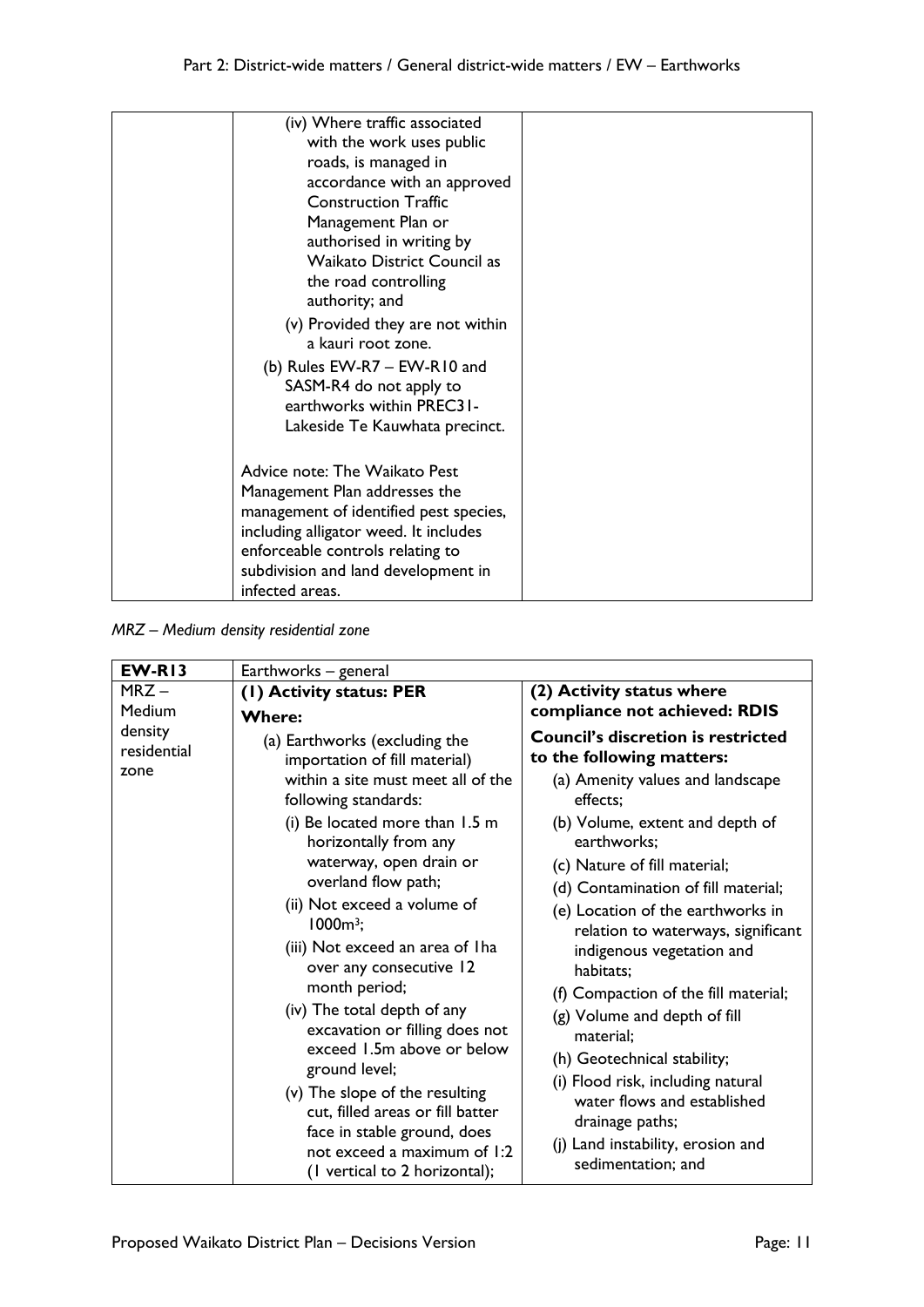|                   | (vi) Earthworks must not result                                       | (k) The risk of earthworks                                             |
|-------------------|-----------------------------------------------------------------------|------------------------------------------------------------------------|
|                   | in any instability of land or                                         | exacerbating Kauri dieback                                             |
|                   | structures at, or beyond, the                                         | disease.                                                               |
|                   | boundary of the site where<br>the land disturbance occurs;            |                                                                        |
|                   | (vii) Areas exposed by                                                |                                                                        |
|                   | earthworks are revegetated                                            |                                                                        |
|                   | to achieve 80% ground cover                                           |                                                                        |
|                   | within 2 months of the                                                |                                                                        |
|                   | completion of the<br>earthworks;                                      |                                                                        |
|                   | (viii) Sediment resulting from the                                    |                                                                        |
|                   | earthworks is retained on the                                         |                                                                        |
|                   | site through implementation                                           |                                                                        |
|                   | and maintenance of erosion<br>and sediment controls and               |                                                                        |
|                   | does not enter waterways,                                             |                                                                        |
|                   | open drains or overland flow                                          |                                                                        |
|                   | paths; and                                                            |                                                                        |
|                   | (ix) Do not divert or change the<br>nature of natural water flows,    |                                                                        |
|                   | water bodies or stablished                                            |                                                                        |
|                   | drainage paths; and                                                   |                                                                        |
|                   | (x) Provided they are not within                                      |                                                                        |
|                   | a kauri root zone                                                     |                                                                        |
| EW-R14            | Earthworks - general                                                  |                                                                        |
|                   |                                                                       |                                                                        |
| $MRZ -$           | (I) Activity status: PER                                              | (2) Activity status where                                              |
| Medium<br>density | <b>Where:</b>                                                         | compliance not achieved: RDIS                                          |
| residential       | (a) Earthworks for the purpose of<br>creating a building platform for | <b>Council's discretion is restricted</b><br>to the following matters: |
| zone              | residential purposes within a                                         | (i) Amenity values and landscape                                       |
|                   | site, including the use of                                            | effects;                                                               |
|                   | imported cleanfill material and                                       | (ii) Volume, extent and depth of                                       |
|                   | imported fill material, must meet<br>the following standards:         | earthworks;                                                            |
|                   | (i) Be carried out in accordance                                      | (iii) Nature of fill material;<br>(iv) Contamination of fill           |
|                   | with NZS 4431:1989 Code of                                            | material;                                                              |
|                   | Practice for Earth Fill for<br>Residential Development; and           | (v) Location of the earthworks                                         |
|                   | (ii) Provided they are not within                                     | in relation to waterways,                                              |
|                   | a kauri root zone                                                     | significant indigenous<br>vegetation and habitats;                     |
|                   |                                                                       | (vi) Compaction of the fill                                            |
|                   |                                                                       | material;                                                              |
|                   |                                                                       | (vii) Volume and depth of fill<br>material;                            |
|                   |                                                                       | (viii) Geotechnical stability;                                         |
|                   |                                                                       | (ix) Flood risk, including natural                                     |
|                   |                                                                       | water flows and established                                            |
|                   |                                                                       | drainage paths;<br>(x) Land instability, erosion and                   |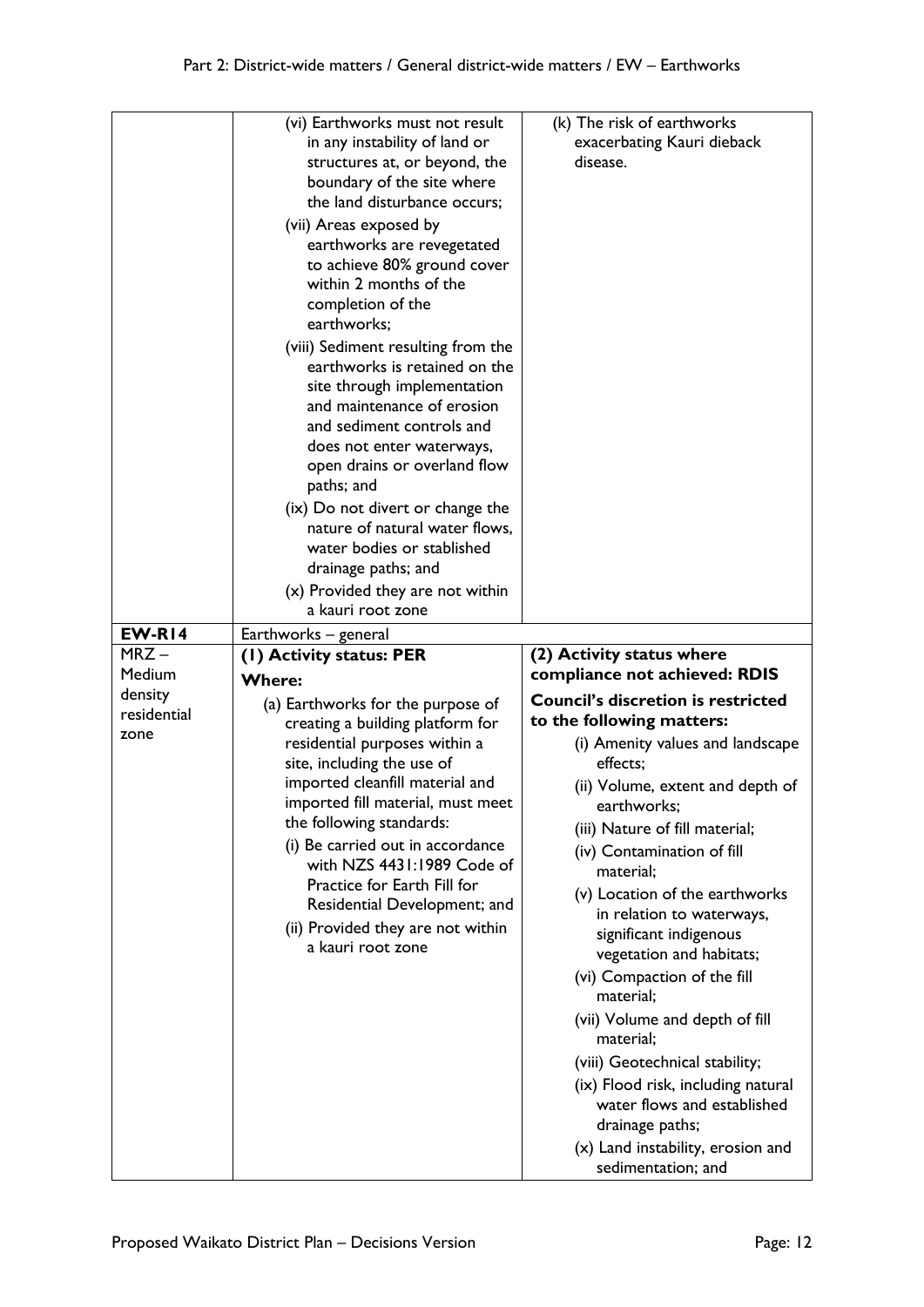|                                                                 |                                                                                                                                                                                                                                                                                                                                                                                                                                                                                                                                                                                                                                                                                                                                                                                         | (xi) The risk of earthworks<br>exacerbating Kauri dieback<br>disease                                                                                                                                                                                                                                                                                                                                                               |
|-----------------------------------------------------------------|-----------------------------------------------------------------------------------------------------------------------------------------------------------------------------------------------------------------------------------------------------------------------------------------------------------------------------------------------------------------------------------------------------------------------------------------------------------------------------------------------------------------------------------------------------------------------------------------------------------------------------------------------------------------------------------------------------------------------------------------------------------------------------------------|------------------------------------------------------------------------------------------------------------------------------------------------------------------------------------------------------------------------------------------------------------------------------------------------------------------------------------------------------------------------------------------------------------------------------------|
|                                                                 |                                                                                                                                                                                                                                                                                                                                                                                                                                                                                                                                                                                                                                                                                                                                                                                         |                                                                                                                                                                                                                                                                                                                                                                                                                                    |
| $EW-R15$<br>$MRZ -$<br>Medium<br>density<br>residential<br>zone | Earthworks - general<br>(1) Activity status: PER<br><b>Where:</b><br>(a) Earthworks for purposes other<br>than creating a building platform<br>for residential purposes within a<br>site, using imported fill material<br>must meet all of the following<br>standards:<br>(i) Not exceed a total volume of<br>$50m3$ ;<br>(ii) Not exceed a depth of 1.5m;<br>(iii) The slope of the resulting<br>filled area in stable ground<br>must not exceed a maximum                                                                                                                                                                                                                                                                                                                             | (2) Activity status where<br>compliance not achieved: RDIS<br><b>Council's discretion is restricted</b><br>to the following matters:<br>(a) Amenity values and landscape<br>effects:<br>(b) Volume, extent and depth of<br>earthworks;<br>(c) Nature of fill material;<br>(d) Contamination of fill material;<br>(e) Location of the earthworks in<br>relation to waterways, significant<br>indigenous vegetation and<br>habitats; |
|                                                                 | slope of 1:2 (1 vertical to 2<br>horizontal);<br>(iv) Earthworks must not result<br>in any instability of land or<br>structures at or beyond the<br>boundary of the site where<br>the land disturbance occurs;<br>(v) Areas exposed by filling are<br>revegetated to achieve 80%<br>ground cover within 2<br>months of the completion of<br>the earthworks;<br>(vi) Sediment resulting from the<br>filling is retained on the site<br>through implementation and<br>maintenance of erosion and<br>sediment controls and does<br>not enter waterways, open<br>drains or overland flow<br>paths;<br>(vii) Do not divert or change the<br>nature of natural water flows,<br>water bodies or established<br>drainage paths; and<br>(viii) Provided they are not<br>within a kauri root zone | (f) Compaction of the fill material;<br>(g) Volume and depth of fill<br>material;<br>(h) Geotechnical stability;<br>(i) Flood risk, including natural<br>water flows and established<br>drainage paths;<br>(j) Land instability, erosion and<br>sedimentation; and<br>(k) The risk of earthworks<br>exacerbating Kauri dieback<br>disease                                                                                          |
| <b>EW-R16</b>                                                   | Earthworks - general                                                                                                                                                                                                                                                                                                                                                                                                                                                                                                                                                                                                                                                                                                                                                                    |                                                                                                                                                                                                                                                                                                                                                                                                                                    |
| $MRZ -$                                                         | (1) Activity status: NC                                                                                                                                                                                                                                                                                                                                                                                                                                                                                                                                                                                                                                                                                                                                                                 |                                                                                                                                                                                                                                                                                                                                                                                                                                    |
| Medium<br>density<br>residential<br>zone                        | <b>Where:</b>                                                                                                                                                                                                                                                                                                                                                                                                                                                                                                                                                                                                                                                                                                                                                                           | (a) Earthworks involving the importation of controlled fill material to a site.                                                                                                                                                                                                                                                                                                                                                    |

*GRUZ – General rural zone*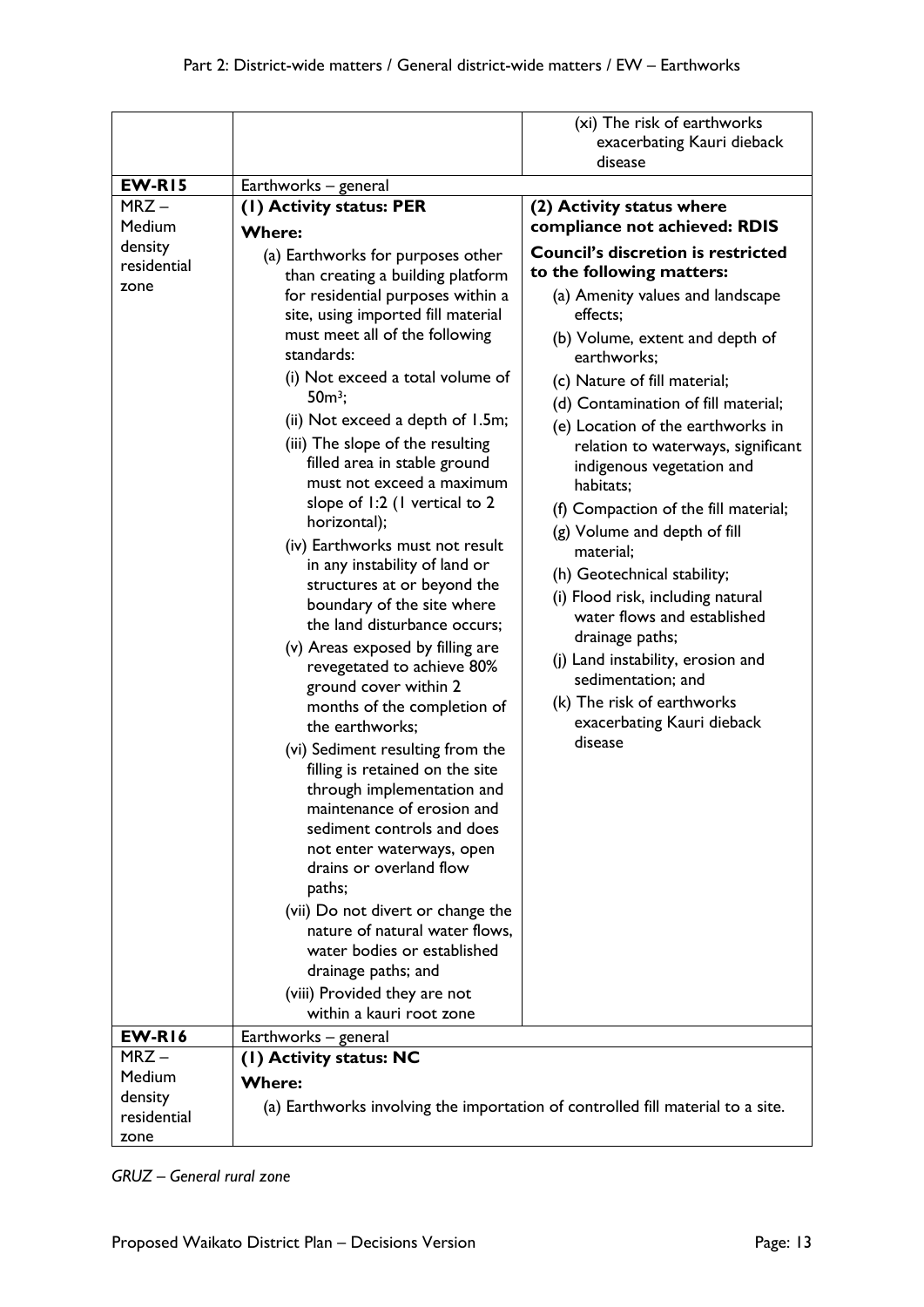*Advice note: the National Environmental Standards for Freshwater 2020 also contain rules relating to earthworks and apply in addition to the District Plan rules.*

| <b>EW-R17</b>                                                            | Ancillary rural earthworks                                       |                                                                                                                                               |
|--------------------------------------------------------------------------|------------------------------------------------------------------|-----------------------------------------------------------------------------------------------------------------------------------------------|
| $GRUZ -$                                                                 | (1) Activity status: PER                                         | (2) Activity status where                                                                                                                     |
| General rural                                                            | <b>Activity specific conditions:</b>                             | compliance not achieved: RDIS                                                                                                                 |
| zone;<br>$CORZ -$<br>Corrections<br>Zone;<br>FUZ - Future<br>urban zone; | (a) Provided they are not within a<br>kauri root zone            | <b>Council's discretion is restricted</b><br>to the following matters:<br>(a) The risk of earthworks<br>exacerbating Kauri dieback<br>disease |
| and $TTZ -$                                                              |                                                                  |                                                                                                                                               |
| TaTa Valley                                                              |                                                                  |                                                                                                                                               |
| zone<br><b>EW-R18</b>                                                    | A farm quarry                                                    |                                                                                                                                               |
| $GRUZ -$                                                                 | (1) Activity status: PER                                         | (2) Activity status where                                                                                                                     |
| General rural                                                            |                                                                  | compliance not achieved: RDIS                                                                                                                 |
| zone;                                                                    | <b>Activity specific conditions:</b>                             | <b>Council's discretion is restricted</b>                                                                                                     |
| $CORZ -$                                                                 | (a) Where the volume of aggregate<br>extracted does not exceed   | to the following matters:                                                                                                                     |
| Corrections<br>Zone:<br>FUZ - Future                                     | 1000m <sup>3</sup> in any single consecutive<br>12 month period; | (a) Amenity values and landscape<br>effects:                                                                                                  |
| urban zone;<br>and $TTZ -$                                               | (b) Earthworks are setback 5m<br>horizontally from any waterway, | (b) Volume, extent and depth of<br>earthworks;                                                                                                |
| TaTa Valley                                                              | open drain or overland flow                                      | (c) Nature of fill material;                                                                                                                  |
| zone                                                                     | path; and<br>(c) Provided they are not within a                  | (d) Contamination of fill material or<br>cleanfill:                                                                                           |
|                                                                          | kauri root zone.                                                 | (e) Location of the earthworks to<br>waterways, significant indigenous<br>vegetation and habitat;                                             |
|                                                                          |                                                                  | (f) Compaction of the fill material;                                                                                                          |
|                                                                          |                                                                  | (g) Volume and depth of fill<br>material;                                                                                                     |
|                                                                          |                                                                  | (h) Protection of the Hauraki Gulf<br><b>Catchment Area:</b>                                                                                  |
|                                                                          |                                                                  | (i) Geotechnical stability;                                                                                                                   |
|                                                                          |                                                                  | (j) Flood risk, including natural<br>water flows and established<br>drainage paths;                                                           |
|                                                                          |                                                                  | (k) Land instability, erosion and<br>sedimentation; and                                                                                       |
|                                                                          |                                                                  | (I) Effects on the safe, effective and<br>efficient operation, maintenance<br>and upgrade of infrastructure,<br>including access; and         |
|                                                                          |                                                                  | (m) The risk of earthworks<br>exacerbating Kauri dieback<br>disease.                                                                          |
| EW-RI9                                                                   | Earthworks required to form a building platform                  |                                                                                                                                               |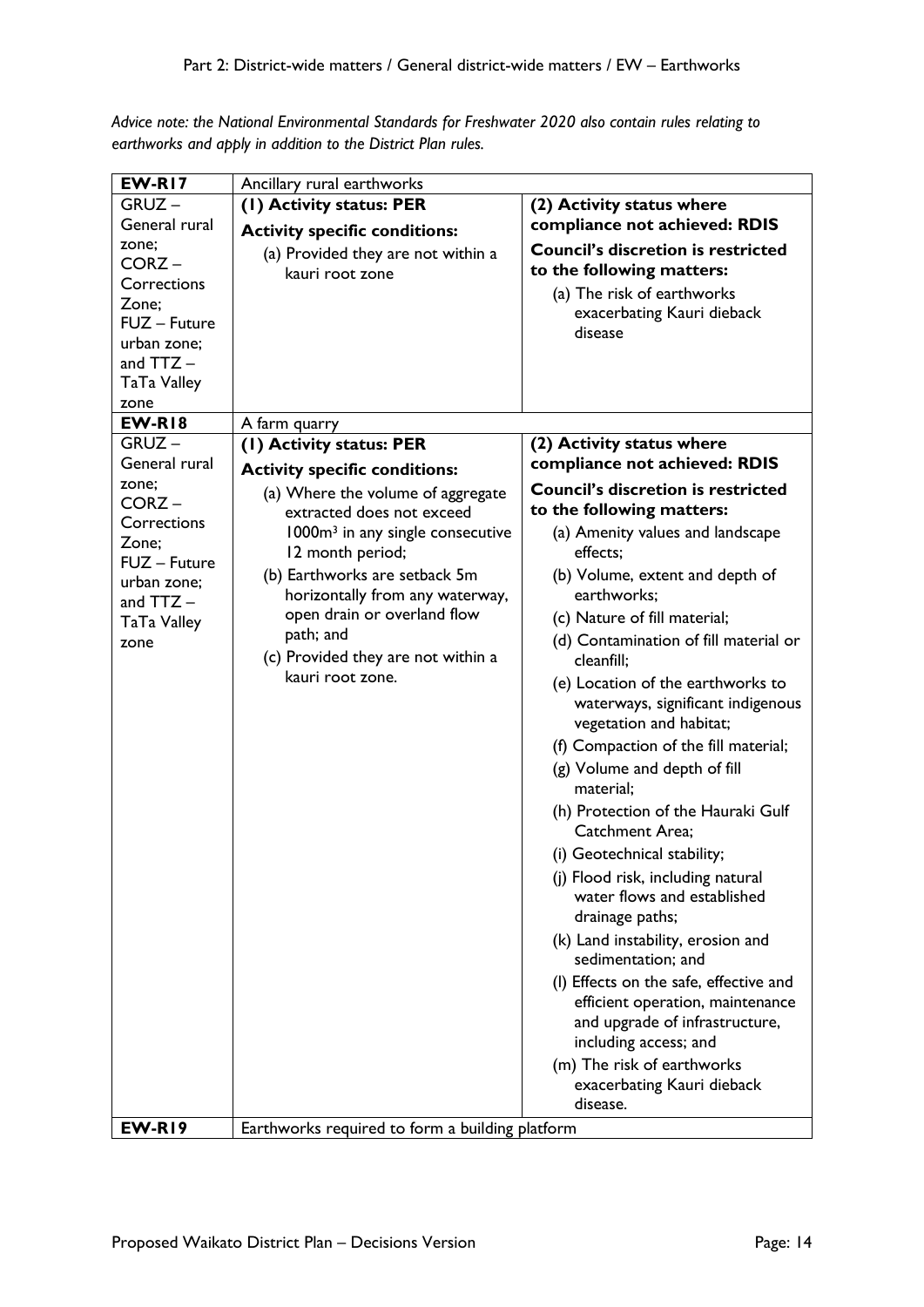| GRUZ-                                                     | (1) Activity status: PER                                                                  | (2) Activity status where                                                                                                             |
|-----------------------------------------------------------|-------------------------------------------------------------------------------------------|---------------------------------------------------------------------------------------------------------------------------------------|
| General rural                                             | <b>Activity specific conditions:</b>                                                      | compliance not achieved: RDIS                                                                                                         |
| zone;<br>CORZ-<br>Corrections                             | (a) Earthworks required to form a<br>building platform that will be                       | <b>Council's discretion is restricted</b><br>to the following matters:                                                                |
| Zone;                                                     | subject to a building consent<br>where undertaken in accordance                           | (a) Amenity values and landscape<br>effects:                                                                                          |
| FUZ - Future<br>urban zone;<br>and $TTZ -$<br>TaTa Valley | with NZS 4431:1989 Code of<br>Practice for Earth Fill for<br>Residential Development; and | (b) Volume, extent and depth of<br>earthworks;<br>(c) Nature of fill material;                                                        |
| zone                                                      | (b) Provided they are not within a<br>kauri root zone.                                    | (d) Contamination of fill material or<br>cleanfill;                                                                                   |
|                                                           |                                                                                           | (e) Location of the earthworks to<br>waterways, significant indigenous<br>vegetation and habitat;                                     |
|                                                           |                                                                                           | (f) Compaction of the fill material;<br>(g) Volume and depth of fill<br>material;                                                     |
|                                                           |                                                                                           | (h) Protection of the Hauraki Gulf<br><b>Catchment Area:</b>                                                                          |
|                                                           |                                                                                           | (i) Geotechnical stability;                                                                                                           |
|                                                           |                                                                                           | (j) Flood risk, including natural<br>water flows and established<br>drainage paths;                                                   |
|                                                           |                                                                                           | (k) Land instability, erosion and<br>sedimentation;                                                                                   |
|                                                           |                                                                                           | (I) Effects on the safe, effective and<br>efficient operation, maintenance<br>and upgrade of infrastructure,<br>including access; and |
|                                                           |                                                                                           | (m) The risk of earthworks<br>exacerbating Kauri dieback<br>disease.                                                                  |
| <b>EW-R20</b>                                             | Earthworks ancillary to a conservation activity                                           |                                                                                                                                       |
| $GRUZ -$                                                  | (1) Activity status: PER                                                                  | (2) Activity status where                                                                                                             |
| General rural<br>zone:                                    | <b>Activity specific conditions:</b>                                                      | compliance not achieved: RDIS                                                                                                         |
| $CORZ -$<br>Corrections                                   | (a) Shall meet the following<br>standards:                                                | <b>Council's discretion is restricted</b><br>to the following matters:                                                                |
| Zone;<br>FUZ - Future                                     | (i) Sediment resulting from the<br>earthworks is managed on                               | (a) Amenity values and landscape<br>effects;                                                                                          |
| urban zone;<br>and $TTZ -$                                | the site through<br>implementation and                                                    | (b) Volume, extent and depth of<br>earthworks;                                                                                        |
| TaTa Valley                                               | maintenance of erosion and<br>sediment controls and does                                  | (c) Nature of fill material;                                                                                                          |
| zone                                                      | not enter waterways, open<br>drains or overland flow                                      | (d) Contamination of fill material or<br>cleanfill;                                                                                   |
|                                                           | paths; and                                                                                | (e) Location of the earthworks to                                                                                                     |
|                                                           | (ii) Provided they are not within                                                         | waterways, significant indigenous<br>vegetation and habitat;                                                                          |
|                                                           | a kauri root zone                                                                         | (f) Compaction of the fill material;                                                                                                  |
|                                                           |                                                                                           | (g) Volume and depth of fill<br>material;                                                                                             |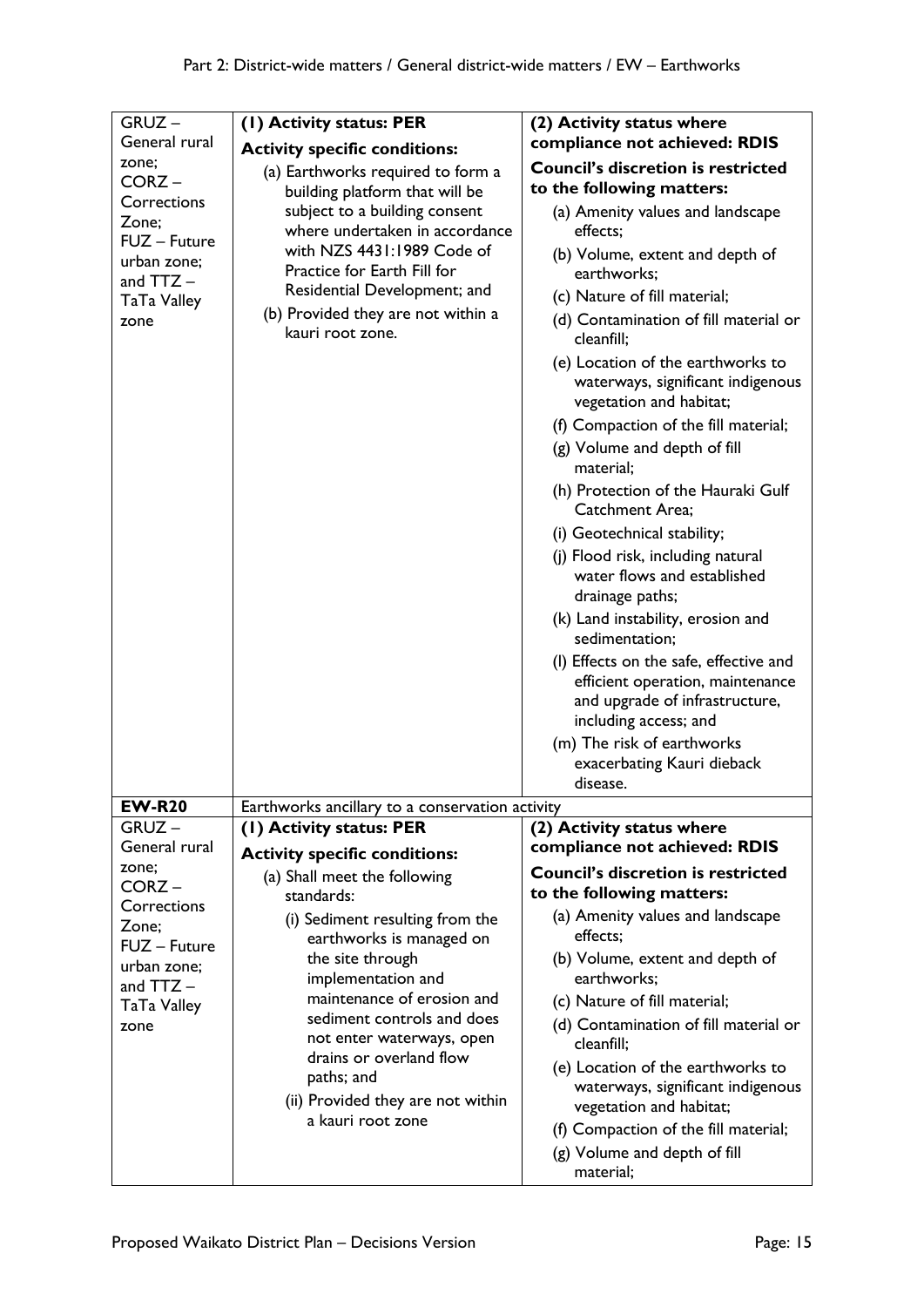|               |                                      | (h) Protection of the Hauraki Gulf                                                                                                    |
|---------------|--------------------------------------|---------------------------------------------------------------------------------------------------------------------------------------|
|               |                                      | Catchment Area;                                                                                                                       |
|               |                                      | (i) Geotechnical stability;                                                                                                           |
|               |                                      | (j) Flood risk, including natural                                                                                                     |
|               |                                      | water flows and established<br>drainage paths;                                                                                        |
|               |                                      | (k) Land instability, erosion and                                                                                                     |
|               |                                      | sedimentation;                                                                                                                        |
|               |                                      | (I) Effects on the safe, effective and<br>efficient operation, maintenance<br>and upgrade of infrastructure,<br>including access; and |
|               |                                      | (m) The risk of earthworks                                                                                                            |
|               |                                      | exacerbating Kauri dieback                                                                                                            |
|               |                                      | disease.                                                                                                                              |
| <b>EW-R21</b> | Earthworks - general                 |                                                                                                                                       |
| $GRUZ -$      | (I) Activity status: PER             | (2) Activity status where                                                                                                             |
| General rural | <b>Where:</b>                        | compliance not achieved: RDIS                                                                                                         |
| zone;         | (a) With the exception of            | <b>Council's discretion is restricted</b>                                                                                             |
| $CORZ -$      | earthworks for the activities        | to the following matters:                                                                                                             |
| Corrections   | listed in EW-R16 - EW-R20            | (a) Amenity values and landscape                                                                                                      |
| Zone;         | earthworks within a site must        | effects:                                                                                                                              |
| FUZ - Future  | meet all of the following            | (b) Volume, extent and depth of                                                                                                       |
| urban zone;   | standards:                           | earthworks;                                                                                                                           |
| and $TTZ -$   | (i) Do not exceed a volume of        | (c) Nature of fill material;                                                                                                          |
| TaTa Valley   | more than 1000m <sup>3</sup> and an  |                                                                                                                                       |
| zone          | area of more than 2000m <sup>2</sup> | (d) Contamination of fill material or<br>cleanfill;                                                                                   |
|               | over in any single consecutive       |                                                                                                                                       |
|               | 12 month period;                     | (e) Location of the earthworks to                                                                                                     |
|               | (ii) The total combined depth of     | waterways, significant indigenous                                                                                                     |
|               | any excavation (excluding            | vegetation and habitat;                                                                                                               |
|               | drilling) or filling does not        | (f) Compaction of the fill material;                                                                                                  |
|               | exceed 3m above or below             | (g) Volume and depth of fill                                                                                                          |
|               | natural ground level;                | material;                                                                                                                             |
|               | (iii) Take place on land with a      | (h) Protection of the Hauraki Gulf                                                                                                    |
|               | maximum slope of 1:2 (1              | <b>Catchment Area:</b>                                                                                                                |
|               | vertical to 2 horizontal);           | (i) Geotechnical stability;                                                                                                           |
|               | (iv) Earthworks are setback a        | (j) Flood risk, including natural                                                                                                     |
|               | minimum of 1.5m from all             | water flows and established                                                                                                           |
|               | boundaries;                          | drainage paths;                                                                                                                       |
|               | (v) Areas exposed by                 | (k) Land instability, erosion and                                                                                                     |
|               | earthworks are stabilised on         | sedimentation; and                                                                                                                    |
|               | completion and any                   | (I) Effects on the safe, effective and                                                                                                |
|               | remaining bare ground                | efficient operation, maintenance                                                                                                      |
|               | re-vegetated to achieve 80%          | and upgrade of infrastructure,                                                                                                        |
|               | ground cover within 2                | including access; and                                                                                                                 |
|               | months of the completion of          | (m) The risk of earthworks                                                                                                            |
|               | the earthworks;                      | exacerbating Kauri dieback                                                                                                            |
|               | (vi) Sediment resulting from the     | disease.                                                                                                                              |
|               | earthworks is managed on             |                                                                                                                                       |
|               | the site through                     |                                                                                                                                       |
|               | implementation and                   |                                                                                                                                       |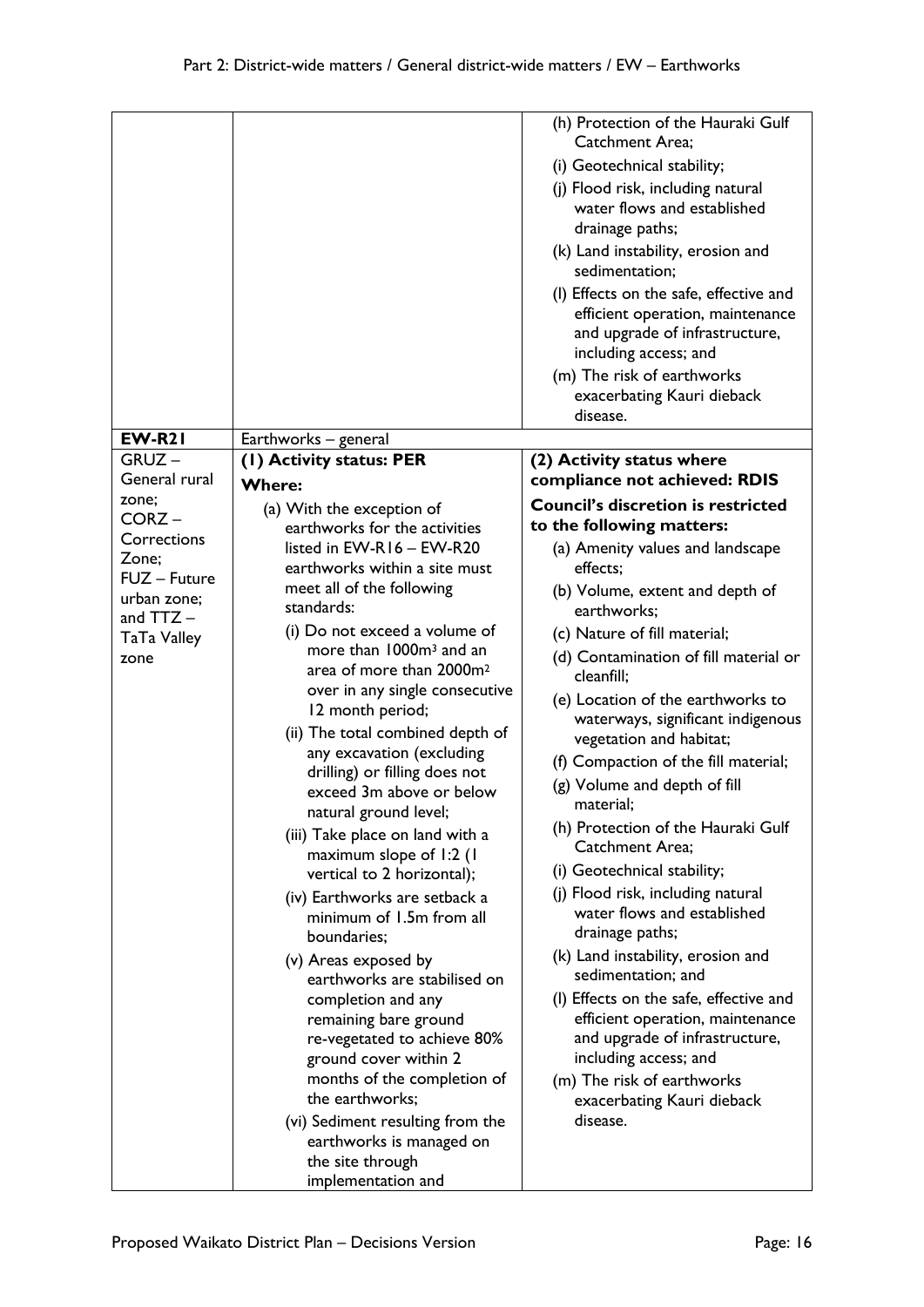|                           | maintenance of erosion and<br>sediment controls and does<br>not enter waterways, open<br>drains or overland flow<br>paths; and<br>(vii) Provided they are not<br>within a kauri root zone. |                                                                            |
|---------------------------|--------------------------------------------------------------------------------------------------------------------------------------------------------------------------------------------|----------------------------------------------------------------------------|
| <b>EW-R22</b>             | Earthworks - general                                                                                                                                                                       |                                                                            |
| $GRUZ -$<br>General rural | (1) Activity status: PER                                                                                                                                                                   | (2) Activity status where                                                  |
|                           | <b>Where:</b>                                                                                                                                                                              | compliance not achieved: RDIS                                              |
| zone;<br>$CORZ -$         | (a) With the exception of                                                                                                                                                                  | <b>Council's discretion is restricted</b>                                  |
| Corrections               | earthworks for the activities                                                                                                                                                              | to the following matters:                                                  |
| Zone;                     | listed in $EW-R16 - EW-R20$                                                                                                                                                                | (a) Amenity values and landscape                                           |
| FUZ - Future              | using imported cleanfill material,<br>concrete or brick must meet all                                                                                                                      | effects:                                                                   |
| urban zone;               | of the following standards;                                                                                                                                                                | (b) Volume, extent and depth of<br>earthworks;                             |
| and $TTZ -$               | (i) Do not exceed a total volume                                                                                                                                                           |                                                                            |
| TaTa Valley               | of 500m <sup>3</sup> in any single                                                                                                                                                         | (c) Nature of fill material;                                               |
| zone                      | consecutive 12 month                                                                                                                                                                       | (d) Contamination of fill material or<br>cleanfill;                        |
|                           | period;                                                                                                                                                                                    | (e) Location of the earthworks to                                          |
|                           | (ii) Do not exceed a depth of                                                                                                                                                              | waterways, significant indigenous                                          |
|                           | Im above natural ground<br>level;                                                                                                                                                          | vegetation and habitat;                                                    |
|                           |                                                                                                                                                                                            | (f) Compaction of the fill material;                                       |
|                           | (iii) The slope of the resulting<br>filled area in stable ground                                                                                                                           | (g) Volume and depth of fill                                               |
|                           | does not exceed a maximum                                                                                                                                                                  | material:                                                                  |
|                           | slope of 1:2 (1 vertical to 2                                                                                                                                                              | (h) Protection of the Hauraki Gulf                                         |
|                           | horizontal);                                                                                                                                                                               | <b>Catchment Area;</b>                                                     |
|                           | (iv) Fill material is setback a                                                                                                                                                            | (i) Geotechnical stability;                                                |
|                           | minimum of 1.5m from all                                                                                                                                                                   | (j) Flood risk, including natural                                          |
|                           | boundaries;                                                                                                                                                                                | water flows and established                                                |
|                           | (v) Areas exposed by filling are                                                                                                                                                           | drainage paths;                                                            |
|                           | re-vegetated to achieve 80%                                                                                                                                                                | (k) Land instability, erosion and                                          |
|                           | ground cover within 2                                                                                                                                                                      | sedimentation;                                                             |
|                           | months of the completion of                                                                                                                                                                | (I) Effects on the safe, effective and<br>efficient operation, maintenance |
|                           | the filling;                                                                                                                                                                               | and upgrade of infrastructure,                                             |
|                           | (vi) Sediment resulting from the<br>filling is retained on the site                                                                                                                        | including access; and                                                      |
|                           | through implementation and                                                                                                                                                                 | (m) The risk of earthworks                                                 |
|                           | maintenance of erosion and                                                                                                                                                                 | exacerbating Kauri dieback                                                 |
|                           | sediment controls and does                                                                                                                                                                 | disease.                                                                   |
|                           | not enter waterways, open                                                                                                                                                                  |                                                                            |
|                           | drains or overland flow                                                                                                                                                                    |                                                                            |
|                           | paths; and                                                                                                                                                                                 |                                                                            |
|                           | (vii) Provided they are not                                                                                                                                                                |                                                                            |
|                           | within a kauri root zone.                                                                                                                                                                  |                                                                            |
| <b>EW-R23</b>             | Earthworks within a Whaanga Coast development specific control area of                                                                                                                     |                                                                            |
| PREC5-                    | PREC5 - Whaanga Coast development precinct<br>(I) Activity status: PER                                                                                                                     | (2) Activity status where                                                  |
| Whaanga                   |                                                                                                                                                                                            | compliance not achieved: DIS                                               |
| Coast                     | <b>Where:</b>                                                                                                                                                                              |                                                                            |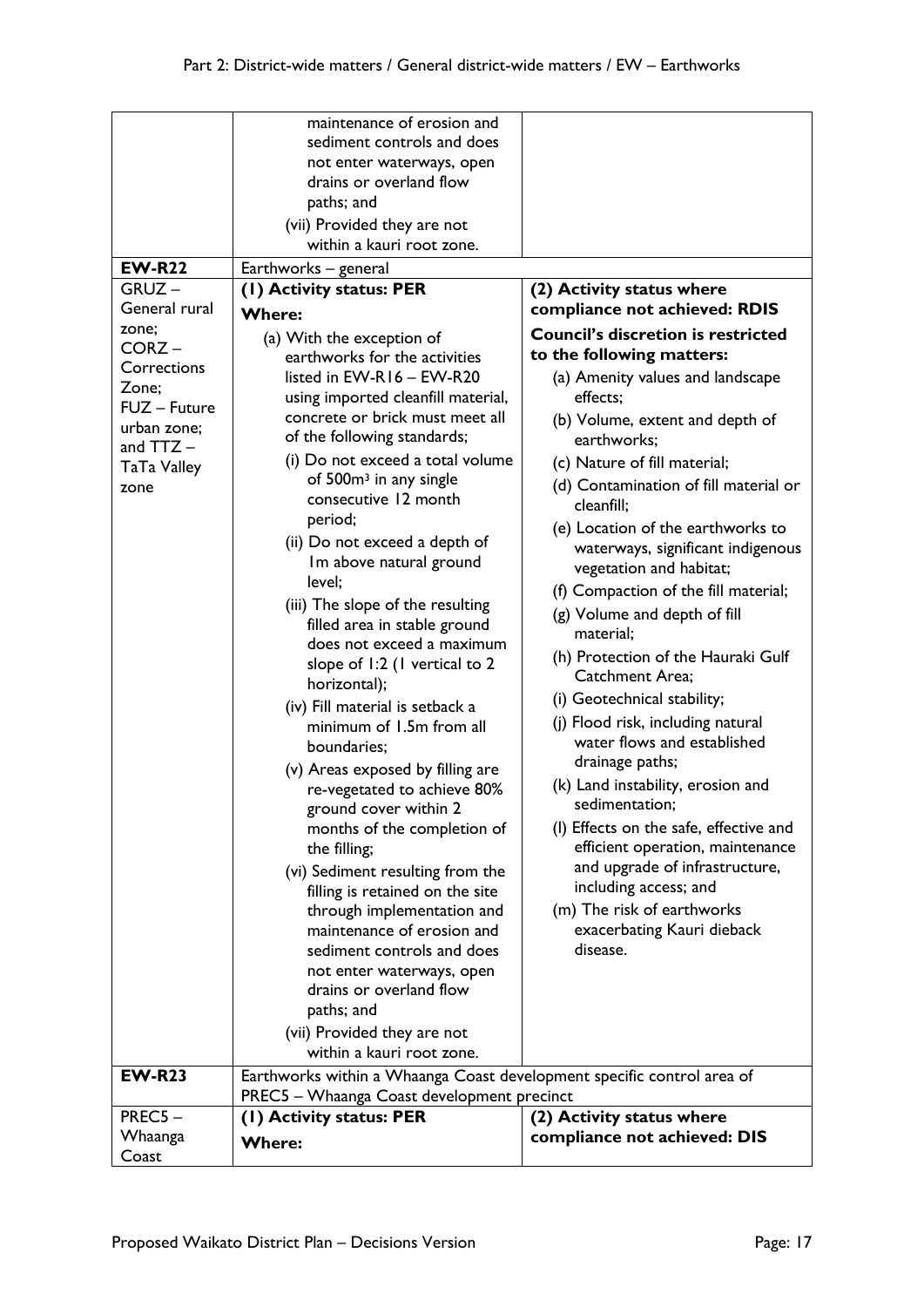| development | (a) Earthworks within a Whaanga         |  |
|-------------|-----------------------------------------|--|
| precinct    | Coast development specific              |  |
|             | control area that complies with         |  |
|             | all of the following standards:         |  |
|             | (i) Do not exceed a volume of           |  |
|             | more than 500m <sup>3</sup> and an area |  |
|             | of more than 1000m <sup>2</sup> ;       |  |
|             | (ii) The total depth of any             |  |
|             | excavation or filling does not          |  |
|             | exceed 1.5m above or below              |  |
|             | ground level with a maximum             |  |
|             | slope of 1:2 (1 vertical to 2           |  |
|             | horizontal);                            |  |
|             |                                         |  |
|             | (iii) Areas exposed by                  |  |
|             | earthworks are re-vegetated             |  |
|             | to achieve 80% ground cover             |  |
|             | within 2 months of the                  |  |
|             | completion of the                       |  |
|             | earthworks;                             |  |
|             | (iv) Sediment resulting from the        |  |
|             | earthworks is retained on the           |  |
|             | site through implementation             |  |
|             | and maintenance of erosion              |  |
|             | and sediment controls and               |  |
|             | does not enter waterways,               |  |
|             | open drains or overland flow            |  |
|             | paths;                                  |  |
|             | (v) Do not divert or change the         |  |
|             | nature of natural water flows,          |  |
|             | water bodies or established             |  |
|             | drainage; and                           |  |
|             | (vi) Provided they are not within       |  |
|             | a kauri root zone                       |  |
|             | (b) Rules EW-R17 to EW-R22 do           |  |
|             | not apply to earthworks within          |  |
|             | PREC5 - Whaanga Coast                   |  |
|             | development precinct.                   |  |

*RLZ – Rural lifestyle zone*

| <b>EW-R24</b>  | Earthworks - general                                      |                                              |
|----------------|-----------------------------------------------------------|----------------------------------------------|
| RLZ - Rural    | (1) Activity status: PER                                  | (2) Activity status where                    |
| lifestyle zone | <b>Where:</b>                                             | compliance not achieved: RDIS                |
|                | (a) Earthworks within a site for:                         | <b>Council's discretion is restricted</b>    |
|                | (i) Ancillary rural earthworks; or                        | to the following matters:                    |
|                | (ii) Construction and/or<br>maintenance of tracks, fences | (a) Amenity values and landscape<br>effects; |
|                | or drains; or                                             | (b) Volume, extent and depth of              |
|                | (iii) A building platform for a                           | earthworks;                                  |
|                | residential activity including                            | (c) Nature of fill material;                 |
|                | an accessory building.                                    | (d) Contamination of fill material;          |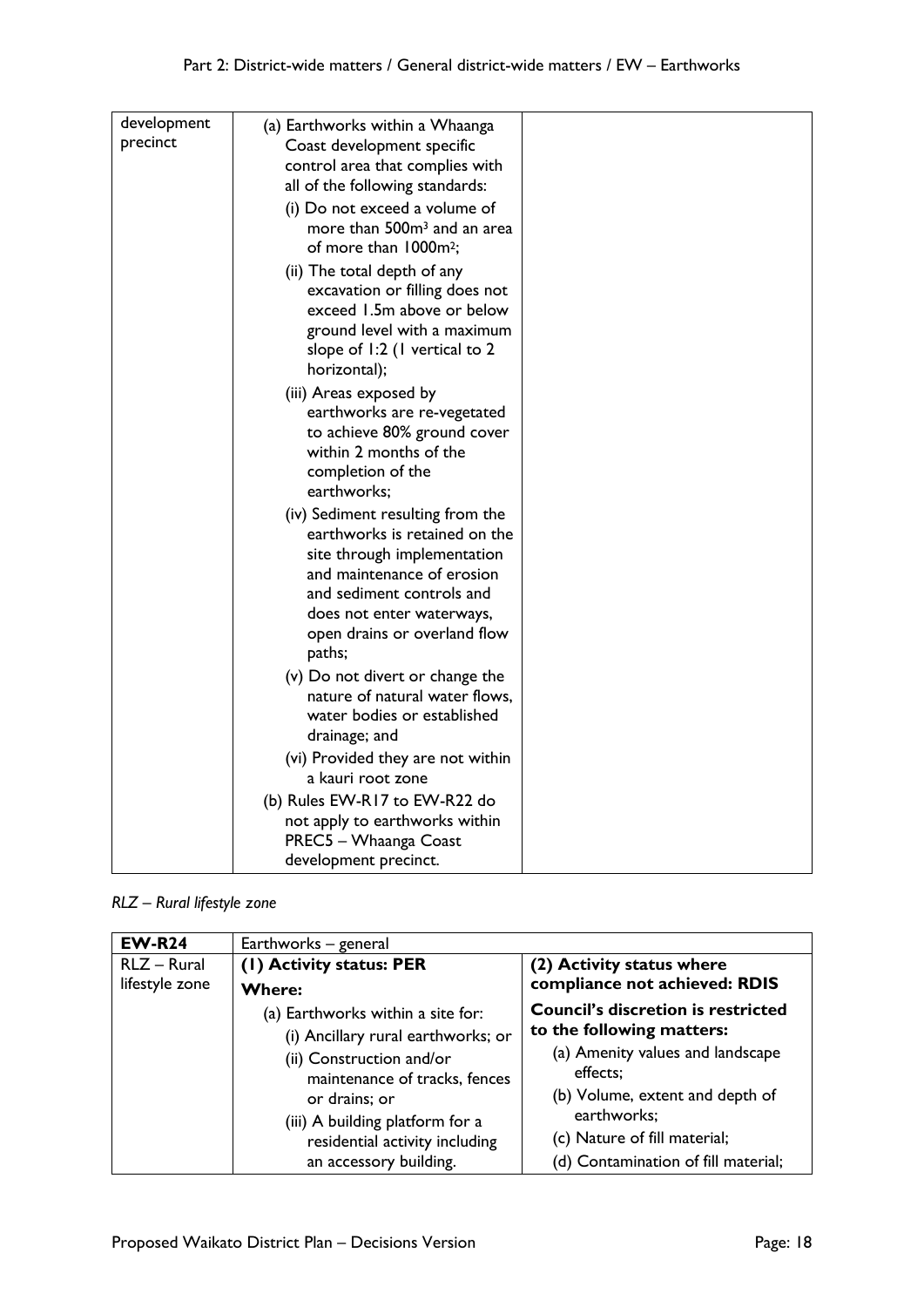| (e) Location of the earthworks to<br>(b) Provided they are not within a<br>kauri root zone.<br>vegetation and habitat;<br>(g) Volume and depth of fill<br>material;<br><b>Catchment Area:</b><br>(i) Geotechnical stability;<br>(j) Flood risk, including natural<br>water flows and established<br>drainage paths;<br>(k) Land instability, erosion and<br>sedimentation;<br>and upgrade of infrastructure,<br>including access; and<br>(m) The risk of earthworks<br>exacerbating Kauri dieback<br>disease.<br><b>EW-R25</b><br>Earthworks - general<br>RLZ - Rural<br>(2) Activity status where<br>(1) Activity status: PER<br>compliance not achieved: RDIS<br>lifestyle zone<br><b>Where:</b><br>(a) Earthworks within a site for<br>to the following matters:<br>purposes other those contained<br>in EW-R24 (excluding the<br>(a) Amenity values and landscape<br>importation of fill material) must<br>effects;<br>meet all of the following<br>(b) Volume, extent and depth of<br>standards:<br>earthworks;<br>(i) Do not exceed a volume of<br>(c) Nature of fill material;                                |  |                                                                                                                                                                                               |
|----------------------------------------------------------------------------------------------------------------------------------------------------------------------------------------------------------------------------------------------------------------------------------------------------------------------------------------------------------------------------------------------------------------------------------------------------------------------------------------------------------------------------------------------------------------------------------------------------------------------------------------------------------------------------------------------------------------------------------------------------------------------------------------------------------------------------------------------------------------------------------------------------------------------------------------------------------------------------------------------------------------------------------------------------------------------------------------------------------------------|--|-----------------------------------------------------------------------------------------------------------------------------------------------------------------------------------------------|
|                                                                                                                                                                                                                                                                                                                                                                                                                                                                                                                                                                                                                                                                                                                                                                                                                                                                                                                                                                                                                                                                                                                      |  | waterways, significant indigenous<br>(f) Compaction of the fill material;<br>(h) Protection of the Hauraki Gulf<br>(I) Effects on the safe, effective and<br>efficient operation, maintenance |
|                                                                                                                                                                                                                                                                                                                                                                                                                                                                                                                                                                                                                                                                                                                                                                                                                                                                                                                                                                                                                                                                                                                      |  |                                                                                                                                                                                               |
|                                                                                                                                                                                                                                                                                                                                                                                                                                                                                                                                                                                                                                                                                                                                                                                                                                                                                                                                                                                                                                                                                                                      |  |                                                                                                                                                                                               |
|                                                                                                                                                                                                                                                                                                                                                                                                                                                                                                                                                                                                                                                                                                                                                                                                                                                                                                                                                                                                                                                                                                                      |  |                                                                                                                                                                                               |
|                                                                                                                                                                                                                                                                                                                                                                                                                                                                                                                                                                                                                                                                                                                                                                                                                                                                                                                                                                                                                                                                                                                      |  |                                                                                                                                                                                               |
| more than 500m <sup>3</sup> and an area<br>(d) Contamination of fill material;<br>of more than 1000m <sup>2</sup> within<br>(e) Location of the earthworks to<br>a site over any single<br>waterways, significant indigenous<br>consecutive 12 month<br>vegetation and habitat;<br>period;<br>(f) Compaction of the fill material;<br>(ii) The total depth of any<br>(g) Volume and depth of fill<br>excavation or filling does not<br>material;<br>exceed 1.5m above or below<br>(h) Protection of the Hauraki Gulf<br>ground level;<br><b>Catchment Area:</b><br>(iii) Earthworks are set back at<br>(i) Geotechnical stability;<br>least 1.5m from any<br>(j) Flood risk, including natural<br>boundary;<br>water flows and established<br>(iv) Areas exposed by<br>drainage paths;<br>earthworks are re-vegetated<br>or otherwise stabilised to<br>(k) Land instability, erosion and<br>sedimentation;<br>achieve 80% ground cover<br>within 2 months of the<br>(I) Effects on the safe, effective and<br>completion of the<br>efficient operation, maintenance<br>earthworks;<br>and upgrade of infrastructure, |  | <b>Council's discretion is restricted</b>                                                                                                                                                     |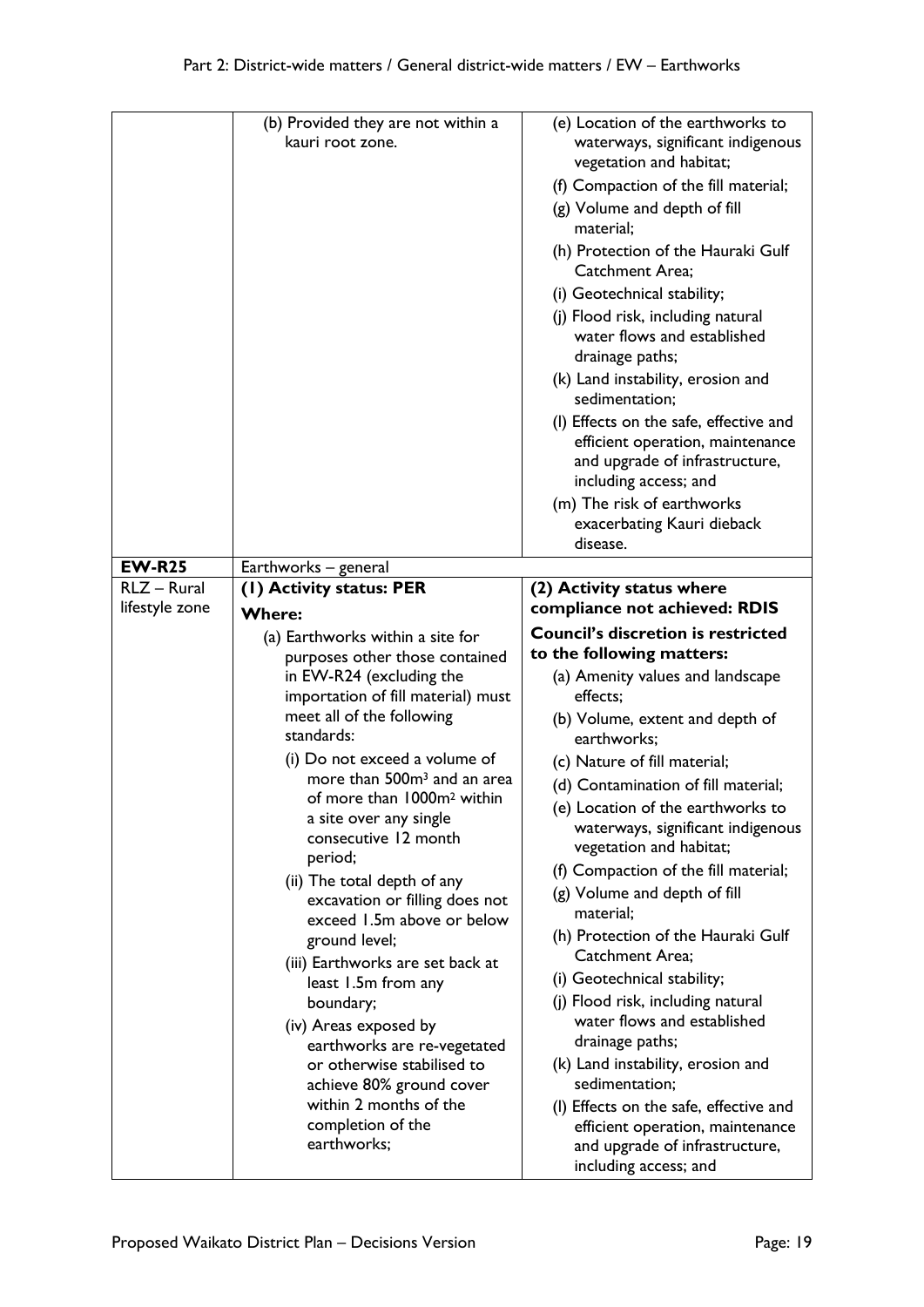|                              | (v) Sediment resulting from the<br>earthworks is retained on the<br>site through implementation<br>and maintenance of erosion<br>and sediment controls and<br>does not enter waterways,<br>open drains or overland flow<br>paths;<br>(vi) Do not divert or change the<br>nature of natural water flows,<br>water bodies or established<br>drainage paths; and<br>(vii) Provided they are not<br>within a kauri root zone. | (m) The risk of earthworks<br>exacerbating Kauri dieback<br>disease. |
|------------------------------|---------------------------------------------------------------------------------------------------------------------------------------------------------------------------------------------------------------------------------------------------------------------------------------------------------------------------------------------------------------------------------------------------------------------------|----------------------------------------------------------------------|
| <b>EW-R26</b><br>RLZ - Rural | Earthworks - general                                                                                                                                                                                                                                                                                                                                                                                                      |                                                                      |
| lifestyle zone               | (I) Activity status: PER                                                                                                                                                                                                                                                                                                                                                                                                  | (2) Activity status where<br>compliance not achieved: RDIS           |
|                              | <b>Where:</b>                                                                                                                                                                                                                                                                                                                                                                                                             |                                                                      |
|                              | (a) Earthworks for purposes other                                                                                                                                                                                                                                                                                                                                                                                         | <b>Council's discretion is restricted</b>                            |
|                              | than creating a building platform<br>for residential purposes within a                                                                                                                                                                                                                                                                                                                                                    | to the following matters:<br>(a) Amenity values and landscape        |
|                              | site, using imported fill material                                                                                                                                                                                                                                                                                                                                                                                        | effects;                                                             |
|                              | must meet all of the following<br>standards:                                                                                                                                                                                                                                                                                                                                                                              | (b) Volume, extent and depth of<br>earthworks;                       |
|                              | (i) Not exceed a total volume of                                                                                                                                                                                                                                                                                                                                                                                          | (c) Nature of fill material;                                         |
|                              | $50m^3$ ;                                                                                                                                                                                                                                                                                                                                                                                                                 | (d) Contamination of fill material;                                  |
|                              | (ii) Not exceed a depth of 1.5m;                                                                                                                                                                                                                                                                                                                                                                                          | (e) Location of the earthworks to                                    |
|                              | (iii) The slope of the resulting<br>filled area in stable ground                                                                                                                                                                                                                                                                                                                                                          | waterways, significant indigenous<br>vegetation and habitat;         |
|                              | must not exceed a maximum                                                                                                                                                                                                                                                                                                                                                                                                 | (f) Compaction of the fill material;                                 |
|                              | slope of 1:2 (1 vertical to 2<br>horizontal);                                                                                                                                                                                                                                                                                                                                                                             | (g) Volume and depth of fill                                         |
|                              | (iv) Fill material is set back 1.5m<br>from all boundaries;                                                                                                                                                                                                                                                                                                                                                               | material;<br>(h) Protection of the Hauraki Gulf                      |
|                              | (v) Areas exposed by filling are                                                                                                                                                                                                                                                                                                                                                                                          | Catchment Area;                                                      |
|                              | re-vegetated to achieve 80%                                                                                                                                                                                                                                                                                                                                                                                               | (i) Geotechnical stability;                                          |
|                              | ground cover within 2<br>months of the completion of                                                                                                                                                                                                                                                                                                                                                                      | (j) Flood risk, including natural<br>water flows and established     |
|                              | the earthworks;                                                                                                                                                                                                                                                                                                                                                                                                           | drainage paths;                                                      |
|                              | (vi) Sediment resulting from the                                                                                                                                                                                                                                                                                                                                                                                          | (k) Land instability, erosion and<br>sedimentation;                  |
|                              | filling is retained on the site                                                                                                                                                                                                                                                                                                                                                                                           | (I) Effects on the safe, effective and                               |
|                              | through implementation and<br>maintenance of erosion and<br>sediment controls and does                                                                                                                                                                                                                                                                                                                                    | efficient operation, maintenance<br>and upgrade of infrastructure,   |
|                              | not enter waterways, open                                                                                                                                                                                                                                                                                                                                                                                                 | including access; and                                                |
|                              | drains or overland flow<br>paths;                                                                                                                                                                                                                                                                                                                                                                                         | (m) The risk of earthworks<br>exacerbating Kauri dieback             |
|                              | (vii) Do not divert or change the                                                                                                                                                                                                                                                                                                                                                                                         | disease.                                                             |
|                              | nature of natural water flows,                                                                                                                                                                                                                                                                                                                                                                                            |                                                                      |
|                              | water bodies or established                                                                                                                                                                                                                                                                                                                                                                                               |                                                                      |
|                              | drainage paths; and                                                                                                                                                                                                                                                                                                                                                                                                       |                                                                      |
|                              | (viii) Provided they are not<br>within a kauri root zone.                                                                                                                                                                                                                                                                                                                                                                 |                                                                      |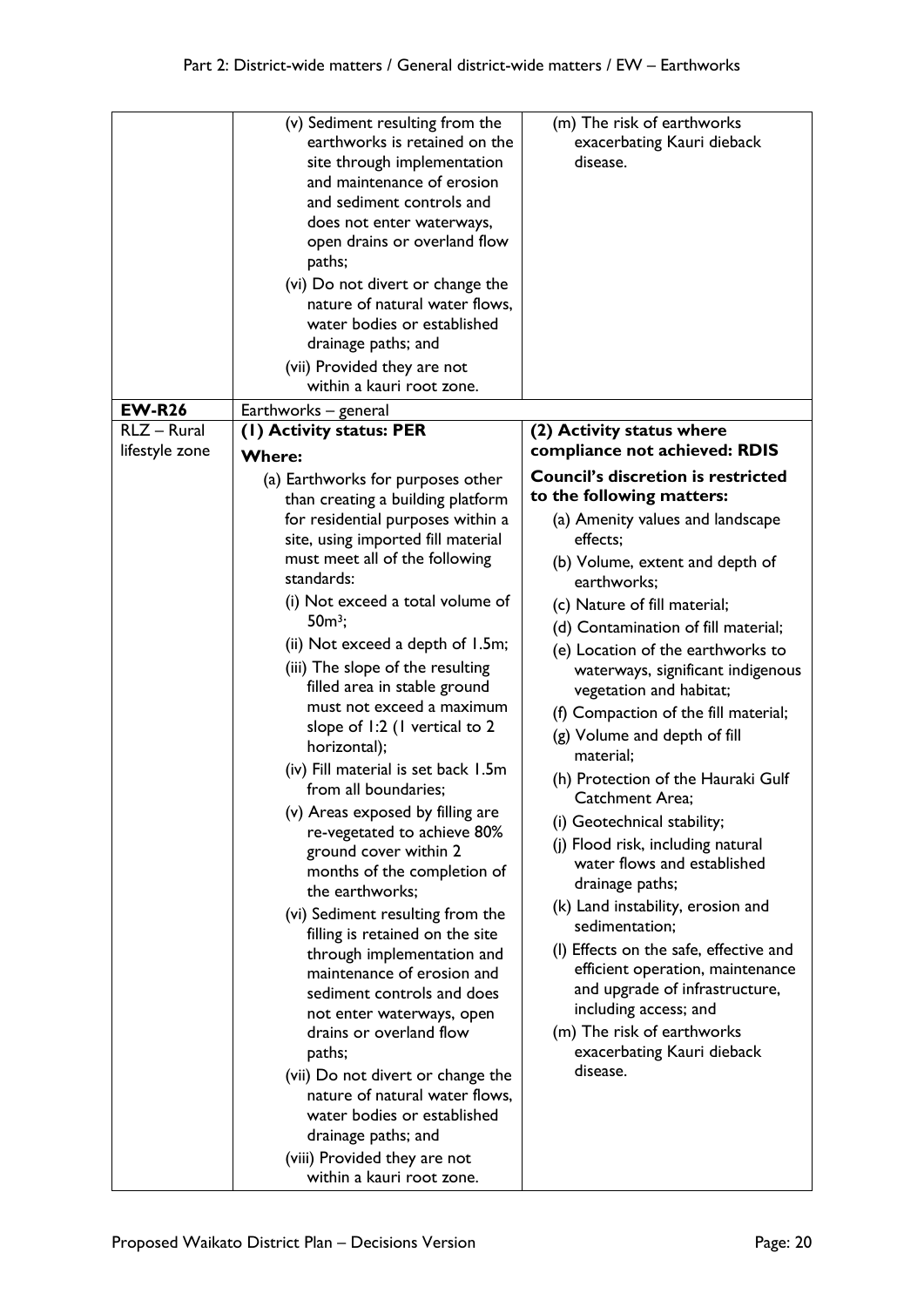| <b>EW-R27</b>  | Earthworks including the importation of cleanfill to a site      |  |
|----------------|------------------------------------------------------------------|--|
| RLZ – Rural    | $\vert$ (1) Activity status: NC                                  |  |
| lifestyle zone | <b>Where:</b>                                                    |  |
|                | (a) Earthworks including the importation of cleanfill to a site. |  |

*LCZ – Local centre zone and COMZ – Commercial zone*

| <b>EW-R28</b> | Earthworks – general                                                                                                                                                                                                                                                                                                                                                                                                                                |                                                                                                                                                                                                                                                                                                                                                                                                               |
|---------------|-----------------------------------------------------------------------------------------------------------------------------------------------------------------------------------------------------------------------------------------------------------------------------------------------------------------------------------------------------------------------------------------------------------------------------------------------------|---------------------------------------------------------------------------------------------------------------------------------------------------------------------------------------------------------------------------------------------------------------------------------------------------------------------------------------------------------------------------------------------------------------|
| LCZ-Local     | (1) Activity status: PER                                                                                                                                                                                                                                                                                                                                                                                                                            | (2) Activity status where                                                                                                                                                                                                                                                                                                                                                                                     |
| centre zone;  | <b>Where:</b>                                                                                                                                                                                                                                                                                                                                                                                                                                       | compliance not achieved: RDIS                                                                                                                                                                                                                                                                                                                                                                                 |
| COMZ-         | (a) Earthworks within a site must                                                                                                                                                                                                                                                                                                                                                                                                                   | <b>Council's discretion is restricted</b>                                                                                                                                                                                                                                                                                                                                                                     |
| Commercial    | meet all of the following                                                                                                                                                                                                                                                                                                                                                                                                                           | to the following matters:                                                                                                                                                                                                                                                                                                                                                                                     |
| zone          | standards:                                                                                                                                                                                                                                                                                                                                                                                                                                          | (a) Amenity values and landscape                                                                                                                                                                                                                                                                                                                                                                              |
|               | (i) Be located more than 1.5m                                                                                                                                                                                                                                                                                                                                                                                                                       | effects;                                                                                                                                                                                                                                                                                                                                                                                                      |
|               | from infrastructure including<br>a public sewer, open drain,                                                                                                                                                                                                                                                                                                                                                                                        | (b) Volume, extent and depth of<br>earthworks;                                                                                                                                                                                                                                                                                                                                                                |
|               | overland flow path or other                                                                                                                                                                                                                                                                                                                                                                                                                         | (c) Nature of fill material;                                                                                                                                                                                                                                                                                                                                                                                  |
|               | public service pipe;                                                                                                                                                                                                                                                                                                                                                                                                                                | (d) Contamination of fill material;                                                                                                                                                                                                                                                                                                                                                                           |
|               | (ii) Not exceed a volume of<br>more than 250m <sup>3</sup> and an area<br>of more than 1,000m <sup>2</sup> within<br>a site over any single                                                                                                                                                                                                                                                                                                         | (e) Location of the earthworks to<br>waterways, significant indigenous<br>vegetation and habitat;                                                                                                                                                                                                                                                                                                             |
|               | consecutive 12 month<br>period;                                                                                                                                                                                                                                                                                                                                                                                                                     | (f) Compaction of the fill material;<br>(g) Volume and depth of fill                                                                                                                                                                                                                                                                                                                                          |
|               | (iii) The height of the resulting<br>cut, filled areas or fill batter<br>face in stable ground, does<br>not exceed 1.5m, with a<br>maximum slope of 1:2 (1<br>vertical to 2 horizontal);<br>(iv) Earthworks are set back at<br>least 1.5m from all<br>boundaries;<br>(v) Areas exposed by<br>earthworks are stabilised to<br>avoid runoff within I month<br>and re-vegetated to achieve<br>80% ground cover within 2<br>months of completion of the | material:<br>(h) Protection of the Hauraki Gulf<br><b>Catchment Area:</b><br>(i) Geotechnical stability;<br>(j) Flood risk, including natural<br>water flows and established<br>drainage paths<br>(k) Land instability, erosion and<br>sedimentation; and<br>(I) Proximity to underground<br>services and service<br>connections; and<br>(m) The risk of earthworks<br>exacerbating Kauri dieback<br>disease. |
|               | earthworks or finished with a<br>hardstand surface;<br>(vi) Sediment resulting from the<br>earthworks is retained on the<br>site through implementation<br>and maintenance of erosion<br>and sediment controls and<br>does not enter waterways,<br>open drains or overland flow<br>paths;<br>(vii) Do not divert or change the<br>nature of natural water flows,                                                                                    |                                                                                                                                                                                                                                                                                                                                                                                                               |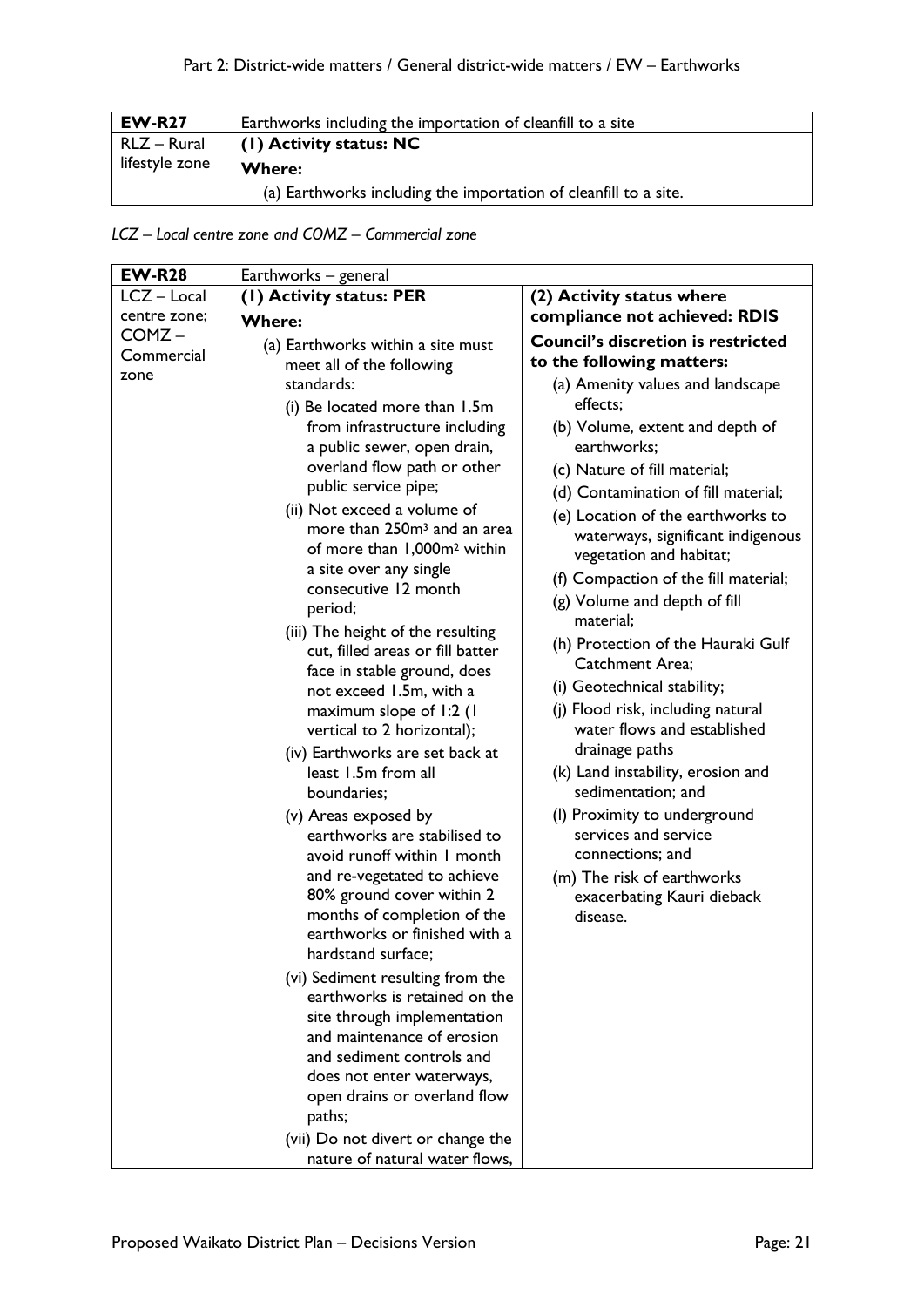|                    | water bodies or established                                             |                                                              |
|--------------------|-------------------------------------------------------------------------|--------------------------------------------------------------|
|                    | drainage paths; and                                                     |                                                              |
|                    | (viii) Provided they are not<br>within a kauri root zone                |                                                              |
| <b>EW-R29</b>      |                                                                         |                                                              |
| LCZ - Local        | Earthworks - general<br>(1) Activity status: PER                        | (2) Activity status where                                    |
| centre zone;       |                                                                         | compliance not achieved: RDIS                                |
| COMZ-              | <b>Where:</b>                                                           | <b>Council's discretion is restricted</b>                    |
| Commercial         | (a) Earthworks for the purpose of                                       | to the following matters:                                    |
| zone               | creating a building platform<br>within a site (including the use of     | (a) Amenity values and landscape                             |
|                    | imported fill material) that is:                                        | effects;                                                     |
|                    | (i) Subject to an approved                                              | (b) Volume, extent and depth of                              |
|                    | building consent; and                                                   | earthworks;                                                  |
|                    | (ii) The earthworks occur                                               | (c) Nature of fill material;                                 |
|                    | wholly within the footprint of                                          | (d) Contamination of fill material;                          |
|                    | the building.                                                           | (e) Location of the earthworks to                            |
|                    | (b) For the purposes of this rule,<br>the footprint of the building     | waterways, significant indigenous<br>vegetation and habitat; |
|                    | extends 1.8m from the outer                                             | (f) Compaction of the fill material;                         |
|                    | edge of the outside wall.                                               | (g) Volume and depth of fill                                 |
|                    | (c) For the purposes of this rule,                                      | material;                                                    |
|                    | this exemption does not apply<br>to earthworks associated with          | (h) Protection of the Hauraki Gulf                           |
|                    | retaining walls/structures which                                        | <b>Catchment Area;</b>                                       |
|                    | are not required for the                                                | (i) Geotechnical stability;                                  |
|                    | structural support of the                                               | (j) Flood risk, including natural                            |
|                    | building; and                                                           | water flows and established                                  |
|                    | (d) Provided they are not within a                                      | drainage paths                                               |
|                    | kauri root zone.                                                        | (k) Land instability, erosion and<br>sedimentation;          |
|                    |                                                                         | (I) Proximity to underground                                 |
|                    |                                                                         | services and service                                         |
|                    |                                                                         | connections; and                                             |
|                    |                                                                         | (m) The risk of earthworks                                   |
|                    |                                                                         | exacerbating Kauri dieback<br>disease.                       |
| <b>EW-R30</b>      | Earthworks - general                                                    |                                                              |
| LCZ - Local        | (1) Activity status: PER                                                | (2) Activity status where                                    |
| centre zone;       | <b>Where:</b>                                                           | compliance not achieved: RDIS                                |
| COMZ-              | (a) Earthworks using the                                                | <b>Council's discretion is restricted</b>                    |
| Commercial<br>zone | importation of fill material to a                                       | to the following matters:                                    |
|                    | site must meet all of the                                               | (a) Amenity values and landscape                             |
|                    | following standards:                                                    | effects;                                                     |
|                    | (i) Must not exceed a total<br>volume of 500m <sup>3</sup> per site and | (b) Volume, extent and depth of<br>earthworks;               |
|                    | a depth of Im (excluding                                                | (c) Nature of fill material;                                 |
|                    | backfill)                                                               | (d) Contamination of fill material;                          |
|                    | (ii) The slope of the resulting                                         | (e) Location of the earthworks to                            |
|                    | filled area in stable ground<br>must not exceed a maximum               | waterways, significant indigenous<br>vegetation and habitat; |
|                    |                                                                         | (f) Compaction of the fill material;                         |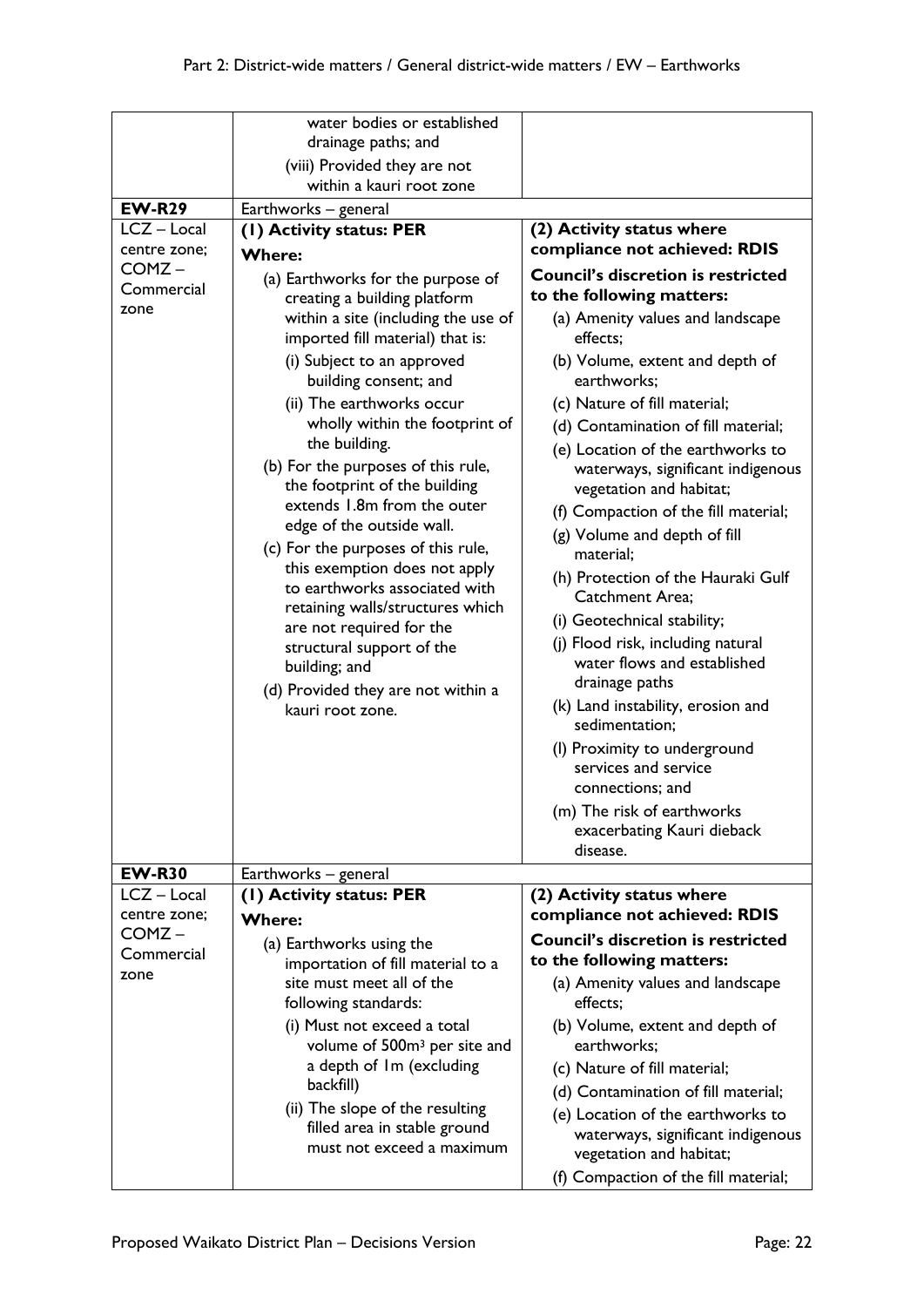| drainage paths; and<br>(vii) Provided they are not<br>within a kauri root zone. |
|---------------------------------------------------------------------------------|
|---------------------------------------------------------------------------------|

*TCZ – Town centre zone* 

| <b>EW-R31</b>           | Earthworks - general                                                                                                                                                                                                                                                                                                                                                                                                                                                                                                                                                                           |                                                                                                                                                                                                                                                                                                                                                                                                                                                                                                                                                  |
|-------------------------|------------------------------------------------------------------------------------------------------------------------------------------------------------------------------------------------------------------------------------------------------------------------------------------------------------------------------------------------------------------------------------------------------------------------------------------------------------------------------------------------------------------------------------------------------------------------------------------------|--------------------------------------------------------------------------------------------------------------------------------------------------------------------------------------------------------------------------------------------------------------------------------------------------------------------------------------------------------------------------------------------------------------------------------------------------------------------------------------------------------------------------------------------------|
| TCZ-Town<br>centre zone | (1) Activity status: PER<br><b>Where:</b>                                                                                                                                                                                                                                                                                                                                                                                                                                                                                                                                                      | (2) Activity status where<br>compliance not achieved: RDIS                                                                                                                                                                                                                                                                                                                                                                                                                                                                                       |
|                         | (a) Earthworks within a site must<br>meet all of the following<br>standards:<br>(i) Earthworks must be located<br>more than 1.5m from<br>infrastructure including a<br>public sewer, open drain,<br>overland flow path or other<br>public service pipe;<br>(ii) Earthworks must not exceed<br>a volume of more than<br>250m <sup>3</sup> and an area of more<br>than 1,000m <sup>2</sup> within a site<br>over any single consecutive<br>12 month period;<br>(iii) The height of the resulting<br>cut, filled areas or fill batter<br>face in stable ground, , does<br>not exceed 1.5m, with a | <b>Council's discretion is restricted</b><br>to the following matters:<br>(a) Amenity values and landscape<br>effects;<br>(b) Volume, extent and depth of<br>earthworks;<br>(c) Nature of fill material;<br>(d) Contamination of fill material;<br>(e) Location of the earthworks in<br>relation to waterways, significant<br>indigenous vegetation and<br>habitat;<br>(f) Compaction of the fill material;<br>(g) Volume and depth of fill<br>material;<br>(h) Protection of the Hauraki Gulf<br>Catchment Area;<br>(i) Geotechnical stability; |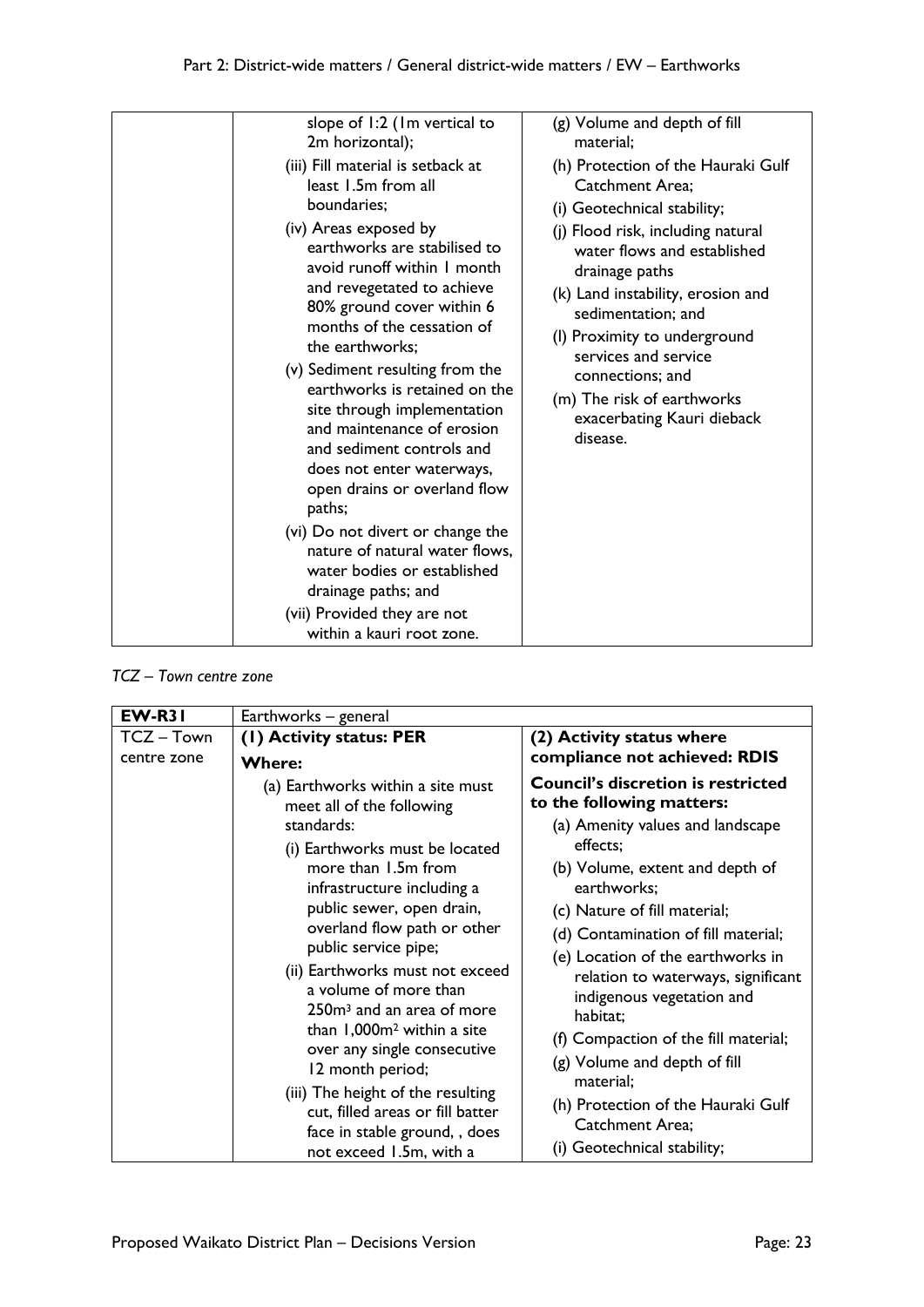|               | maximum slope of 1:2 (1<br>vertical to 2 horizontal);<br>(iv) Earthworks are set back at<br>least 1.5m from all<br>boundaries;<br>(v) Areas exposed by<br>earthworks are stabilised to<br>avoid runoff within I month<br>and re-vegetated to achieve<br>80% ground cover within 2<br>months of completion of the<br>earthworks or finished with a<br>hardstand surface;<br>(vi) Sediment resulting from the<br>earthworks is retained on the<br>site through implementation<br>and maintenance of erosion<br>and sediment controls and<br>does not enter waterways,<br>open drains or overland flow<br>paths;<br>(vii) Earthworks must not divert<br>or change the nature of<br>natural water flows,<br>waterbodies or established<br>drainage paths;<br>(viii) Earthworks must not result<br>in the site being unable to be<br>serviced by gravity sewers;<br>and<br>(ix) Provided they are not within<br>a kauri root zone. | (j) Flood risk, including natural<br>water flows and established<br>drainage paths<br>(k) Land instability, erosion and<br>sedimentation;<br>(I) Proximity to underground<br>services and service<br>connections; and<br>(m) The risk of earthworks<br>exacerbating Kauri dieback<br>disease. |
|---------------|-------------------------------------------------------------------------------------------------------------------------------------------------------------------------------------------------------------------------------------------------------------------------------------------------------------------------------------------------------------------------------------------------------------------------------------------------------------------------------------------------------------------------------------------------------------------------------------------------------------------------------------------------------------------------------------------------------------------------------------------------------------------------------------------------------------------------------------------------------------------------------------------------------------------------------|-----------------------------------------------------------------------------------------------------------------------------------------------------------------------------------------------------------------------------------------------------------------------------------------------|
| <b>EW-R32</b> | Earthworks – general                                                                                                                                                                                                                                                                                                                                                                                                                                                                                                                                                                                                                                                                                                                                                                                                                                                                                                          |                                                                                                                                                                                                                                                                                               |
| TCZ – Town    | (I) Activity status: PER                                                                                                                                                                                                                                                                                                                                                                                                                                                                                                                                                                                                                                                                                                                                                                                                                                                                                                      | (2) Activity status where                                                                                                                                                                                                                                                                     |
| centre zone   |                                                                                                                                                                                                                                                                                                                                                                                                                                                                                                                                                                                                                                                                                                                                                                                                                                                                                                                               | compliance not achieved: RDIS                                                                                                                                                                                                                                                                 |
|               | <b>Where:</b>                                                                                                                                                                                                                                                                                                                                                                                                                                                                                                                                                                                                                                                                                                                                                                                                                                                                                                                 | <b>Council's discretion is restricted</b>                                                                                                                                                                                                                                                     |
|               | (a) Earthworks for the purpose of                                                                                                                                                                                                                                                                                                                                                                                                                                                                                                                                                                                                                                                                                                                                                                                                                                                                                             | to the following matters:                                                                                                                                                                                                                                                                     |
|               | creating a building platform<br>within a site (including the use of                                                                                                                                                                                                                                                                                                                                                                                                                                                                                                                                                                                                                                                                                                                                                                                                                                                           | (a) Amenity values and landscape                                                                                                                                                                                                                                                              |
|               | imported fill material) that is:                                                                                                                                                                                                                                                                                                                                                                                                                                                                                                                                                                                                                                                                                                                                                                                                                                                                                              | effects;                                                                                                                                                                                                                                                                                      |
|               | (i) Subject to an approved<br>building consent; and                                                                                                                                                                                                                                                                                                                                                                                                                                                                                                                                                                                                                                                                                                                                                                                                                                                                           | (b) Volume, extent and depth of<br>earthworks;                                                                                                                                                                                                                                                |
|               | (ii) The earthworks occur                                                                                                                                                                                                                                                                                                                                                                                                                                                                                                                                                                                                                                                                                                                                                                                                                                                                                                     | (c) Nature of fill material;                                                                                                                                                                                                                                                                  |
|               | wholly within the footprint of                                                                                                                                                                                                                                                                                                                                                                                                                                                                                                                                                                                                                                                                                                                                                                                                                                                                                                | (d) Contamination of fill material;                                                                                                                                                                                                                                                           |
|               | the building.<br>(b) For the purposes of this rule,                                                                                                                                                                                                                                                                                                                                                                                                                                                                                                                                                                                                                                                                                                                                                                                                                                                                           | (e) Location of the earthworks in<br>relation to waterways, significant                                                                                                                                                                                                                       |
|               | the footprint of the building<br>extends 1.8m from the outer                                                                                                                                                                                                                                                                                                                                                                                                                                                                                                                                                                                                                                                                                                                                                                                                                                                                  | indigenous vegetation and<br>habitat;                                                                                                                                                                                                                                                         |
|               | edge of the outside wall.                                                                                                                                                                                                                                                                                                                                                                                                                                                                                                                                                                                                                                                                                                                                                                                                                                                                                                     | (f) Compaction of the fill material;                                                                                                                                                                                                                                                          |
|               | (c) For the purposes of this rule,                                                                                                                                                                                                                                                                                                                                                                                                                                                                                                                                                                                                                                                                                                                                                                                                                                                                                            | (g) Volume and depth of fill                                                                                                                                                                                                                                                                  |
|               | this exemption does not apply<br>to earthworks associated with                                                                                                                                                                                                                                                                                                                                                                                                                                                                                                                                                                                                                                                                                                                                                                                                                                                                | material;                                                                                                                                                                                                                                                                                     |
|               | retaining walls/structures which                                                                                                                                                                                                                                                                                                                                                                                                                                                                                                                                                                                                                                                                                                                                                                                                                                                                                              |                                                                                                                                                                                                                                                                                               |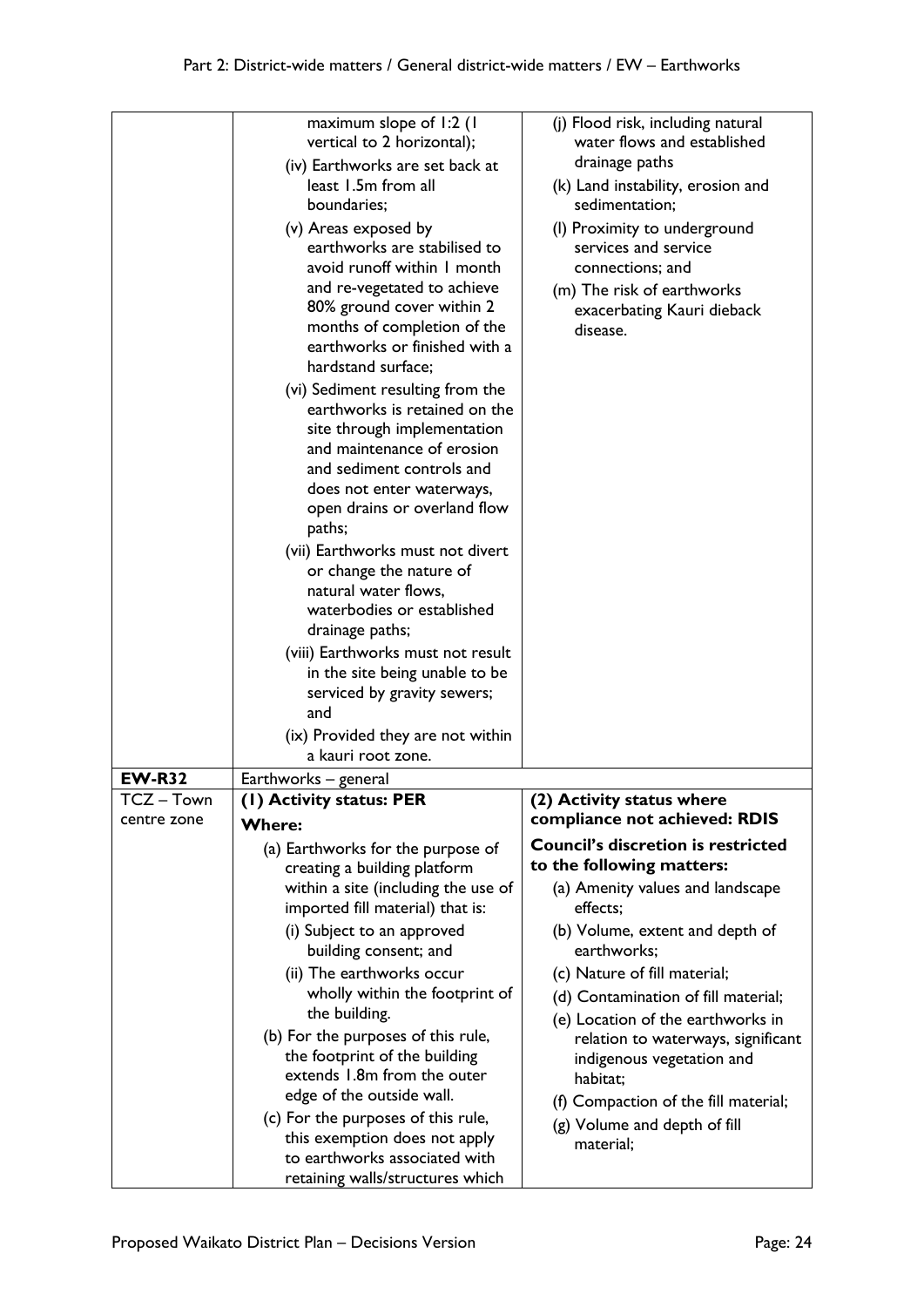|               | are not required for the                                | (h) Protection of the Hauraki Gulf                  |
|---------------|---------------------------------------------------------|-----------------------------------------------------|
|               | structural support of the                               | Catchment Area;                                     |
|               | building; and                                           | (i) Geotechnical stability;                         |
|               | (d) Provided they are not within a                      | (j) Flood risk, including natural                   |
|               | kauri root zone.                                        | water flows and established                         |
|               |                                                         | drainage paths                                      |
|               |                                                         | (k) Land instability, erosion and<br>sedimentation; |
|               |                                                         | (I) Proximity to underground                        |
|               |                                                         | services and service                                |
|               |                                                         | connections; and                                    |
|               |                                                         | (m) The risk of earthworks                          |
|               |                                                         | exacerbating Kauri dieback                          |
|               |                                                         | disease.                                            |
| <b>EW-R33</b> | Earthworks - general                                    |                                                     |
| TCZ-Town      | (1) Activity status: PER                                | (2) Activity status where                           |
| centre zone   | <b>Where:</b>                                           | compliance not achieved: RDIS                       |
|               | (a) Earthworks using the                                | <b>Council's discretion is restricted</b>           |
|               | importation of fill material to a                       | to the following matters:                           |
|               | site must meet all of the                               | (a) Amenity values and landscape                    |
|               | following standards:                                    | effects;                                            |
|               | (i) Must not exceed a total                             | (b) Volume, extent and depth of                     |
|               | volume of 500m <sup>3</sup> per site and                | earthworks;                                         |
|               | a depth of Im (excluding                                | (c) Nature of fill material;                        |
|               | backfill);                                              | (d) Contamination of fill material;                 |
|               | (ii) The slope of the resulting                         | (e) Location of the earthworks in                   |
|               | filled area in stable ground                            | relation to waterways, significant                  |
|               | must not exceed a maximum                               | indigenous vegetation and                           |
|               | slope of 1:2 (Im vertical to                            | habitat;                                            |
|               | 2m horizontal);                                         | (f) Compaction of the fill material;                |
|               | (iii) Fill material is set back at                      | (g) Volume and depth of fill                        |
|               | least 1.5m from all                                     | material;                                           |
|               | boundaries;                                             | (h) Protection of the Hauraki Gulf                  |
|               | (iv) Areas exposed by                                   | Catchment Area;                                     |
|               | earthworks are stabilised to                            | (i) Geotechnical stability;                         |
|               | avoid runoff within I month                             | (j) Flood risk, including natural                   |
|               | and revegetated to achieve                              | water flows and established                         |
|               | 80% ground cover within 6<br>months of the cessation of | drainage paths                                      |
|               | the earthworks;                                         | (k) Land instability, erosion and                   |
|               | (v) Sediment resulting from the                         | sedimentation;                                      |
|               | earthworks is retained on the                           | (I) Proximity to underground                        |
|               | site through implementation                             | services and service                                |
|               | and maintenance of erosion                              | connections; and                                    |
|               | and sediment controls and                               | (m) The risk of earthworks                          |
|               | does not enter waterways,                               | exacerbating Kauri dieback                          |
|               | open drains or overland flow                            | disease.                                            |
|               | paths;                                                  |                                                     |
|               | (vi) Do not divert or change the                        |                                                     |
|               | nature of natural water flows,                          |                                                     |
|               | water bodies or established                             |                                                     |
|               | drainage paths; and                                     |                                                     |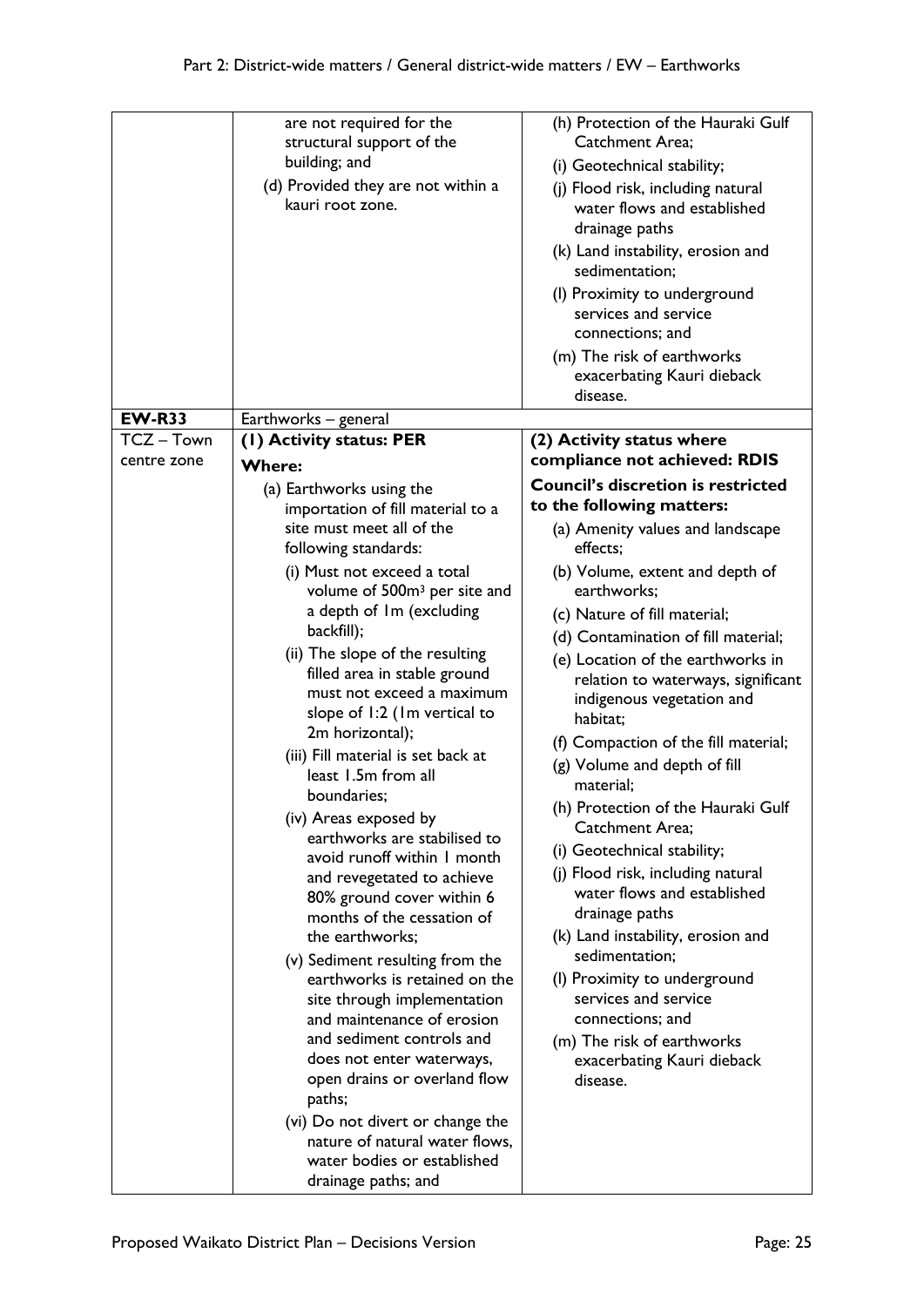| (vii) Provided they are not |  |
|-----------------------------|--|
| within a kauri root zone.   |  |

#### *GIZ – General industrial zone*

| <b>EW-R34</b>   | Earthworks - general                                                                                                                                                                                                                                  |                                                                                                                                                                                                                                        |
|-----------------|-------------------------------------------------------------------------------------------------------------------------------------------------------------------------------------------------------------------------------------------------------|----------------------------------------------------------------------------------------------------------------------------------------------------------------------------------------------------------------------------------------|
| GIZ - General   | (1) Activity status: PER                                                                                                                                                                                                                              | (2) Activity status where                                                                                                                                                                                                              |
| industrial zone | <b>Where:</b>                                                                                                                                                                                                                                         | compliance not achieved: RDIS                                                                                                                                                                                                          |
|                 | (a) Earthworks (excluding the<br>importation of fill material)<br>within a site that:<br>(i) Are located at least 1.5 m<br>from any water body, open<br>drain or overland flow path;                                                                  | <b>Council's discretion is restricted</b><br>to the following matters:<br>(a) Amenity values and landscape<br>effects;<br>(b) Volume, extent and depth of<br>earthworks;                                                               |
|                 | (ii) Do not exceed a volume of<br>$10,000m^3$ ;<br>(iii) Do not exceed an area of<br>more than 10,000m <sup>2</sup> within a<br>12 month period;                                                                                                      | (c) Nature of fill material;<br>(d) Contamination of fill material;<br>(e) Location of the earthworks in<br>relation to waterways, significant<br>indigenous vegetation and                                                            |
|                 | (iv) Do not exceed a slope in<br>stable ground of 1:2 (1 metre<br>vertical to 2 metre<br>horizontal);                                                                                                                                                 | habitat;<br>(f) Compaction of the fill material;<br>(g) Volume and depth of fill<br>material;                                                                                                                                          |
|                 | (v) Result in exposed areas being<br>re-vegetated to achieve 80%<br>ground cover within 2<br>months of the completion of<br>the earthworks, or finished<br>with a hardstand surface;<br>(vi) Result in sediment being<br>retained on the site through | (h) Protection of the Hauraki Gulf<br>Catchment Area;<br>(i) Geotechnical stability;<br>(j) Flood risk, including natural<br>water flows and established<br>drainage paths;<br>(k) land instability, erosion and<br>sedimentation; and |
|                 | implementation and<br>maintenance of erosion and<br>sediment controls and does<br>not enter waterways, open<br>drains or overland flow<br>paths;<br>(vii) Do not result in any change                                                                 | (I) The risk of earthworks<br>exacerbating Kauri dieback<br>disease.                                                                                                                                                                   |
|                 | to natural water flows, any<br>water body or established<br>drainage path; and<br>(viii) Provided they are not<br>within a kauri root zone.                                                                                                           |                                                                                                                                                                                                                                        |
| <b>EW-R35</b>   | Earthworks - general                                                                                                                                                                                                                                  |                                                                                                                                                                                                                                        |
| GIZ - General   | (1) Activity status: PER                                                                                                                                                                                                                              | (2) Activity status where                                                                                                                                                                                                              |
| industrial zone | <b>Where:</b>                                                                                                                                                                                                                                         | compliance not achieved: RDIS                                                                                                                                                                                                          |
|                 | (a) Earthworks within a site that<br>may, or may not, involve<br>imported cleanfill material, for<br>the purpose of creating a                                                                                                                        | <b>Council's discretion is restricted</b><br>to the following matters:<br>(a) Amenity values and landscape<br>effects;                                                                                                                 |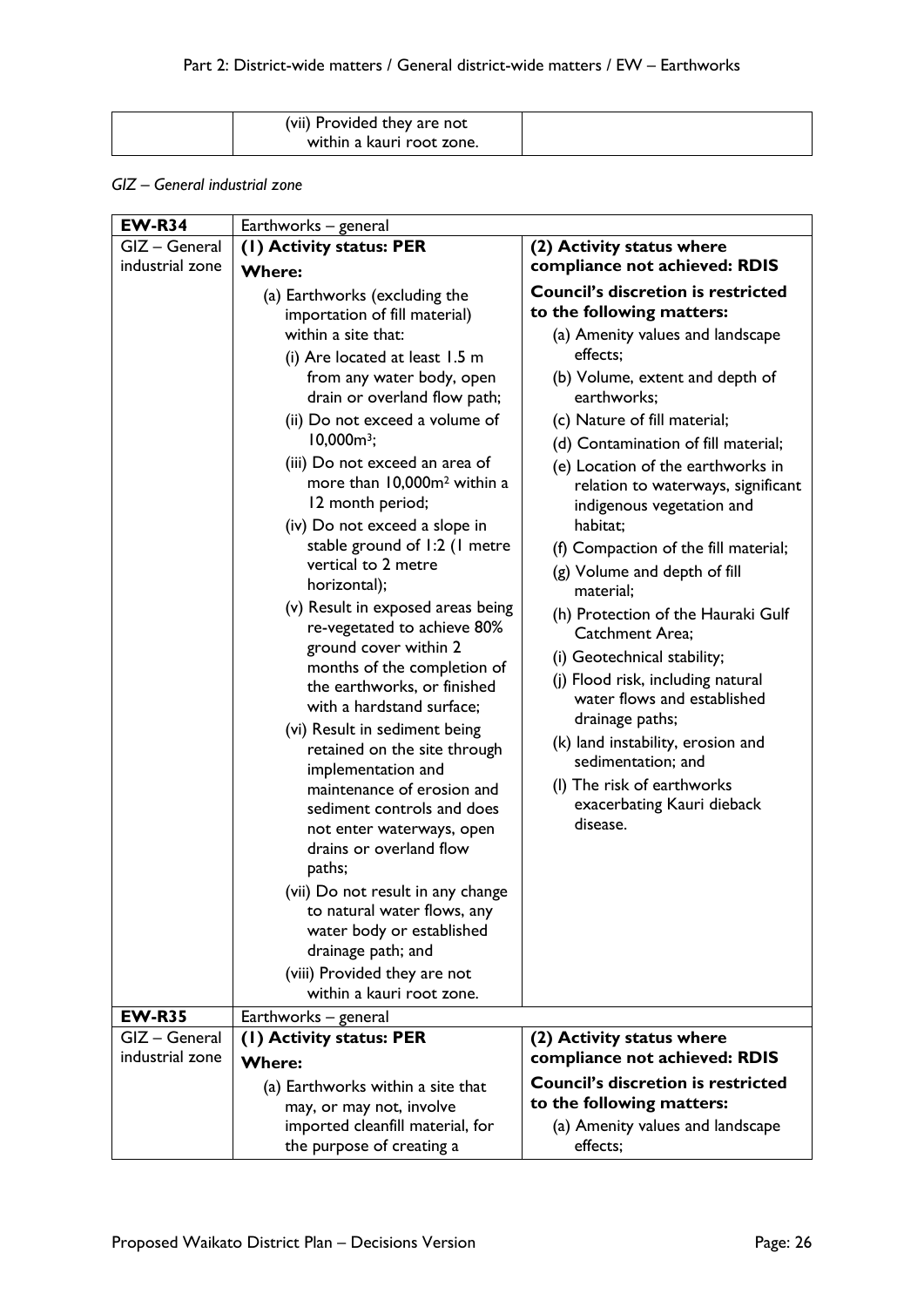|                 | building platform and/or ancillary<br>hardstand area:                  | (b) Volume, extent and depth of<br>earthworks;                       |
|-----------------|------------------------------------------------------------------------|----------------------------------------------------------------------|
|                 | (i) Provided they are not within                                       | (c) Nature of fill material;                                         |
|                 | a kauri root zone.                                                     | (d) Contamination of fill material;                                  |
|                 |                                                                        | (e) Location of the earthworks in                                    |
|                 |                                                                        | relation to waterways, significant                                   |
|                 |                                                                        | indigenous vegetation and<br>habitat;                                |
|                 |                                                                        | (f) Compaction of the fill material;                                 |
|                 |                                                                        | (g) Volume and depth of fill<br>material;                            |
|                 |                                                                        | (h) Protection of the Hauraki Gulf<br>Catchment Area;                |
|                 |                                                                        | (i) Geotechnical stability;                                          |
|                 |                                                                        | (i) Flood risk, including natural                                    |
|                 |                                                                        | water flows and established<br>drainage paths;                       |
|                 |                                                                        | (k) land instability, erosion and<br>sedimentation; and              |
|                 |                                                                        | (I) The risk of earthworks                                           |
|                 |                                                                        | exacerbating Kauri dieback                                           |
|                 |                                                                        | disease.                                                             |
| <b>EW-R36</b>   | Earthworks - general                                                   |                                                                      |
| GIZ - General   | (1) Activity status: PER                                               | (2) Activity status where                                            |
| industrial zone | <b>Where:</b>                                                          | compliance not achieved: RDIS                                        |
|                 |                                                                        |                                                                      |
|                 | (a) Earthworks involving imported                                      | <b>Council's discretion is restricted</b>                            |
|                 | fill material (excluding cleanfill                                     | to the following matters:                                            |
|                 | material) for purposes other                                           | (a) Amenity values and landscape                                     |
|                 | than creating a building platform<br>for residential purposes within a | effects;                                                             |
|                 | site, that:                                                            | (b) Volume, extent and depth of<br>earthworks;                       |
|                 | (i) Are located at least 1.5                                           | (c) Nature of fill material;                                         |
|                 | metres from any water body,                                            | (d) Contamination of fill material;                                  |
|                 | open drain or overland flow                                            | (e) Location of the earthworks in                                    |
|                 | path;                                                                  | relation to waterways, significant                                   |
|                 | (ii) Do not exceed a volume of<br>$10,000m^3$ ;                        | indigenous vegetation and<br>habitat;                                |
|                 | (iii) Do not exceed a slope in                                         |                                                                      |
|                 | stable ground of 1:2 (1 metre                                          | (f) Compaction of the fill material;<br>(g) Volume and depth of fill |
|                 | vertical to 2 metre                                                    | material;                                                            |
|                 | horizontal);                                                           | (h) Protection of the Hauraki Gulf                                   |
|                 | (iv) Result in exposed areas                                           | <b>Catchment Area:</b>                                               |
|                 | being re-vegetated to achieve<br>80% ground cover within 2             | (i) Geotechnical stability;                                          |
|                 | months of the completion of                                            | (j) Flood risk, including natural                                    |
|                 | the earthworks, or finished                                            | water flows and established                                          |
|                 | with a hardstand surface;                                              | drainage paths;                                                      |
|                 | (v) Result in sediment being                                           | (k) land instability, erosion and                                    |
|                 | retained on the site through<br>implementation and                     | sedimentation; and                                                   |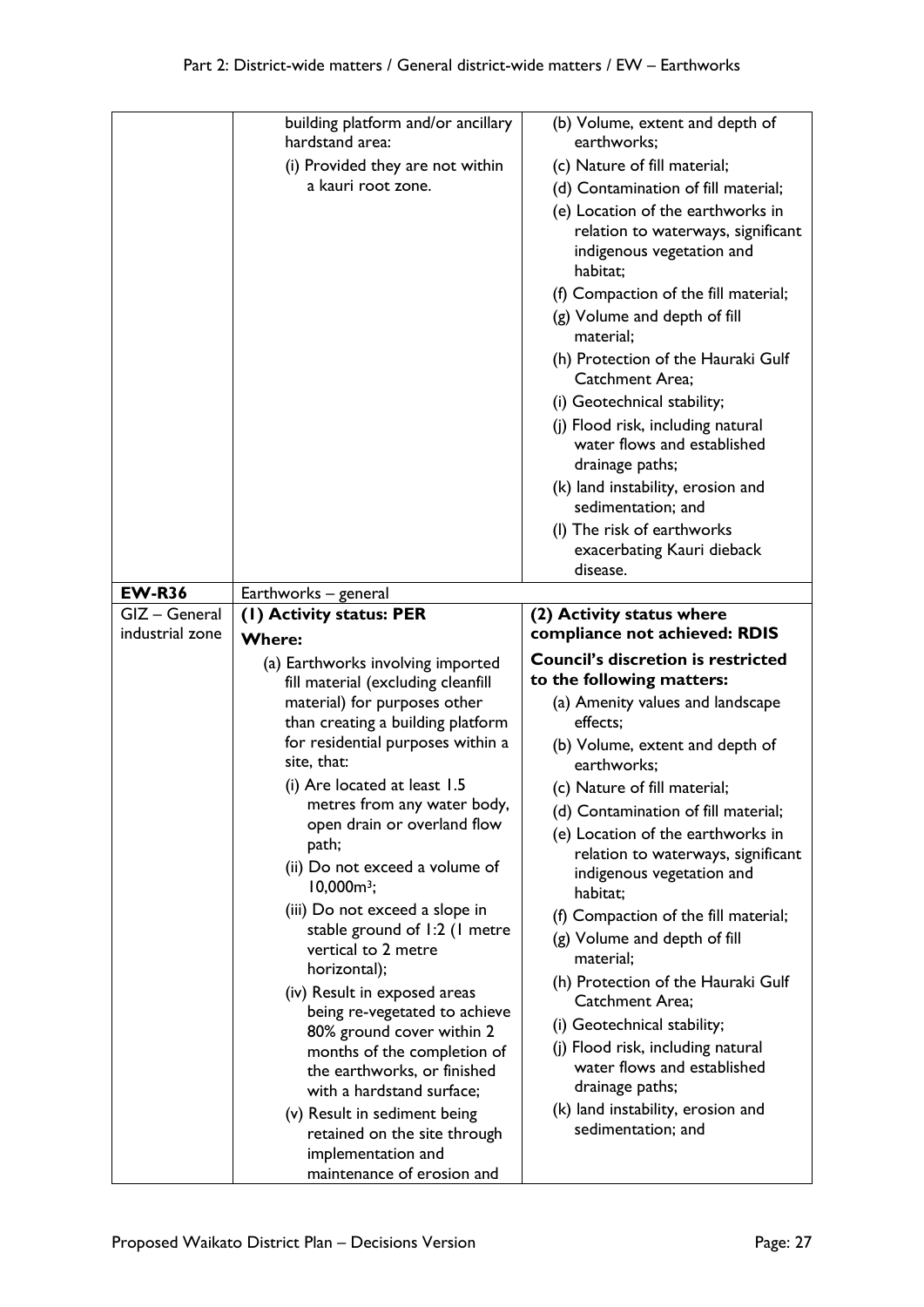| paths;<br>(vi) Do not result in any change<br>to natural water flows, any<br>water body or established<br>drainage path; and<br>(vii) Provided they are not<br>within a kauri root zone. |
|------------------------------------------------------------------------------------------------------------------------------------------------------------------------------------------|
|------------------------------------------------------------------------------------------------------------------------------------------------------------------------------------------|

#### *HIZ – Heavy industrial zone*

| <b>EW-R37</b>   | Earthworks - general                                                                                                                                                                                                                                                                                                                                                                                                                                                                                                                                                                                                                                                                                                            |                                                                                                                                                                                                                                                                                                                                                                                                                                                                                                                                                                                                                                                                                                                          |
|-----------------|---------------------------------------------------------------------------------------------------------------------------------------------------------------------------------------------------------------------------------------------------------------------------------------------------------------------------------------------------------------------------------------------------------------------------------------------------------------------------------------------------------------------------------------------------------------------------------------------------------------------------------------------------------------------------------------------------------------------------------|--------------------------------------------------------------------------------------------------------------------------------------------------------------------------------------------------------------------------------------------------------------------------------------------------------------------------------------------------------------------------------------------------------------------------------------------------------------------------------------------------------------------------------------------------------------------------------------------------------------------------------------------------------------------------------------------------------------------------|
| $HIZ - Heavy$   | (1) Activity status: PER                                                                                                                                                                                                                                                                                                                                                                                                                                                                                                                                                                                                                                                                                                        | (2) Activity status where                                                                                                                                                                                                                                                                                                                                                                                                                                                                                                                                                                                                                                                                                                |
|                 | <b>Where:</b>                                                                                                                                                                                                                                                                                                                                                                                                                                                                                                                                                                                                                                                                                                                   | compliance not achieved: RDIS                                                                                                                                                                                                                                                                                                                                                                                                                                                                                                                                                                                                                                                                                            |
| industrial zone | (a) Earthworks (excluding the<br>importation of fill material)<br>within a site that:<br>(i) Are located at least 1.5 m<br>from any water body, open<br>drain or overland flow path;<br>(ii) Do not exceed a volume of<br>$10,000m^3;$<br>(iii) Do not exceed an area of<br>more than 10,000m <sup>2</sup> within a<br>12 month period;<br>(iv) Do not exceed a slope in<br>stable ground of 1:2 (1 metre<br>vertical to 2 metre<br>horizontal);<br>(v) Result in exposed areas being<br>re-vegetated to achieve 80%<br>ground cover within 2<br>months of the completion of<br>the earthworks, or finished<br>with a hardstand surface;<br>(vi) Result in sediment being<br>retained on the site through<br>implementation and | <b>Council's discretion is restricted</b><br>to the following matters:<br>(a) Amenity values and landscape<br>effects:<br>(b) Volume, extent and depth of<br>earthworks;<br>(c) Nature of fill material;<br>(d) Contamination of fill material;<br>(e) Location of the earthworks to<br>waterways, significant indigenous<br>vegetation and habitat;<br>(f) Compaction of the fill material;<br>(g) Volume and depth of fill<br>material:<br>(h) Protection of the Hauraki Gulf<br><b>Catchment Area;</b><br>(i) Geotechnical stability;<br>(j) Flood risk, including natural<br>water flows and established<br>drainage paths;<br>(k) Land instability, erosion and<br>sedimentation; and<br>(I) The risk of earthworks |
|                 | maintenance of erosion and<br>sediment controls and does<br>not enter waterways, open<br>drains or overland flow                                                                                                                                                                                                                                                                                                                                                                                                                                                                                                                                                                                                                | exacerbating Kauri dieback<br>disease.                                                                                                                                                                                                                                                                                                                                                                                                                                                                                                                                                                                                                                                                                   |
|                 | paths;                                                                                                                                                                                                                                                                                                                                                                                                                                                                                                                                                                                                                                                                                                                          |                                                                                                                                                                                                                                                                                                                                                                                                                                                                                                                                                                                                                                                                                                                          |
|                 | (vii) Do not result in any change                                                                                                                                                                                                                                                                                                                                                                                                                                                                                                                                                                                                                                                                                               |                                                                                                                                                                                                                                                                                                                                                                                                                                                                                                                                                                                                                                                                                                                          |
|                 | to natural water flows, any                                                                                                                                                                                                                                                                                                                                                                                                                                                                                                                                                                                                                                                                                                     |                                                                                                                                                                                                                                                                                                                                                                                                                                                                                                                                                                                                                                                                                                                          |
|                 | water body or established                                                                                                                                                                                                                                                                                                                                                                                                                                                                                                                                                                                                                                                                                                       |                                                                                                                                                                                                                                                                                                                                                                                                                                                                                                                                                                                                                                                                                                                          |
|                 | drainage path; and                                                                                                                                                                                                                                                                                                                                                                                                                                                                                                                                                                                                                                                                                                              |                                                                                                                                                                                                                                                                                                                                                                                                                                                                                                                                                                                                                                                                                                                          |
|                 | (viii) Provided they are not                                                                                                                                                                                                                                                                                                                                                                                                                                                                                                                                                                                                                                                                                                    |                                                                                                                                                                                                                                                                                                                                                                                                                                                                                                                                                                                                                                                                                                                          |
|                 | within a kauri root zone.                                                                                                                                                                                                                                                                                                                                                                                                                                                                                                                                                                                                                                                                                                       |                                                                                                                                                                                                                                                                                                                                                                                                                                                                                                                                                                                                                                                                                                                          |
| <b>EW-R38</b>   | Earthworks - general                                                                                                                                                                                                                                                                                                                                                                                                                                                                                                                                                                                                                                                                                                            |                                                                                                                                                                                                                                                                                                                                                                                                                                                                                                                                                                                                                                                                                                                          |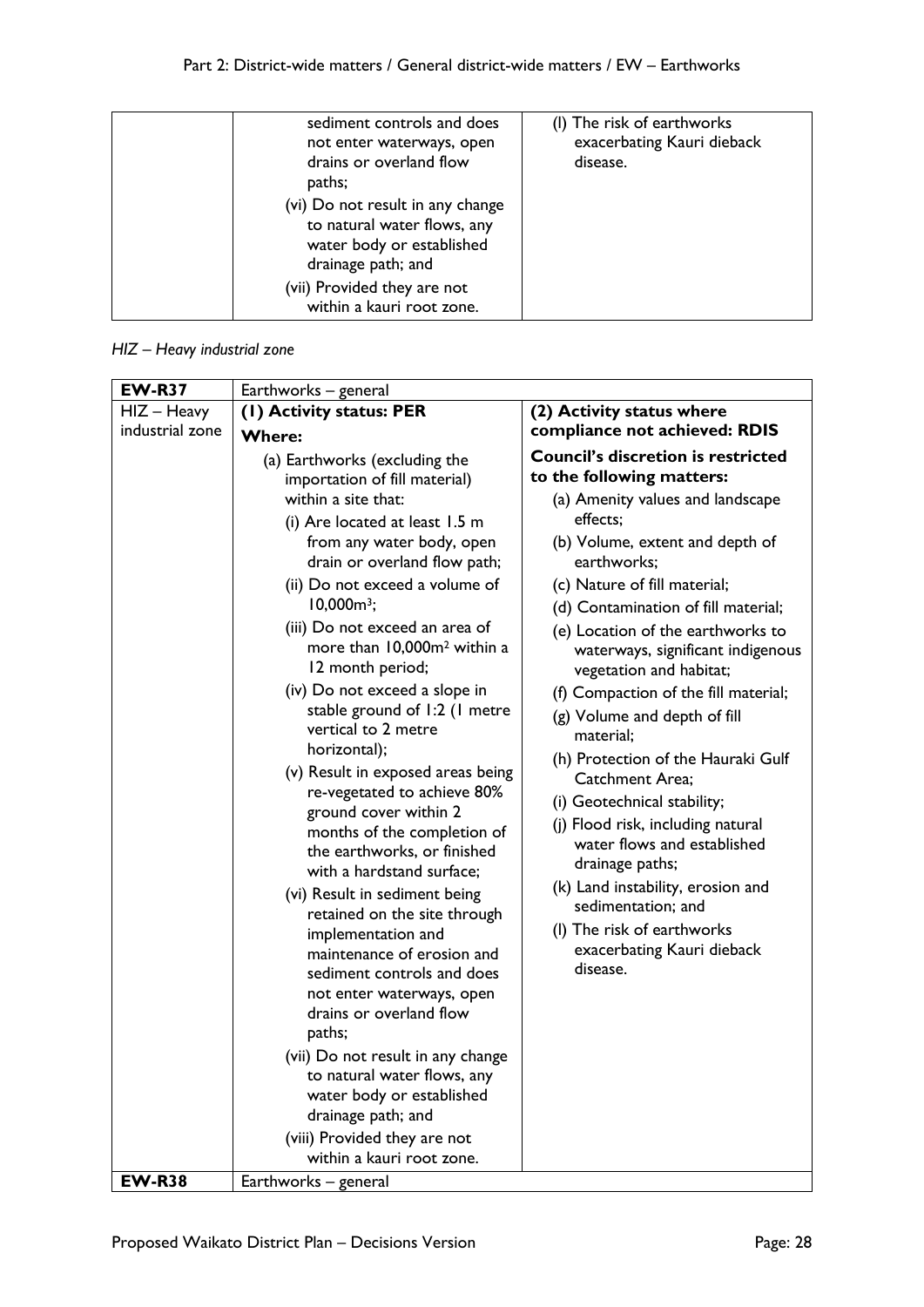| $HIZ - Heavy$<br>industrial zone | (I) Activity status: PER<br><b>Where:</b>                                                                                                                                                                                                                                                                                                                                                                                                                                                                                                                        | (2) Activity status where<br>compliance not achieved: RDIS                                                                                                                                                                                                                                                                                                                                                                                                                                                                                                             |
|----------------------------------|------------------------------------------------------------------------------------------------------------------------------------------------------------------------------------------------------------------------------------------------------------------------------------------------------------------------------------------------------------------------------------------------------------------------------------------------------------------------------------------------------------------------------------------------------------------|------------------------------------------------------------------------------------------------------------------------------------------------------------------------------------------------------------------------------------------------------------------------------------------------------------------------------------------------------------------------------------------------------------------------------------------------------------------------------------------------------------------------------------------------------------------------|
|                                  | (a) Earthworks within a site that<br>may, or may not, involve                                                                                                                                                                                                                                                                                                                                                                                                                                                                                                    | <b>Council's discretion is restricted</b><br>to the following matters:                                                                                                                                                                                                                                                                                                                                                                                                                                                                                                 |
|                                  | imported cleanfill material, for<br>the purpose of creating a                                                                                                                                                                                                                                                                                                                                                                                                                                                                                                    | (a) Amenity values and landscape<br>effects;                                                                                                                                                                                                                                                                                                                                                                                                                                                                                                                           |
|                                  | building platform and/or ancillary<br>hardstand area:<br>(i) Provided they are not within                                                                                                                                                                                                                                                                                                                                                                                                                                                                        | (b) Volume, extent and depth of<br>earthworks;                                                                                                                                                                                                                                                                                                                                                                                                                                                                                                                         |
|                                  | a kauri root zone.                                                                                                                                                                                                                                                                                                                                                                                                                                                                                                                                               | (c) Nature of fill material;<br>(d) Contamination of fill material;<br>(e) Location of the earthworks to<br>waterways, significant indigenous<br>vegetation and habitat;<br>(f) Compaction of the fill material;<br>(g) Volume and depth of fill<br>material;<br>(h) Protection of the Hauraki Gulf<br><b>Catchment Area:</b><br>(i) Geotechnical stability;<br>(j) Flood risk, including natural<br>water flows and established                                                                                                                                       |
|                                  |                                                                                                                                                                                                                                                                                                                                                                                                                                                                                                                                                                  | drainage paths;<br>(k) Land instability, erosion and<br>sedimentation; and<br>(I) The risk of earthworks<br>exacerbating Kauri dieback<br>disease.                                                                                                                                                                                                                                                                                                                                                                                                                     |
| <b>EW-R39</b>                    | Earthworks - general                                                                                                                                                                                                                                                                                                                                                                                                                                                                                                                                             |                                                                                                                                                                                                                                                                                                                                                                                                                                                                                                                                                                        |
| HIZ - Heavy                      | (1) Activity status: PER                                                                                                                                                                                                                                                                                                                                                                                                                                                                                                                                         | (2) Activity status where                                                                                                                                                                                                                                                                                                                                                                                                                                                                                                                                              |
| industrial zone                  | <b>Where:</b>                                                                                                                                                                                                                                                                                                                                                                                                                                                                                                                                                    | compliance not achieved: RDIS                                                                                                                                                                                                                                                                                                                                                                                                                                                                                                                                          |
|                                  | (a) Earthworks involving imported<br>fill material (excluding cleanfill<br>material) for purposes other<br>than creating a building platform<br>for residential purposes within a<br>site, that:<br>(i) Are located at least 1.5<br>metres from any water body,<br>open drain or overland flow<br>path<br>(ii) Do not exceed a volume of<br>$10,000m^3;$<br>(iii) Do not exceed a slope in<br>stable ground of 1:2 (1 metre<br>vertical to 2 metre<br>horizontal);<br>(iv) Result in exposed areas<br>being re-vegetated to achieve<br>80% ground cover within 2 | <b>Council's discretion is restricted</b><br>to the following matters:<br>(a) Amenity values and landscape<br>effects;<br>(b) Volume, extent and depth of<br>earthworks;<br>(c) Nature of fill material;<br>(d) Contamination of fill material;<br>(e) Location of the earthworks to<br>waterways, significant indigenous<br>vegetation and habitat;<br>(f) Compaction of the fill material;<br>(g) Volume and depth of fill<br>material;<br>(h) Protection of the Hauraki Gulf<br>Catchment Area;<br>(i) Geotechnical stability;<br>(j) Flood risk, including natural |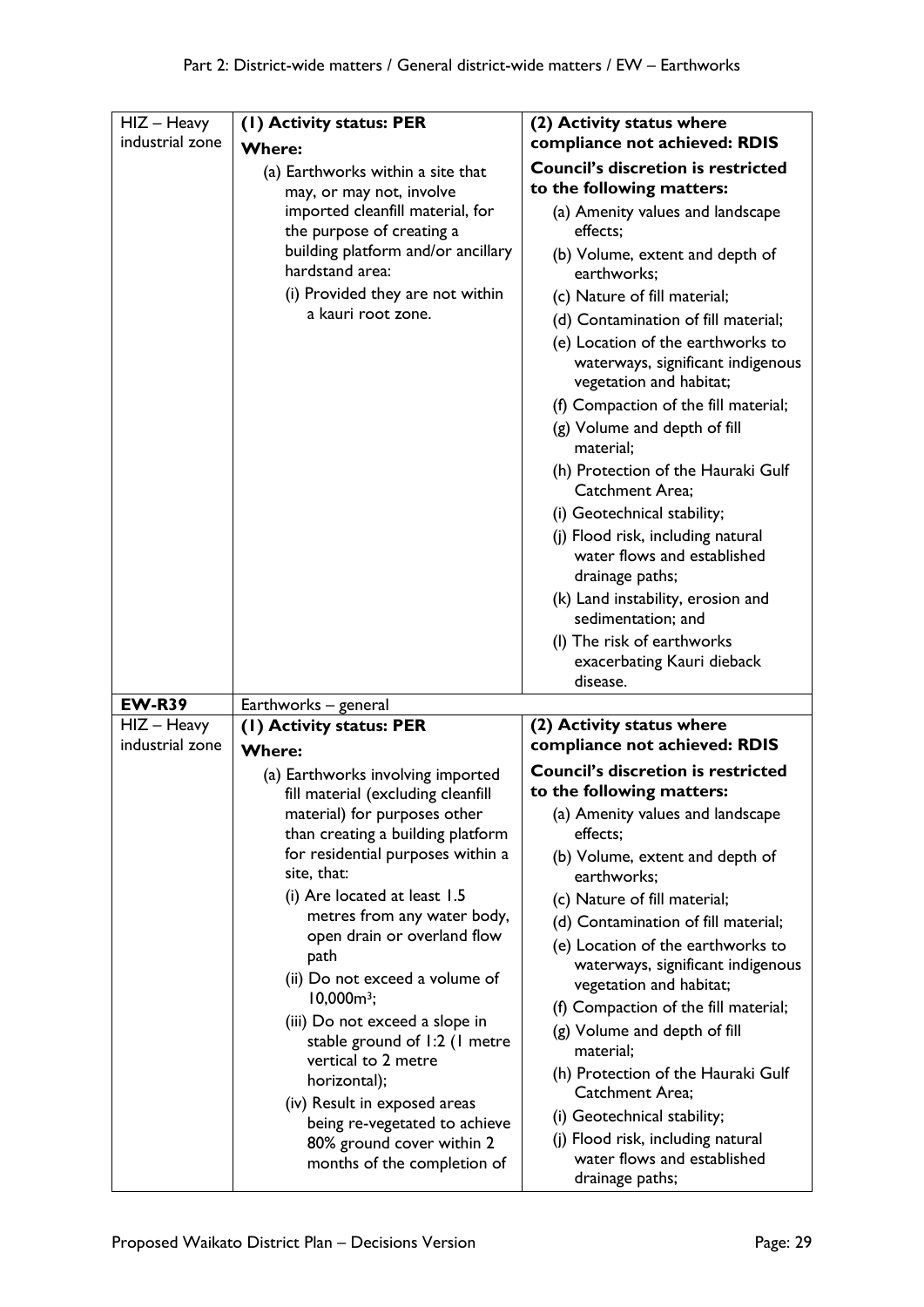| the earthworks, or finished<br>with a hardstand surface;                                                                                                                                                         | (k) Land instability, erosion and<br>sedimentation; and              |
|------------------------------------------------------------------------------------------------------------------------------------------------------------------------------------------------------------------|----------------------------------------------------------------------|
| (v) Result in sediment being<br>retained on the site through<br>implementation and<br>maintenance of erosion and<br>sediment controls and does<br>not enter waterways, open<br>drains or overland flow<br>paths; | (I) The risk of earthworks<br>exacerbating Kauri dieback<br>disease. |
| (vi) Do not result in any change<br>to natural water flows, any<br>water body or established<br>drainage path; and<br>(vii) Provided they are not<br>within a kauri root zone.                                   |                                                                      |

*OSZ – Open space zone*

| <b>EW-R40</b> | Earthworks - general                                                                                                                                                                                                                                                                                                                                                                                                                                                                                                                                                                                                                  |                                                                                                                                                                                                                                                                                                                                                                                                                                                                                                                                                                                                                          |  |
|---------------|---------------------------------------------------------------------------------------------------------------------------------------------------------------------------------------------------------------------------------------------------------------------------------------------------------------------------------------------------------------------------------------------------------------------------------------------------------------------------------------------------------------------------------------------------------------------------------------------------------------------------------------|--------------------------------------------------------------------------------------------------------------------------------------------------------------------------------------------------------------------------------------------------------------------------------------------------------------------------------------------------------------------------------------------------------------------------------------------------------------------------------------------------------------------------------------------------------------------------------------------------------------------------|--|
| OSZ – Open    | (1) Activity status: PER<br>(2) Activity status where                                                                                                                                                                                                                                                                                                                                                                                                                                                                                                                                                                                 |                                                                                                                                                                                                                                                                                                                                                                                                                                                                                                                                                                                                                          |  |
| space zone    | <b>Where:</b>                                                                                                                                                                                                                                                                                                                                                                                                                                                                                                                                                                                                                         | compliance not achieved: RDIS                                                                                                                                                                                                                                                                                                                                                                                                                                                                                                                                                                                            |  |
|               | (a) Earthworks (excluding the<br>importation of fill material)<br>within a site must meet all of the<br>following standards:<br>(i) Be located more than 1.5m<br>from a public sewer, open<br>drain, overland flow path or<br>other service pipe;<br>(ii) Not exceed a volume of<br>more than 250m <sup>3</sup> and an area<br>of more than 1,000m <sup>2</sup> over a<br>single consecutive 12-month<br>period;<br>(iii) The height of the resulting<br>cut, filled areas or fill batter<br>face in stable ground, does<br>not exceed 1.5m, with a<br>maximum slope of 1:2 (1<br>vertical to 2 horizontal);<br>(iv) Areas exposed by | <b>Council's discretion is restricted</b><br>to the following matters:<br>(a) Amenity values and landscape<br>effects;<br>(b) Volume, extent and depth of<br>earthworks;<br>(c) Nature of fill material;<br>(d) Contamination of fill material;<br>(e) Location of the earthworks to<br>waterways, significant indigenous<br>vegetation and habitat;<br>(f) Compaction of the fill material;<br>(g) Volume and depth of fill<br>material;<br>(h) Protection of the Hauraki Gulf<br>Catchment Area;<br>(i) Geotechnical stability;<br>(j) Flood risk, including natural<br>water flows and established<br>drainage paths; |  |
|               | earthworks are re-vegetated<br>or otherwise stabilised to<br>achieve 80% ground cover<br>within 2 months of the                                                                                                                                                                                                                                                                                                                                                                                                                                                                                                                       | (k) Land instability, erosion and<br>sedimentation;<br>(I) Proximity to underground                                                                                                                                                                                                                                                                                                                                                                                                                                                                                                                                      |  |
|               | completion of the<br>earthworks;                                                                                                                                                                                                                                                                                                                                                                                                                                                                                                                                                                                                      | services and service<br>connections; and                                                                                                                                                                                                                                                                                                                                                                                                                                                                                                                                                                                 |  |
|               | (v) Earthworks are set back at<br>least 1.5m from all<br>boundaries;                                                                                                                                                                                                                                                                                                                                                                                                                                                                                                                                                                  | (m) The risk of earthworks<br>exacerbating Kauri dieback<br>disease.                                                                                                                                                                                                                                                                                                                                                                                                                                                                                                                                                     |  |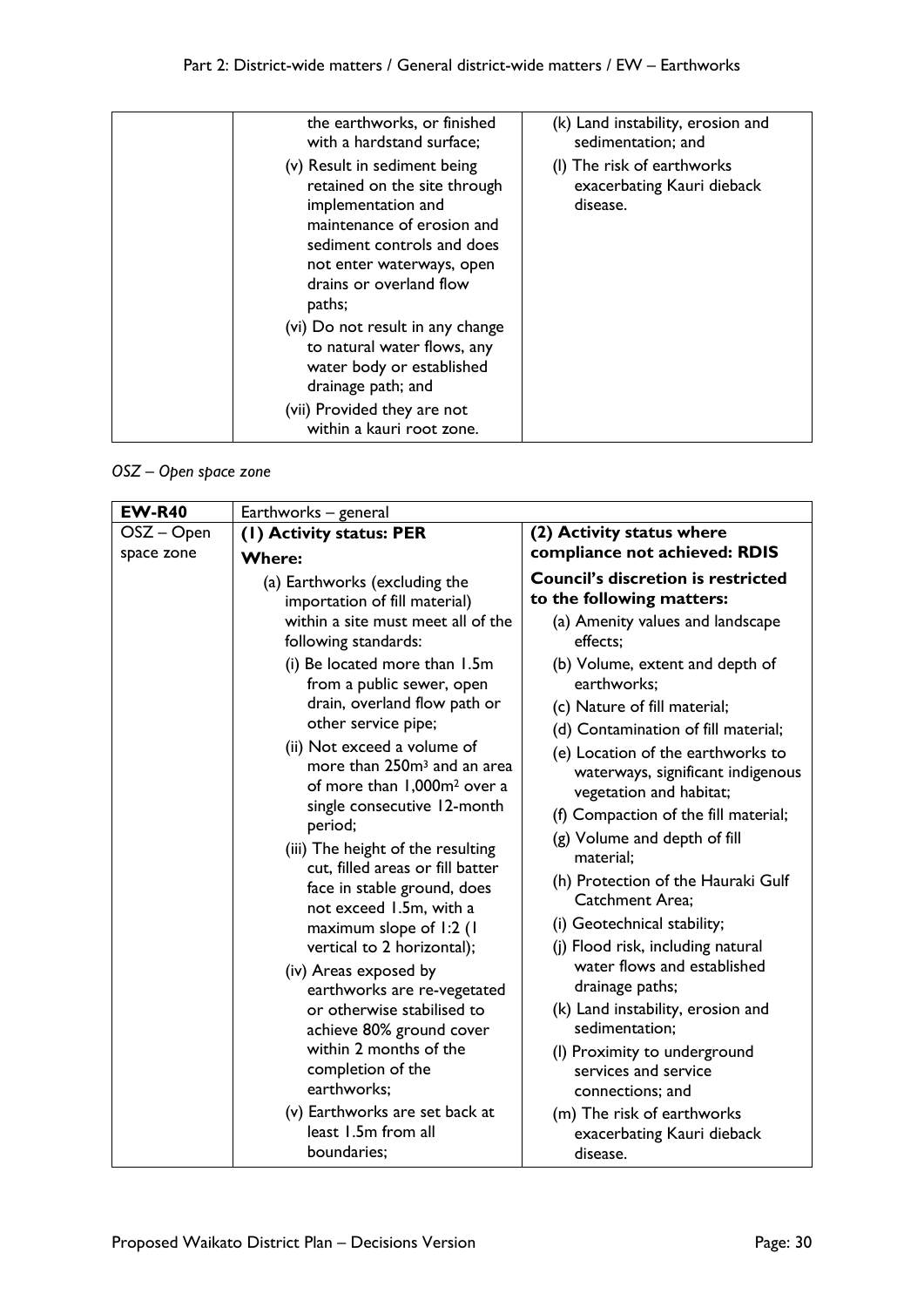|               | (vi) Sediment resulting from the                               |                                                              |
|---------------|----------------------------------------------------------------|--------------------------------------------------------------|
|               | earthworks is retained on the                                  |                                                              |
|               | site through implementation                                    |                                                              |
|               | and maintenance of erosion                                     |                                                              |
|               | and sediment controls and                                      |                                                              |
|               | does not enter waterways,                                      |                                                              |
|               | open drains or overland flow                                   |                                                              |
|               | paths;                                                         |                                                              |
|               |                                                                |                                                              |
|               | (vii) Does not divert or change<br>the nature of natural water |                                                              |
|               |                                                                |                                                              |
|               | flows, water bodies or                                         |                                                              |
|               | established drainage paths;                                    |                                                              |
|               | and                                                            |                                                              |
|               | (viii) Provided they are not                                   |                                                              |
|               | within a kauri root zone.                                      |                                                              |
| EW-R41        | Earthworks - general                                           |                                                              |
| OSZ – Open    | (I) Activity status: PER                                       | (2) Activity status where                                    |
| space zone    | <b>Where:</b>                                                  | compliance not achieved: RDIS                                |
|               |                                                                | <b>Council's discretion is restricted</b>                    |
|               | (a) Earthworks for purposes of                                 |                                                              |
|               | creating a building platform                                   | to the following matters:                                    |
|               | within a site, using imported fill<br>material:                | (a) Amenity values and landscape<br>effects;                 |
|               | (i) Provided they are not within<br>a kauri root zone.         | (b) Volume, extent and depth of<br>earthworks;               |
|               |                                                                |                                                              |
|               |                                                                | (c) Nature of fill material;                                 |
|               |                                                                | (d) Contamination of fill material;                          |
|               |                                                                | (e) Location of the earthworks to                            |
|               |                                                                | waterways, significant indigenous<br>vegetation and habitat; |
|               |                                                                | (f) Compaction of the fill material;                         |
|               |                                                                |                                                              |
|               |                                                                | (g) Volume and depth of fill<br>material;                    |
|               |                                                                | (h) Protection of the Hauraki Gulf<br>Catchment Area;        |
|               |                                                                | (i) Geotechnical stability;                                  |
|               |                                                                | (j) Flood risk, including natural                            |
|               |                                                                | water flows and established                                  |
|               |                                                                |                                                              |
|               |                                                                | drainage paths;                                              |
|               |                                                                | (k) Land instability, erosion and<br>sedimentation;          |
|               |                                                                | (I) Proximity to underground                                 |
|               |                                                                | services and service                                         |
|               |                                                                |                                                              |
|               |                                                                | connections; and                                             |
|               |                                                                | (m) The risk of earthworks                                   |
|               |                                                                | exacerbating Kauri dieback                                   |
|               |                                                                | disease.                                                     |
| <b>EW-R42</b> | Earthworks - general                                           |                                                              |
| OSZ – Open    | (1) Activity status: PER                                       | (2) Activity status where                                    |
| space zone    | <b>Where:</b>                                                  | compliance not achieved: RDIS                                |
|               | (a) Earthworks for purposes other                              | <b>Council's discretion is restricted</b>                    |
|               | than creating a building platform                              | to the following matters:                                    |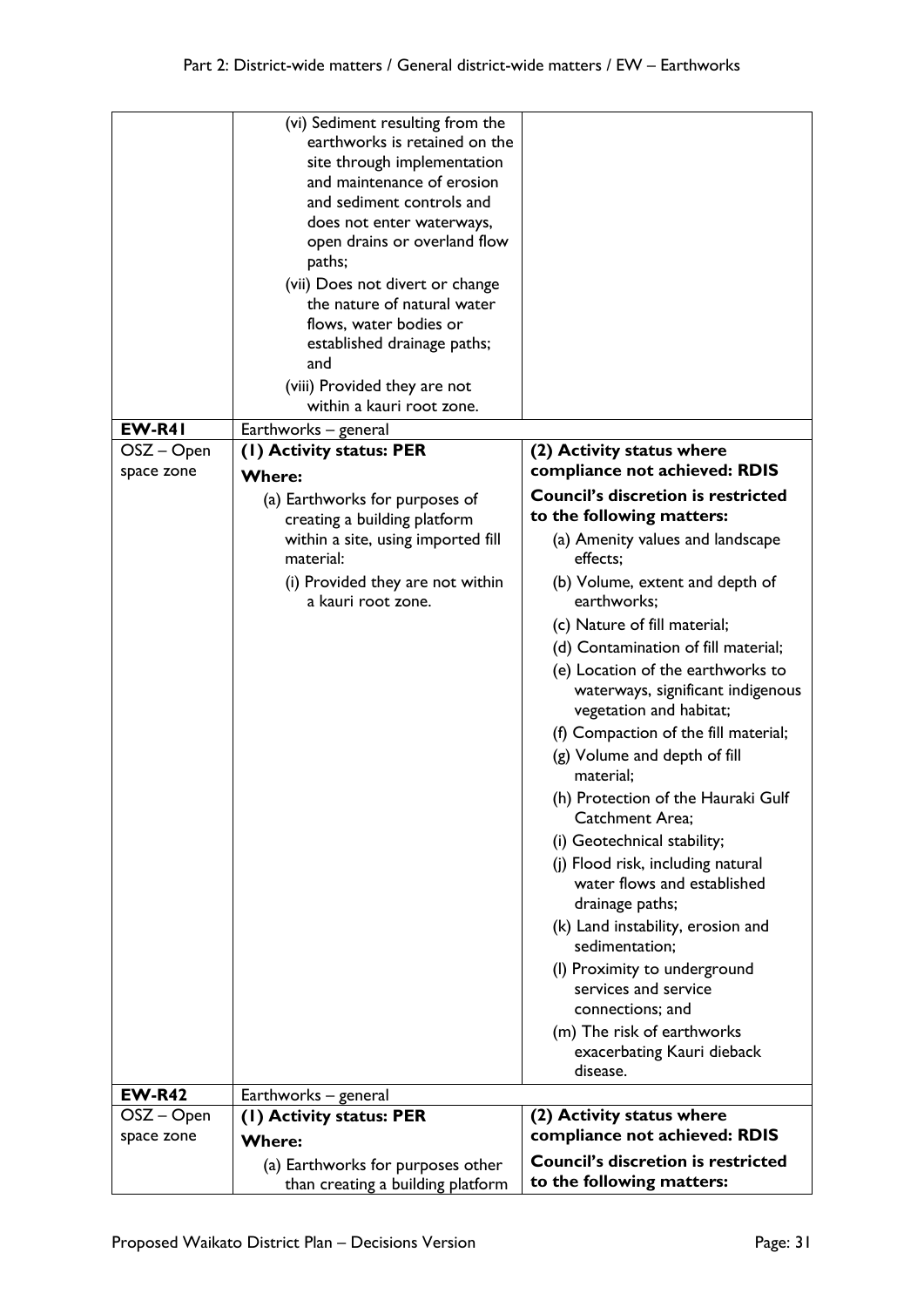| <b>EW-R43</b> | within a site, using imported fill<br>material (excluding cleanfill)<br>must meet all of the following<br>standards:<br>(i) Must not exceed a total<br>volume of 500m3 per site<br>and a depth of Im;<br>(ii) The slope of the resulting in<br>stable ground must not<br>exceed a maximum slope of<br>1:2 (Im vertical to 2m)<br>horizontal);<br>(iii) Fill material is setback at<br>least 1.5m from all<br>boundaries;<br>(iv) Areas exposed by filling are<br>revegetated to achieve 80%<br>ground cover within 2<br>months of the completion of<br>the earthworks;<br>(v) Sediment resulting from the<br>filling is retained on the site<br>through implementation and<br>maintenance of erosion and<br>sediment controls and does<br>not enter waterways, open<br>drains or overland flow<br>paths;<br>(vi) Do not divert or change the<br>nature of natural water flows,<br>water bodies or established<br>drainage paths; and<br>(vii) Provided they are not<br>within a kauri root zone.<br>Earthworks - general | (a) Amenity values and landscape<br>effects;<br>(b) Volume, extent and depth of<br>earthworks;<br>(c) Nature of fill material;<br>(d) Contamination of fill material;<br>(e) Location of the earthworks to<br>waterways, significant indigenous<br>vegetation and habitat;<br>(f) Compaction of the fill material;<br>(g) Volume and depth of fill<br>material:<br>(h) Protection of the Hauraki Gulf<br><b>Catchment Area;</b><br>(i) Geotechnical stability;<br>(j) Flood risk, including natural<br>water flows and established<br>drainage paths;<br>(k) Land instability, erosion and<br>sedimentation;<br>(I) Proximity to underground<br>services and service<br>connections; and<br>(m) The risk of earthworks<br>exacerbating Kauri dieback<br>disease. |
|---------------|--------------------------------------------------------------------------------------------------------------------------------------------------------------------------------------------------------------------------------------------------------------------------------------------------------------------------------------------------------------------------------------------------------------------------------------------------------------------------------------------------------------------------------------------------------------------------------------------------------------------------------------------------------------------------------------------------------------------------------------------------------------------------------------------------------------------------------------------------------------------------------------------------------------------------------------------------------------------------------------------------------------------------|------------------------------------------------------------------------------------------------------------------------------------------------------------------------------------------------------------------------------------------------------------------------------------------------------------------------------------------------------------------------------------------------------------------------------------------------------------------------------------------------------------------------------------------------------------------------------------------------------------------------------------------------------------------------------------------------------------------------------------------------------------------|
| OSZ – Open    | (1) Activity status: NC                                                                                                                                                                                                                                                                                                                                                                                                                                                                                                                                                                                                                                                                                                                                                                                                                                                                                                                                                                                                  |                                                                                                                                                                                                                                                                                                                                                                                                                                                                                                                                                                                                                                                                                                                                                                  |
| space zone    | (a) Importation of cleanfill to a site.                                                                                                                                                                                                                                                                                                                                                                                                                                                                                                                                                                                                                                                                                                                                                                                                                                                                                                                                                                                  |                                                                                                                                                                                                                                                                                                                                                                                                                                                                                                                                                                                                                                                                                                                                                                  |
|               |                                                                                                                                                                                                                                                                                                                                                                                                                                                                                                                                                                                                                                                                                                                                                                                                                                                                                                                                                                                                                          |                                                                                                                                                                                                                                                                                                                                                                                                                                                                                                                                                                                                                                                                                                                                                                  |

#### *BTZ – Business Tamahere zone*

| <b>EW-R44</b>   | Earthworks - general              |                                           |
|-----------------|-----------------------------------|-------------------------------------------|
| $BTZ -$         | (1) Activity status: PER          | (2) Activity status where                 |
| <b>Business</b> | <b>Where:</b>                     | compliance not achieved: RDIS             |
| Tamahere        | (a) Earthworks within a site must | <b>Council's discretion is restricted</b> |
| zone            | meet all of the following         | to the following matters:                 |
|                 | standards:                        | (a) Amenity values and landscape          |
|                 | (i) Earthworks must be located    | effects;                                  |
|                 | more than 1.5m from               | (b) Volume, extent and depth of           |
|                 | infrastructure including a        | earthworks;                               |
|                 | public sewer, open drain,         | (c) Nature of fill material;              |
|                 |                                   | (d) Contamination of fill material;       |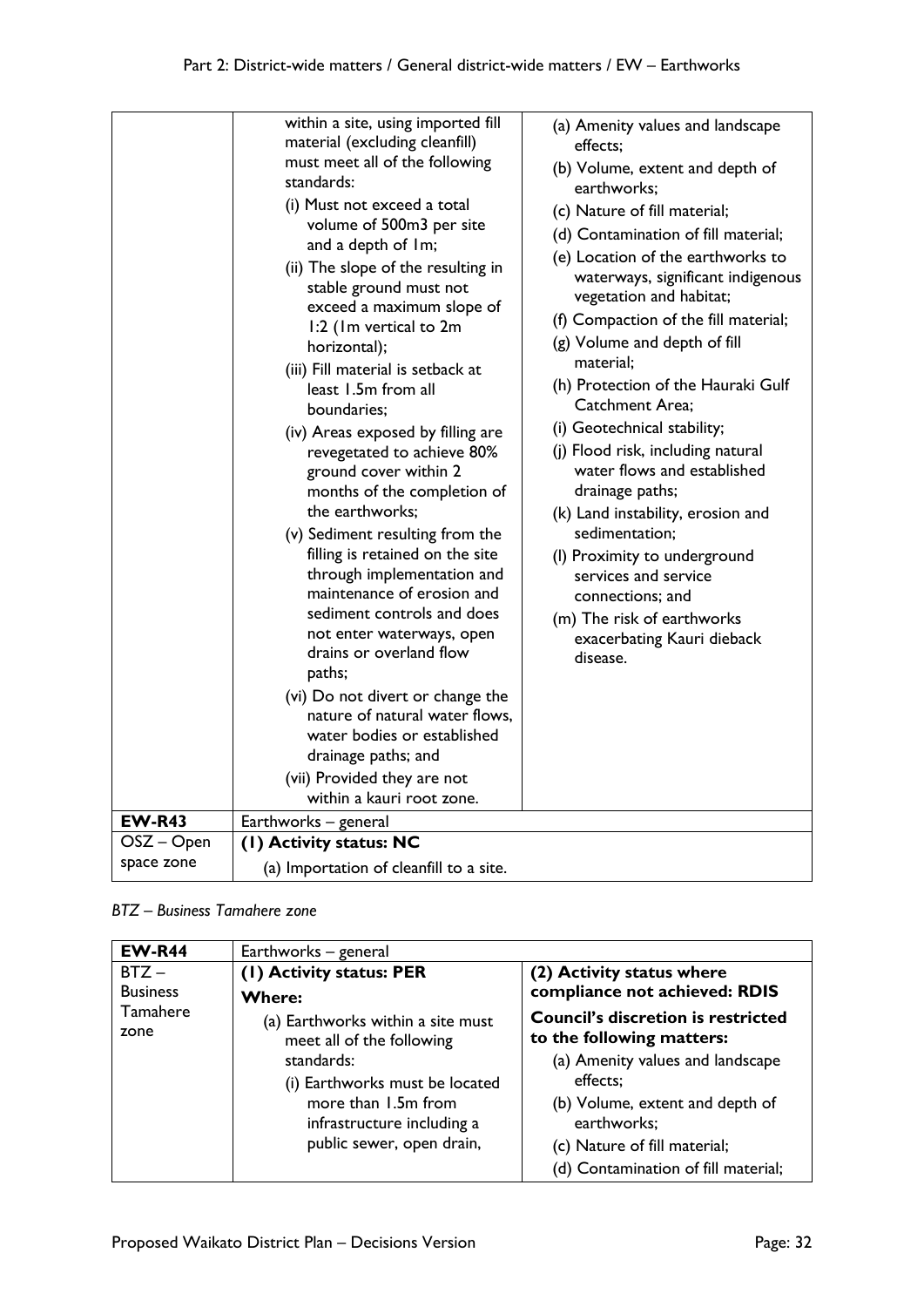|                 | overland flow path or other<br>public service pipe;<br>(ii) Earthworks must not exceed<br>a volume of more than<br>5000m <sup>3</sup> and an area of more<br>than 1000m <sup>2</sup> within a site;<br>(iii) The height of the resulting<br>cut, filled areas or fill batter<br>face in stable ground, does<br>not exceed 1.5m, with a<br>maximum slope of 1:2 (1<br>vertical to 2 horizontal);<br>(iv) Areas exposed by<br>earthworks are stabilised to<br>avoid runoff within I month<br>and re-vegetated to achieve<br>80% ground cover within 6<br>months of cessation of the<br>earthworks;<br>(v) Sediment resulting from the<br>earthworks is retained on the<br>site through implementation<br>and maintenance of erosion<br>and sediment controls and<br>does not enter waterways,<br>open drains or overland flow<br>paths; and<br>(vi) Provided they are not within<br>a kauri root zone. | (e) Location of the earthworks in<br>relation to waterways, significant<br>indigenous vegetation and<br>habitat;<br>(f) Compaction of the fill material;<br>(g) Volume and depth of fill<br>material;<br>(h) Protection of the Hauraki Gulf<br><b>Catchment Area:</b><br>(i) Geotechnical stability;<br>(j) Flood risk, including natural<br>water flows and established<br>drainage paths<br>(k) Land instability, erosion and<br>sedimentation;<br>(I) Proximity to underground<br>services and service<br>connections; and<br>(m) The risk of earthworks<br>exacerbating Kauri dieback<br>disease. |
|-----------------|------------------------------------------------------------------------------------------------------------------------------------------------------------------------------------------------------------------------------------------------------------------------------------------------------------------------------------------------------------------------------------------------------------------------------------------------------------------------------------------------------------------------------------------------------------------------------------------------------------------------------------------------------------------------------------------------------------------------------------------------------------------------------------------------------------------------------------------------------------------------------------------------------|-------------------------------------------------------------------------------------------------------------------------------------------------------------------------------------------------------------------------------------------------------------------------------------------------------------------------------------------------------------------------------------------------------------------------------------------------------------------------------------------------------------------------------------------------------------------------------------------------------|
| <b>EW-R45</b>   | Earthworks - general                                                                                                                                                                                                                                                                                                                                                                                                                                                                                                                                                                                                                                                                                                                                                                                                                                                                                 |                                                                                                                                                                                                                                                                                                                                                                                                                                                                                                                                                                                                       |
| $BTZ -$         | (1) Activity status: PER                                                                                                                                                                                                                                                                                                                                                                                                                                                                                                                                                                                                                                                                                                                                                                                                                                                                             | (2) Activity status where                                                                                                                                                                                                                                                                                                                                                                                                                                                                                                                                                                             |
| <b>Business</b> | <b>Where:</b>                                                                                                                                                                                                                                                                                                                                                                                                                                                                                                                                                                                                                                                                                                                                                                                                                                                                                        | compliance not achieved: RDIS                                                                                                                                                                                                                                                                                                                                                                                                                                                                                                                                                                         |
| Tamahere        | (a) Earthworks for the purpose of                                                                                                                                                                                                                                                                                                                                                                                                                                                                                                                                                                                                                                                                                                                                                                                                                                                                    | <b>Council's discretion is restricted</b>                                                                                                                                                                                                                                                                                                                                                                                                                                                                                                                                                             |
| zone            | creating a building platform                                                                                                                                                                                                                                                                                                                                                                                                                                                                                                                                                                                                                                                                                                                                                                                                                                                                         | to the following matters:                                                                                                                                                                                                                                                                                                                                                                                                                                                                                                                                                                             |
|                 | within a site (including the use of<br>imported fill material) that is:                                                                                                                                                                                                                                                                                                                                                                                                                                                                                                                                                                                                                                                                                                                                                                                                                              | (a) Amenity values and landscape<br>effects;                                                                                                                                                                                                                                                                                                                                                                                                                                                                                                                                                          |
|                 | (i) Subject to an approved<br>building consent;                                                                                                                                                                                                                                                                                                                                                                                                                                                                                                                                                                                                                                                                                                                                                                                                                                                      | (b) Volume, extent and depth of<br>earthworks;                                                                                                                                                                                                                                                                                                                                                                                                                                                                                                                                                        |
|                 | (ii) The earthworks occur                                                                                                                                                                                                                                                                                                                                                                                                                                                                                                                                                                                                                                                                                                                                                                                                                                                                            | (c) Nature of fill material;                                                                                                                                                                                                                                                                                                                                                                                                                                                                                                                                                                          |
|                 | wholly within the footprint of                                                                                                                                                                                                                                                                                                                                                                                                                                                                                                                                                                                                                                                                                                                                                                                                                                                                       | (d) Contamination of fill material;                                                                                                                                                                                                                                                                                                                                                                                                                                                                                                                                                                   |
|                 | the building;                                                                                                                                                                                                                                                                                                                                                                                                                                                                                                                                                                                                                                                                                                                                                                                                                                                                                        | (e) Location of the earthworks in                                                                                                                                                                                                                                                                                                                                                                                                                                                                                                                                                                     |
|                 | (iii) The earthworks do not<br>within a kauri root zone.                                                                                                                                                                                                                                                                                                                                                                                                                                                                                                                                                                                                                                                                                                                                                                                                                                             | relation to waterways, significant<br>indigenous vegetation and                                                                                                                                                                                                                                                                                                                                                                                                                                                                                                                                       |
|                 | (b) For the purposes of this rule,                                                                                                                                                                                                                                                                                                                                                                                                                                                                                                                                                                                                                                                                                                                                                                                                                                                                   | habitat;                                                                                                                                                                                                                                                                                                                                                                                                                                                                                                                                                                                              |
|                 | the footprint of the building                                                                                                                                                                                                                                                                                                                                                                                                                                                                                                                                                                                                                                                                                                                                                                                                                                                                        | (f) Compaction of the fill material;                                                                                                                                                                                                                                                                                                                                                                                                                                                                                                                                                                  |
|                 | extends 1.8m from the outer<br>edge of the outside wall.                                                                                                                                                                                                                                                                                                                                                                                                                                                                                                                                                                                                                                                                                                                                                                                                                                             | (g) Volume and depth of fill<br>material;                                                                                                                                                                                                                                                                                                                                                                                                                                                                                                                                                             |
|                 | (c) For the purposes of this rule,<br>this exemption does not apply                                                                                                                                                                                                                                                                                                                                                                                                                                                                                                                                                                                                                                                                                                                                                                                                                                  | (h) Protection of the Hauraki Gulf<br>Catchment Area;                                                                                                                                                                                                                                                                                                                                                                                                                                                                                                                                                 |
|                 | to earthworks associated with<br>retaining walls/structures which<br>are not required for the                                                                                                                                                                                                                                                                                                                                                                                                                                                                                                                                                                                                                                                                                                                                                                                                        | (i) Geotechnical stability;                                                                                                                                                                                                                                                                                                                                                                                                                                                                                                                                                                           |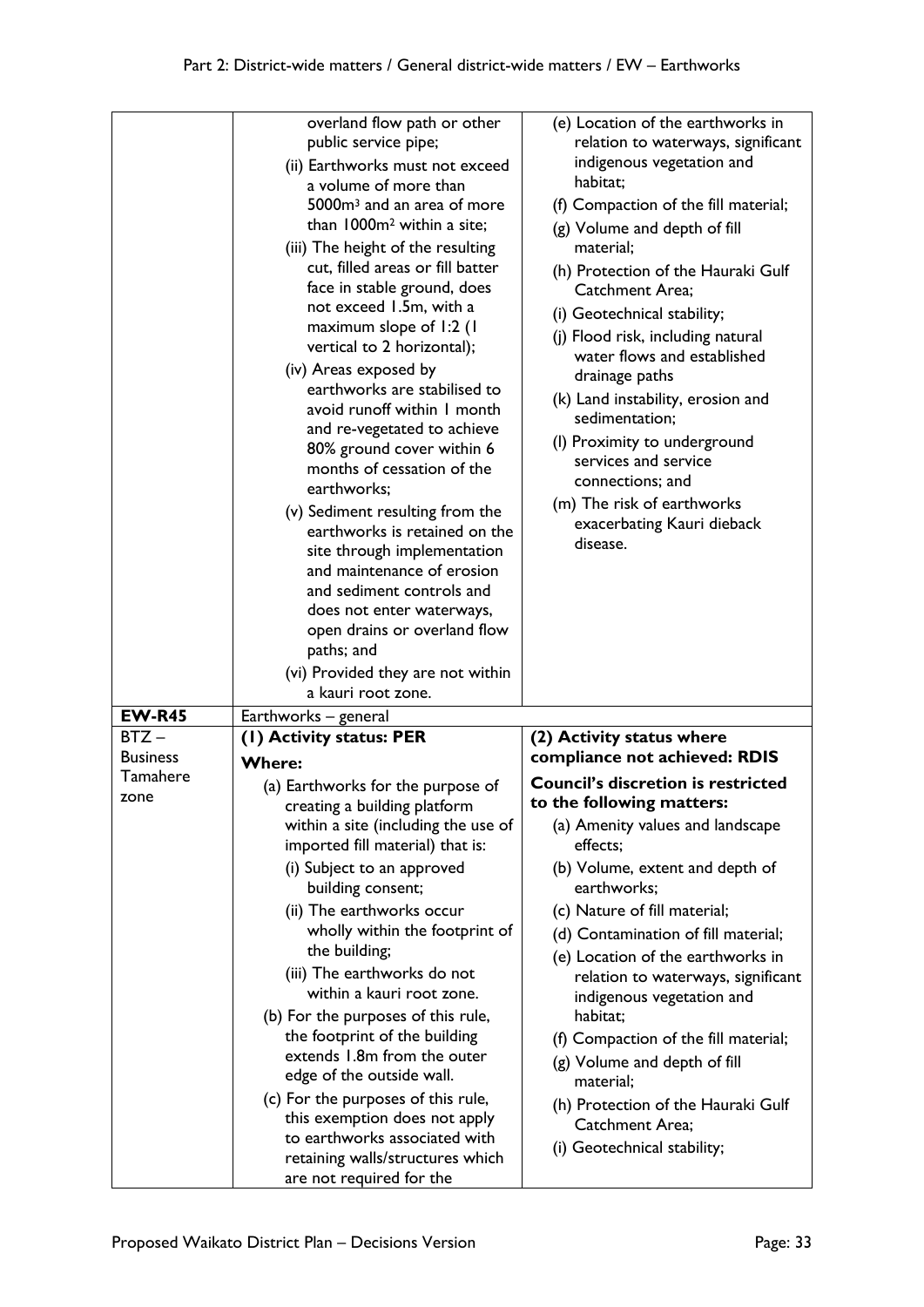|                            | structural support of the<br>building.                                                                                                                                                                                                                                                                                                                                                                                                                                                                                                                                                                                                                                                                                                                                                                                                                                                                                                                                           | (j) Flood risk, including natural<br>water flows and established<br>drainage paths<br>(k) Land instability, erosion and<br>sedimentation;<br>(I) Proximity to underground<br>services and service<br>connections; and<br>(m) The risk of earthworks<br>exacerbating Kauri dieback<br>disease.                                                                                                                                                                                                                                                                                                                                                                                                                       |
|----------------------------|----------------------------------------------------------------------------------------------------------------------------------------------------------------------------------------------------------------------------------------------------------------------------------------------------------------------------------------------------------------------------------------------------------------------------------------------------------------------------------------------------------------------------------------------------------------------------------------------------------------------------------------------------------------------------------------------------------------------------------------------------------------------------------------------------------------------------------------------------------------------------------------------------------------------------------------------------------------------------------|---------------------------------------------------------------------------------------------------------------------------------------------------------------------------------------------------------------------------------------------------------------------------------------------------------------------------------------------------------------------------------------------------------------------------------------------------------------------------------------------------------------------------------------------------------------------------------------------------------------------------------------------------------------------------------------------------------------------|
| <b>EW-R46</b>              | Earthworks - general                                                                                                                                                                                                                                                                                                                                                                                                                                                                                                                                                                                                                                                                                                                                                                                                                                                                                                                                                             |                                                                                                                                                                                                                                                                                                                                                                                                                                                                                                                                                                                                                                                                                                                     |
| $BTZ -$<br><b>Business</b> | (I) Activity status: PER                                                                                                                                                                                                                                                                                                                                                                                                                                                                                                                                                                                                                                                                                                                                                                                                                                                                                                                                                         | (2) Activity status where<br>compliance not achieved: RDIS                                                                                                                                                                                                                                                                                                                                                                                                                                                                                                                                                                                                                                                          |
| Tamahere                   | <b>Where:</b>                                                                                                                                                                                                                                                                                                                                                                                                                                                                                                                                                                                                                                                                                                                                                                                                                                                                                                                                                                    | <b>Council's discretion is restricted</b>                                                                                                                                                                                                                                                                                                                                                                                                                                                                                                                                                                                                                                                                           |
| zone                       | (a) Earthworks using the<br>importation of fill material to a                                                                                                                                                                                                                                                                                                                                                                                                                                                                                                                                                                                                                                                                                                                                                                                                                                                                                                                    | to the following matters:                                                                                                                                                                                                                                                                                                                                                                                                                                                                                                                                                                                                                                                                                           |
|                            | site must meet all of the<br>following standards:                                                                                                                                                                                                                                                                                                                                                                                                                                                                                                                                                                                                                                                                                                                                                                                                                                                                                                                                | (a) Amenity values and landscape<br>effects;                                                                                                                                                                                                                                                                                                                                                                                                                                                                                                                                                                                                                                                                        |
|                            | (i) Must not exceed a total<br>volume of 500m <sup>3</sup> per site and<br>a depth of Im (excluding<br>backfill);<br>(ii) The slope of the resulting<br>filled area in stable ground<br>must not exceed a maximum<br>slope of 1:2 (1m vertical to<br>2m horizontal);<br>(iii) Fill material is setback at<br>least 1.5m from all<br>boundaries;<br>(iv) Areas exposed by<br>earthworks are stabilised to<br>avoid runoff within I month<br>and revegetated to achieve<br>80% ground cover within 6<br>months of the cessation of<br>the earthworks;<br>(v) Sediment resulting from the<br>earthworks is retained on the<br>site through implementation<br>and maintenance of erosion<br>and sediment controls and<br>does not enter waterways,<br>open drains or overland flow<br>paths;<br>(vi) Do not divert or change the<br>nature of natural water flows,<br>water bodies or established<br>drainage paths; and<br>(vii) Provided they are not<br>within a kauri root zone. | (b) Volume, extent and depth of<br>earthworks;<br>(c) Nature of fill material;<br>(d) Contamination of fill material;<br>(e) Location of the earthworks in<br>relation to waterways, significant<br>indigenous vegetation and<br>habitat;<br>(f) Compaction of the fill material;<br>(g) Volume and depth of fill<br>material;<br>(h) Protection of the Hauraki Gulf<br>Catchment Area;<br>(i) Geotechnical stability;<br>(j) Flood risk, including natural<br>water flows and established<br>drainage paths<br>(k) Land instability, erosion and<br>sedimentation;<br>(I) Proximity to underground<br>services and service<br>connections;<br>(m) The risk of earthworks<br>exacerbating Kauri dieback<br>disease. |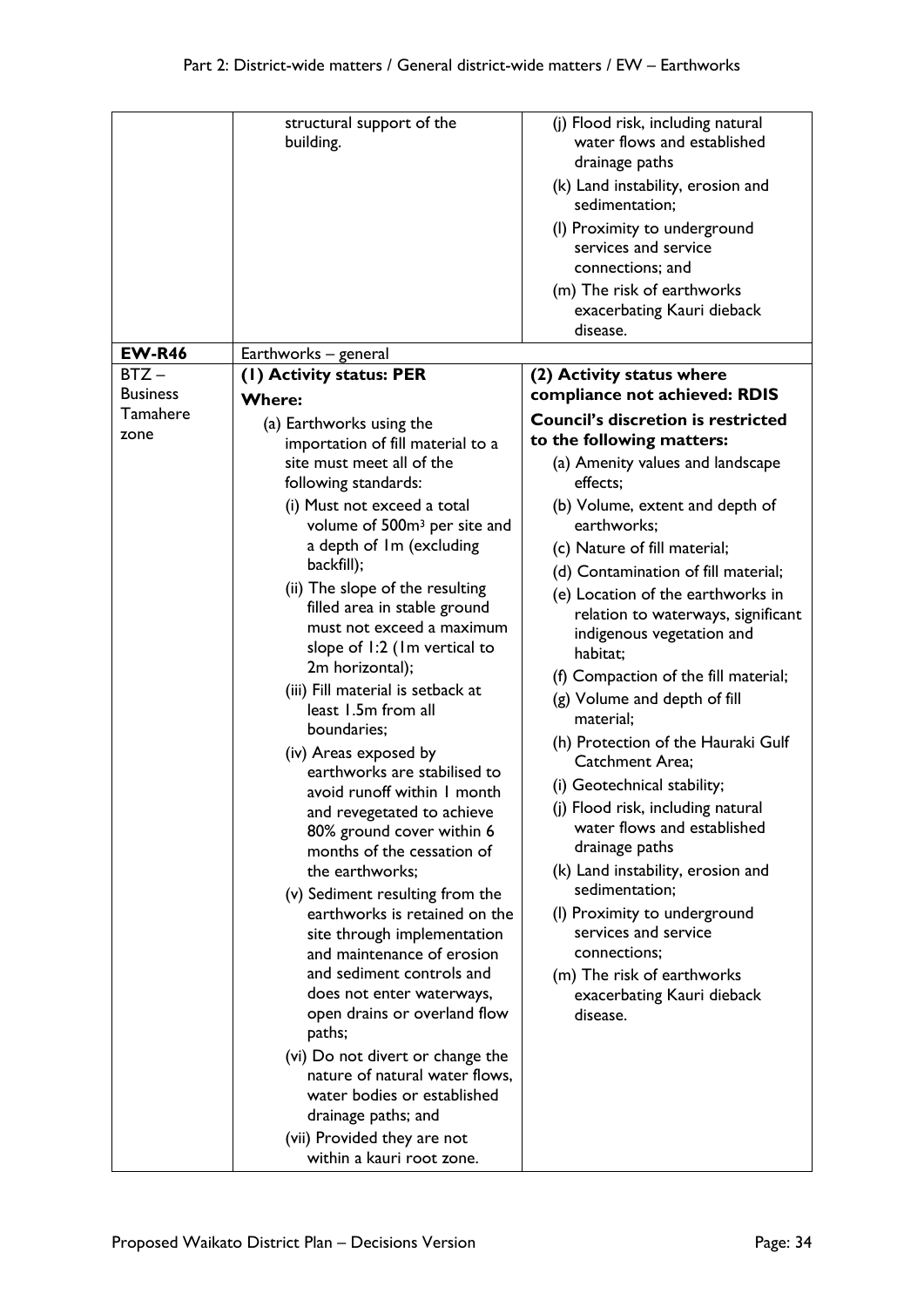|  | HOPZ – Hopuhopu zone |  |
|--|----------------------|--|
|--|----------------------|--|

| <b>EW-R47</b> | Earthworks - general                                                                                                                                                                                                                                                                                                                                                                                                                                                                                                                                                                                                                                                                                                                |                                                                                                                                                                                                                                                                                                                                                                                                                                                                                                                                                                                                                                                                                                                                                                                                                                                        |  |
|---------------|-------------------------------------------------------------------------------------------------------------------------------------------------------------------------------------------------------------------------------------------------------------------------------------------------------------------------------------------------------------------------------------------------------------------------------------------------------------------------------------------------------------------------------------------------------------------------------------------------------------------------------------------------------------------------------------------------------------------------------------|--------------------------------------------------------------------------------------------------------------------------------------------------------------------------------------------------------------------------------------------------------------------------------------------------------------------------------------------------------------------------------------------------------------------------------------------------------------------------------------------------------------------------------------------------------------------------------------------------------------------------------------------------------------------------------------------------------------------------------------------------------------------------------------------------------------------------------------------------------|--|
| $HOPZ -$      | (I) Activity status: PER<br>(2) Activity status where                                                                                                                                                                                                                                                                                                                                                                                                                                                                                                                                                                                                                                                                               |                                                                                                                                                                                                                                                                                                                                                                                                                                                                                                                                                                                                                                                                                                                                                                                                                                                        |  |
| Hopuhopu      | <b>Where:</b>                                                                                                                                                                                                                                                                                                                                                                                                                                                                                                                                                                                                                                                                                                                       | compliance not achieved: RDIS                                                                                                                                                                                                                                                                                                                                                                                                                                                                                                                                                                                                                                                                                                                                                                                                                          |  |
| zone          | (a) Except as otherwise specified in<br>Advice note 1 and 2 below:                                                                                                                                                                                                                                                                                                                                                                                                                                                                                                                                                                                                                                                                  | <b>Council's discretion is restricted</b><br>to the following matters:                                                                                                                                                                                                                                                                                                                                                                                                                                                                                                                                                                                                                                                                                                                                                                                 |  |
| <b>EW-R48</b> | (i) Ancillary rural earthworks<br>provided they are not within<br>a kauri root zone;<br>(ii) A farm quarry where the<br>volume of aggregate<br>extracted does not exceed<br>1000m <sup>3</sup> in any single<br>consecutive 12 month period<br>and provided they are not<br>within a kauri root zone.<br>(b) Earthworks ancillary to a<br>conservation activity must meet<br>the following standards:<br>(i) Sediment resulting from the<br>earthworks is managed on<br>the site through<br>implementation and<br>maintenance of erosion and<br>sediment controls and does<br>not enter waterways, open<br>drains or overland flow<br>paths; and<br>(ii) Provided they are not within<br>a kauri root zone.<br>Earthworks - general | (a) Amenity values and landscape<br>effects;<br>(b) Volume, extent and depth of<br>earthworks;<br>(c) Nature of fill material;<br>(d) Contamination of fill material or<br>clean fill;<br>(e) Location of the earthworks to<br>waterways, significant indigenous<br>vegetation and habitat;<br>(f) Compaction of the fill material;<br>(g) Volume and depth of fill<br>material;<br>(h) Geotechnical stability;<br>(i) Flood risk, including natural<br>water flows and established<br>drainage paths;<br>(j) Land instability, erosion and<br>sedimentation;<br>(k) Effects on the safe, effective and<br>efficient operation, maintenance<br>and upgrade of infrastructure,<br>including access;<br>(I) Proximity to underground<br>services and service<br>connections; and<br>(m) The risk of earthworks<br>exacerbating Kauri dieback<br>disease. |  |
| $HOPZ -$      | (1) Activity status: PER                                                                                                                                                                                                                                                                                                                                                                                                                                                                                                                                                                                                                                                                                                            | (2) Activity status where                                                                                                                                                                                                                                                                                                                                                                                                                                                                                                                                                                                                                                                                                                                                                                                                                              |  |
| Hopuhopu      |                                                                                                                                                                                                                                                                                                                                                                                                                                                                                                                                                                                                                                                                                                                                     | compliance not achieved: RDIS                                                                                                                                                                                                                                                                                                                                                                                                                                                                                                                                                                                                                                                                                                                                                                                                                          |  |
| zone          | <b>Where:</b><br>(a) With the exception of<br>earthworks for the activities<br>listed in EW-R47 and EW-R49,<br>earthworks across the whole of<br>the HOPZ - Hopuhopu zone<br>must meet all of the following<br>standards:<br>(i) Cumulatively, do not exceed<br>a volume of more than<br>2000m <sup>3</sup> and an area of more<br>than 4000m <sup>2</sup> over any single<br>consecutive 12 month period                                                                                                                                                                                                                                                                                                                           | <b>Council's discretion is restricted</b><br>to the following matters:<br>(a) Amenity values and landscape<br>effects:<br>(b) Volume, extent and depth of<br>earthworks;<br>(c) Nature of fill material;<br>(d) Contamination of fill material or<br>clean fill;                                                                                                                                                                                                                                                                                                                                                                                                                                                                                                                                                                                       |  |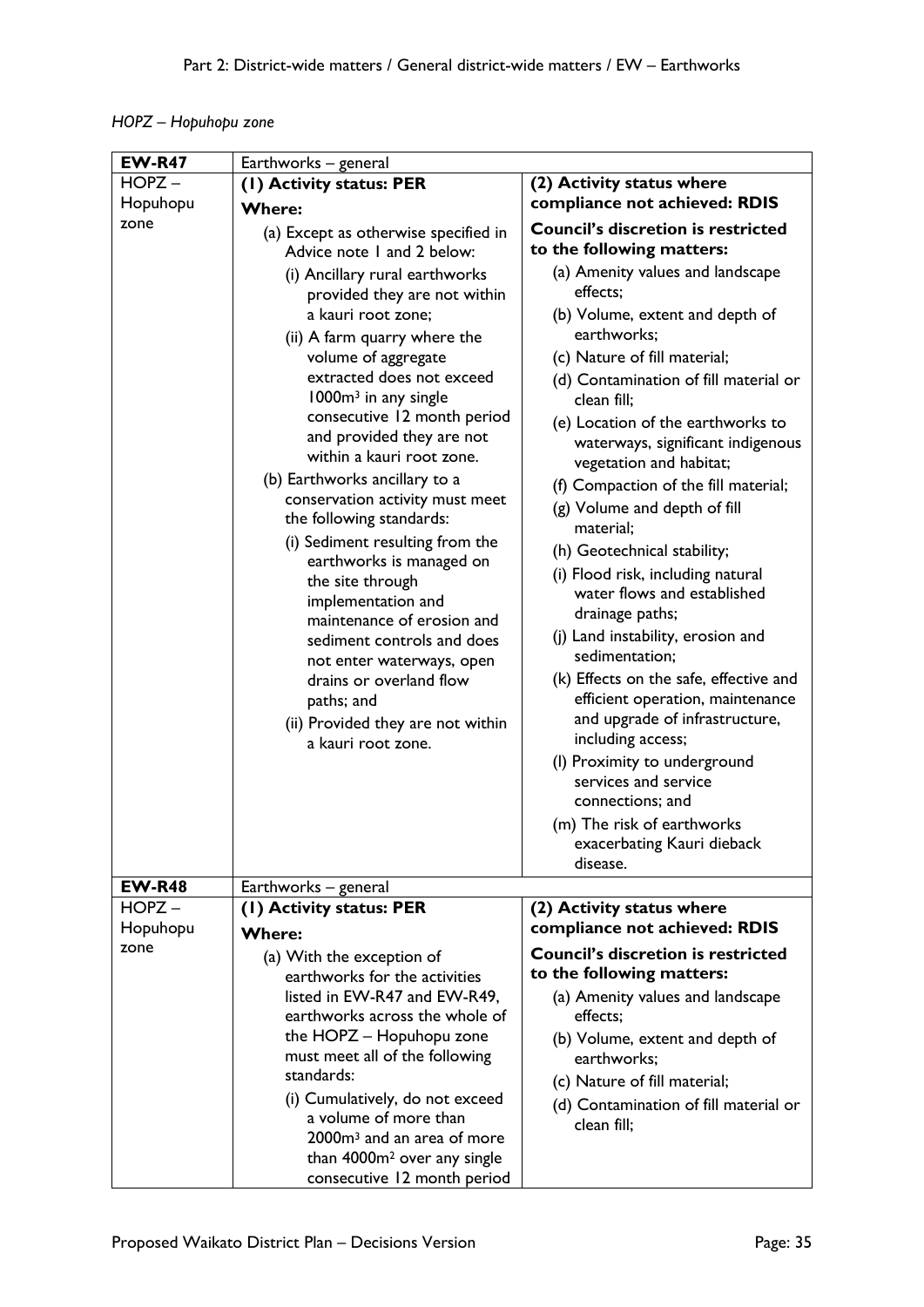|               | of which imported fill<br>material or cleanfill does not<br>exceed a total volume of<br>$1,000m3$ in any single<br>consecutive 12 month<br>period;<br>(ii) The total combined depth of<br>any excavation (excluding<br>drilling) or filling does not<br>exceed 3m above or below<br>natural ground level;<br>(iii) Take place on land with a<br>maximum slope of 1:2 (1<br>vertical to 2 horizontal);<br>(iv) Earthworks are setback a<br>minimum of 1.5m from all<br>site and zone boundaries;<br>(v) Earthworks are setback 5m<br>horizontally from any                                                                                                                                                                                                                                                                                                                                  | (e) Location of the earthworks to<br>waterways, significant indigenous<br>vegetation and habitat;<br>(f) Compaction of the fill material;<br>(g) Volume and depth of fill<br>material;<br>(h) Geotechnical stability;<br>(i) Flood risk, including natural<br>water flows and established<br>drainage paths;<br>(j) Land instability, erosion and<br>sedimentation;<br>(k) Effects on the safe, effective and<br>efficient operation, maintenance<br>and upgrade of infrastructure,<br>including access;<br>(I) Proximity to underground<br>services and service<br>connections; and |
|---------------|--------------------------------------------------------------------------------------------------------------------------------------------------------------------------------------------------------------------------------------------------------------------------------------------------------------------------------------------------------------------------------------------------------------------------------------------------------------------------------------------------------------------------------------------------------------------------------------------------------------------------------------------------------------------------------------------------------------------------------------------------------------------------------------------------------------------------------------------------------------------------------------------|--------------------------------------------------------------------------------------------------------------------------------------------------------------------------------------------------------------------------------------------------------------------------------------------------------------------------------------------------------------------------------------------------------------------------------------------------------------------------------------------------------------------------------------------------------------------------------------|
| <b>EW-R49</b> | waterway, open drain or<br>overland flow path;<br>(vi) Areas exposed by<br>earthworks are stabilised to<br>avoid runoff within I month<br>and any remaining bare<br>ground re-vegetated to<br>achieve 80% ground cover<br>within 2 months of the<br>completion of the<br>earthworks or finished with a<br>hardstand surface;<br>(i) Sediment resulting from the<br>earthworks is managed on<br>the site through<br>implementation and<br>maintenance of erosion and<br>sediment controls and does<br>not enter waterways, open<br>drains or overland flow<br>paths;<br>(ii) Do not divert or change the<br>nature of natural water flows,<br>water bodies or established<br>drainage paths;<br>(iii) Earthworks must not result<br>in the site being unable to be<br>serviced by gravity sewers;<br>and<br>(iv) Provided they are not within<br>a kauri root zone.<br>Earthworks – general | (m) The risk of earthworks<br>exacerbating Kauri dieback<br>disease.                                                                                                                                                                                                                                                                                                                                                                                                                                                                                                                 |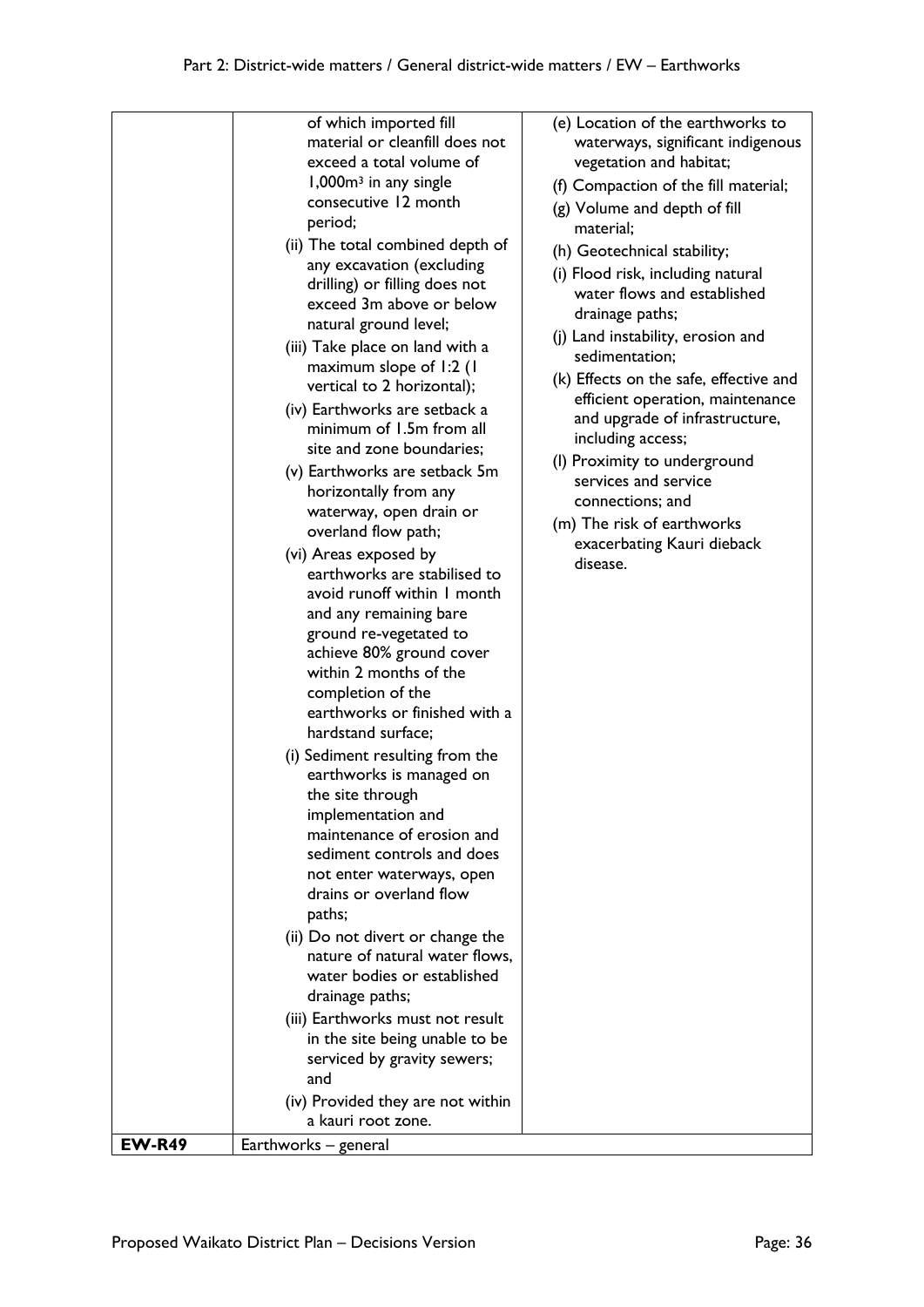*Advice Note 1: The Hopuhopu Archaeological Site map below (Figure 19) indicates an area which contains Maaori-made soils and possible borrow pits. Heritage New Zealand Pouhere Taonga should be contacted regarding development in this area and an archaeological assessment to determine the need for an archaeological authority. The Heritage New Zealand Pouhere Taonga Act 2014 protects both recorded and unrecorded archaeological sites.*

*Advice Note 2: The 'Indicative Borrow Pit and Maaori-Made Soils' area also coincides with an area known to have contained alligator weed. The Waikato Regional Pest Management Plan 2014-2024 contains rules which relate to the management of alligator weed.*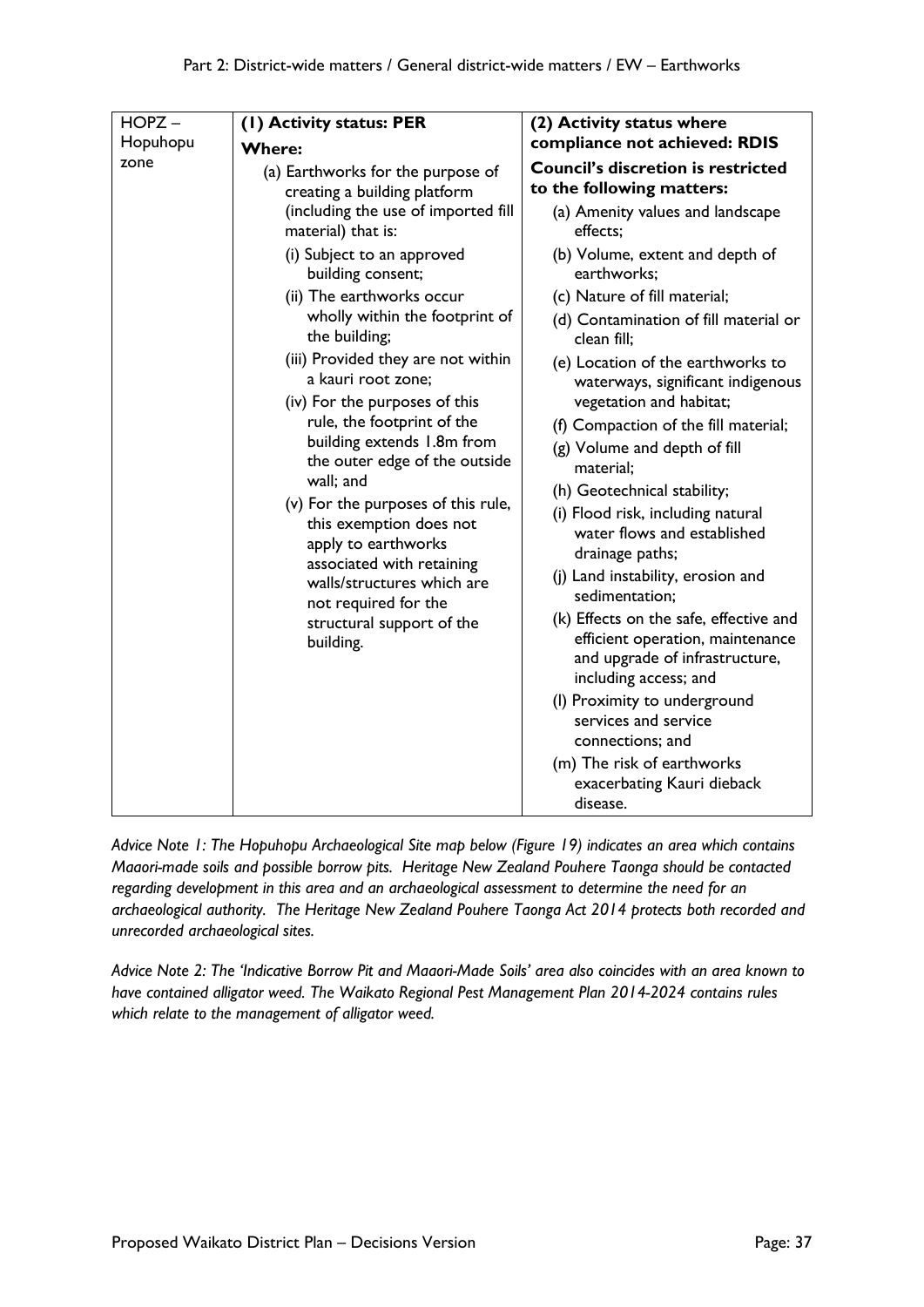

#### **Figure 19 – Indicative borrow pits and Maaori-made soils**

|  | KLZ – Kimihia lakes zone |  |  |
|--|--------------------------|--|--|
|--|--------------------------|--|--|

| <b>EW-R50</b> | Earthwork - general                                                                                                                                                                                                                                                                                                                                                                                                                                                                                                                                                                                                                                                                                              |                                                                                                                                                                                                                                                                                                                                                                                                                                                                                                                          |
|---------------|------------------------------------------------------------------------------------------------------------------------------------------------------------------------------------------------------------------------------------------------------------------------------------------------------------------------------------------------------------------------------------------------------------------------------------------------------------------------------------------------------------------------------------------------------------------------------------------------------------------------------------------------------------------------------------------------------------------|--------------------------------------------------------------------------------------------------------------------------------------------------------------------------------------------------------------------------------------------------------------------------------------------------------------------------------------------------------------------------------------------------------------------------------------------------------------------------------------------------------------------------|
| KLZ - Kimihia | (I) Activity status: PER                                                                                                                                                                                                                                                                                                                                                                                                                                                                                                                                                                                                                                                                                         | (2) Activity status where                                                                                                                                                                                                                                                                                                                                                                                                                                                                                                |
| lakes zone    | <b>Where:</b>                                                                                                                                                                                                                                                                                                                                                                                                                                                                                                                                                                                                                                                                                                    | compliance not achieved: RDIS                                                                                                                                                                                                                                                                                                                                                                                                                                                                                            |
|               | (a) Areas exposed by earthworks<br>are re-vegetated must achieve<br>80% ground cover within 2<br>months of the completion of the<br>earthworks except where<br>earthworks are for the purposes<br>of creating infrastructure or<br>facilities for recreation, events<br>and access, no re-vegetation is<br>required;<br>(b) Sediment resulting from the<br>earthworks must be retained on<br>the site through implementation<br>and maintenance of erosion and<br>sediment controls and does not<br>enter waterways, open drains or<br>overland flow paths;<br>(c) The importation of fill material<br>to site must meet the following<br>conditions:<br>(d) Does not restrict the ability for<br>land to drain; | <b>Council's discretion is restricted</b><br>to the following matters:<br>(a) Contamination of fill material;<br>(b) Location of the earthworks to<br>waterways, significant indigenous<br>vegetation and habitat;<br>(c) Flood risk, including natural<br>water flows and established<br>drainage paths;<br>(d) Land instability, erosion and<br>sedimentation; and<br>(e) Proximity to underground<br>services and service<br>connections; and<br>(f) The risk of earthworks<br>exacerbating Kauri dieback<br>disease. |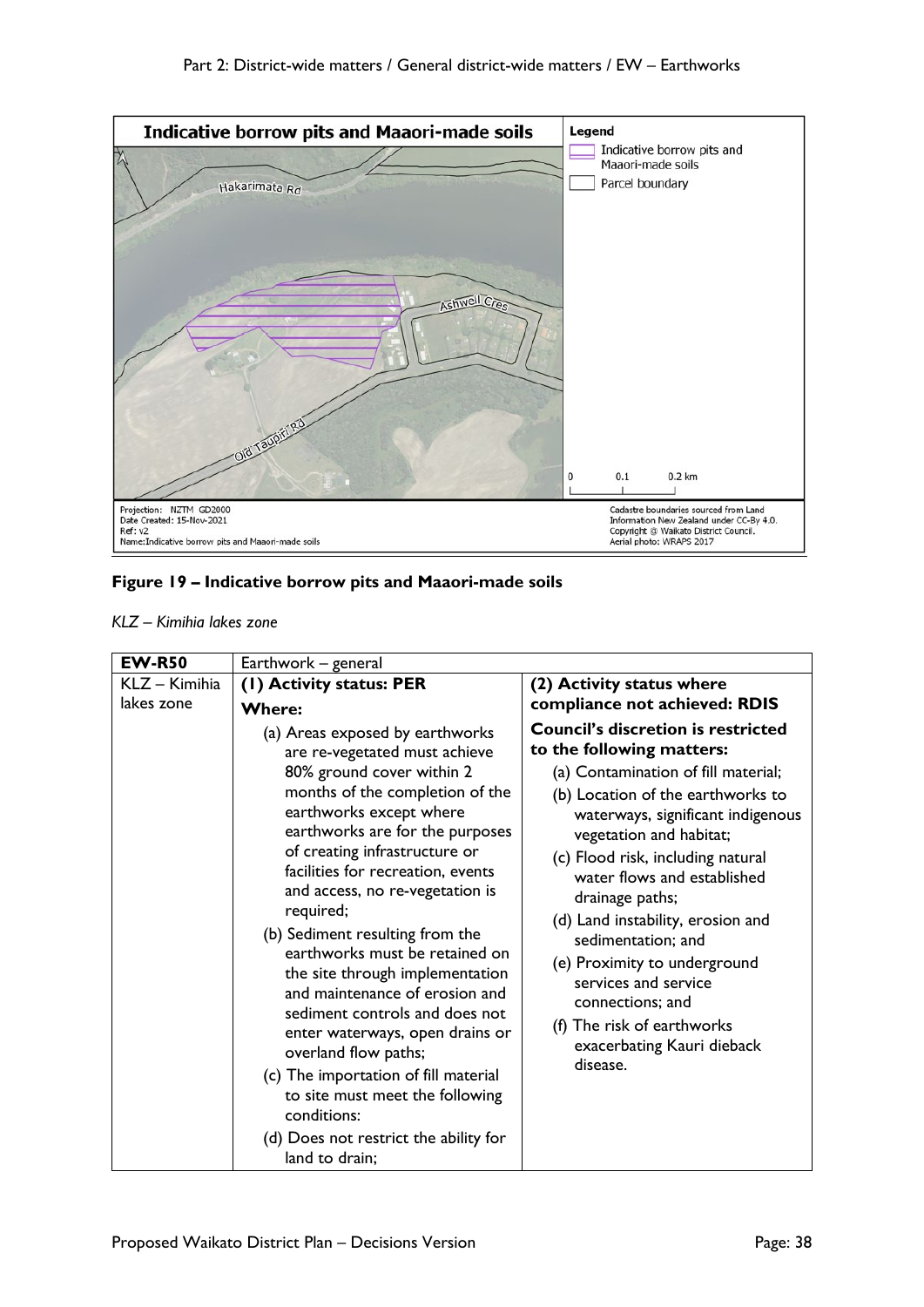| (e) Is not located within 1.5m of<br>public sewers, utility services or<br>manholes; |  |
|--------------------------------------------------------------------------------------|--|
| (f) The sediment from fill material is<br>retained on the site; and                  |  |
| (g) Provided they are not within a<br>kauri root zone.                               |  |

### *MAZ – Mercer airport zone*

| <b>EW-R51</b>  | Earthworks – general                                                                                                                                                                                                                                                                                                                                                                                                                                                                                                                                                                                                                                                                                                                                                                                                                                                                                                                                                                                                                                                                           |                                                                                                                                                                                                                                                                                                                                                                                                                                                                                                                                                                                                   |
|----------------|------------------------------------------------------------------------------------------------------------------------------------------------------------------------------------------------------------------------------------------------------------------------------------------------------------------------------------------------------------------------------------------------------------------------------------------------------------------------------------------------------------------------------------------------------------------------------------------------------------------------------------------------------------------------------------------------------------------------------------------------------------------------------------------------------------------------------------------------------------------------------------------------------------------------------------------------------------------------------------------------------------------------------------------------------------------------------------------------|---------------------------------------------------------------------------------------------------------------------------------------------------------------------------------------------------------------------------------------------------------------------------------------------------------------------------------------------------------------------------------------------------------------------------------------------------------------------------------------------------------------------------------------------------------------------------------------------------|
| $MAZ -$        | (1) Activity status: PER                                                                                                                                                                                                                                                                                                                                                                                                                                                                                                                                                                                                                                                                                                                                                                                                                                                                                                                                                                                                                                                                       | (2) Activity status where                                                                                                                                                                                                                                                                                                                                                                                                                                                                                                                                                                         |
| Mercer airport | <b>Where:</b>                                                                                                                                                                                                                                                                                                                                                                                                                                                                                                                                                                                                                                                                                                                                                                                                                                                                                                                                                                                                                                                                                  | compliance not achieved: RDIS                                                                                                                                                                                                                                                                                                                                                                                                                                                                                                                                                                     |
| zone           | (a) Earthworks within the MAZ -<br>Mercer Airport zone must meet<br>all of the following standards:<br>(i) Earthworks must not exceed<br>a volume of more than<br>1,000m <sup>3</sup> in a single calendar<br>year;<br>(ii) Earthworks must not exceed<br>an area of more than<br>1,000m <sup>2</sup> in a single calendar<br>year;<br>(iii) The height of the resulting<br>cut or batter face does not<br>exceed 1.5 m with a<br>maximum slope of 1:2 (1<br>metre vertical to 2 m<br>horizontal;<br>(iv) Areas exposed by the<br>earthworks not covered by<br>buildings or other impervious<br>surfaces are revegetated to<br>achieve 80% ground cover<br>within 2 months of the<br>completion of the<br>earthworks;<br>(v) Sediment is retained on site<br>through implementation and<br>maintenance of erosion and<br>sediment controls and does<br>not enter waterways, open<br>drains or overland flow<br>paths;<br>(vi) Earthworks must not divert<br>or change natural water<br>flows or established drainage<br>paths; and<br>(vii) Provided they are not<br>within a kauri root zone. | <b>Council's discretion is restricted</b><br>to the following matters:<br>(a) Amenity values and landscape<br>effects;<br>(b) Volume, extent and depth of<br>earthworks;<br>(c) Nature of fill material;<br>(d) Contamination of fill material;<br>(e) Location of earthworks relative<br>to waterways;<br>(f) Compaction of fill material;<br>(g) Volume and depth of fill<br>material;<br>(h) Geotechnical stability of fill<br>material;<br>(i) Flood risk;<br>(j) Land instability, erosion and<br>sedimentation; and<br>(k) The risk of earthworks<br>exacerbating Kauri dieback<br>disease. |
| <b>EW-R52</b>  | Earthworks - general                                                                                                                                                                                                                                                                                                                                                                                                                                                                                                                                                                                                                                                                                                                                                                                                                                                                                                                                                                                                                                                                           |                                                                                                                                                                                                                                                                                                                                                                                                                                                                                                                                                                                                   |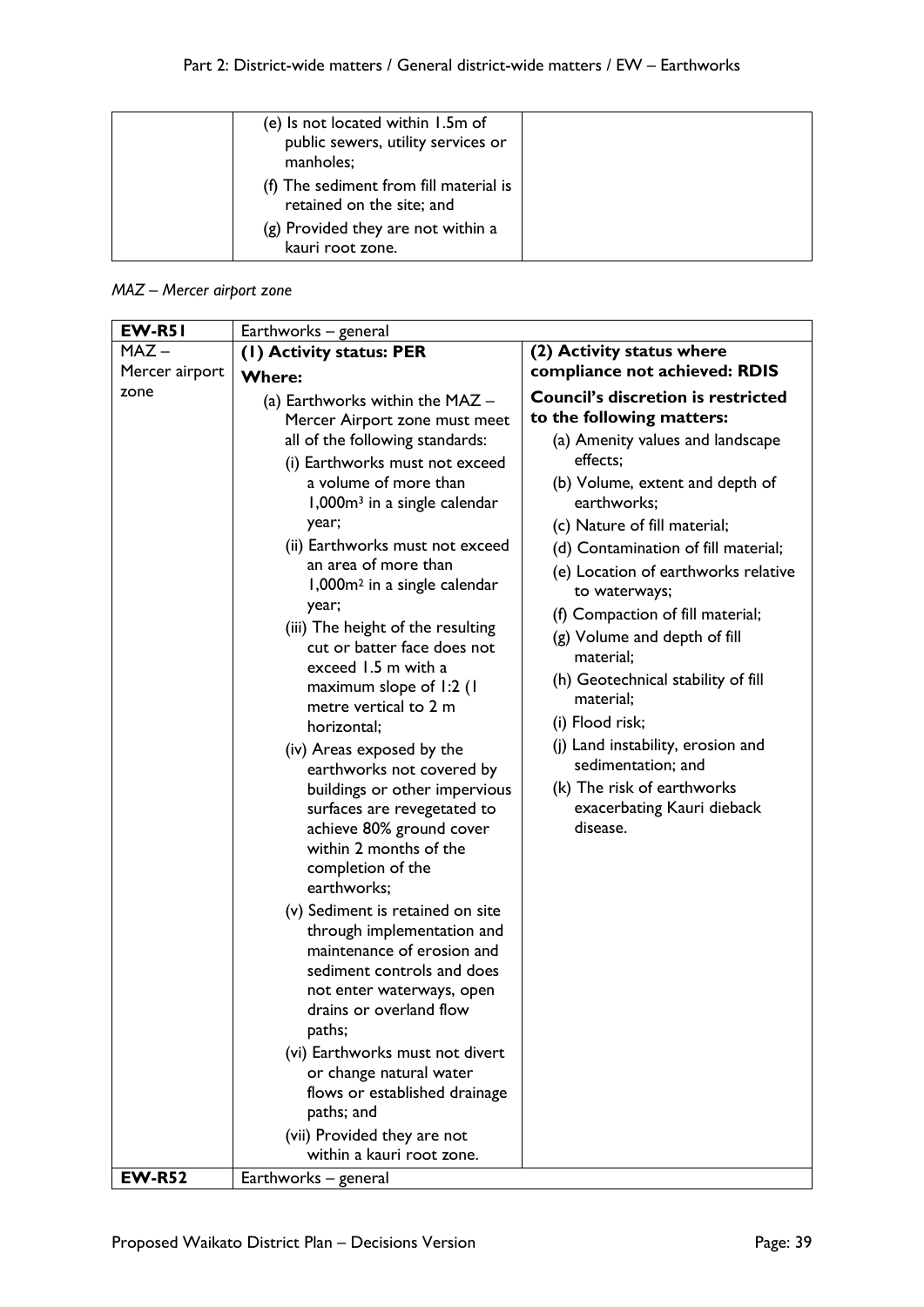| $MAZ -$<br>Mercer airport<br>zone | (1) Activity status: PER<br><b>Where:</b><br>(a) The importation of fill material<br>to the site must meet all of the<br>following standards, in addition<br>to the standards in Rule EW-<br>R51:<br>(v) Earthworks do not exceed a<br>total volume of 500m <sup>3</sup> per<br>site and a depth of I metre;<br>(vi) Earthworks must be fit for<br>compaction;<br>(vii) The height of the resulting<br>batter face in stable ground<br>must not exceed 1.5 metres<br>with a maximum slope of 1:2<br>(Im vertical to 2m<br>horizontal);<br>(viii) Earthworks do not restrict<br>the ability of the land to<br>drain;<br>(ix) The sediment from fill<br>material is retained on the<br>site; and<br>(x) Provided they are not within<br>a kauri root zone. | (2) Activity status where<br>compliance not achieved: RDIS<br><b>Council's discretion is restricted</b><br>to the following matters:<br>(a) Amenity values and landscape<br>effects:<br>(b) Volume, extent and depth of<br>earthworks;<br>(c) Nature of fill material;<br>(d) Contamination of fill material;<br>(e) Location of earthworks relative<br>to waterways;<br>(f) Compaction of fill material;<br>(g) Volume and depth of fill<br>material:<br>(h) Geotechnical stability of fill<br>material;<br>(i) Flood risk;<br>(j) Land instability, erosion and<br>sedimentation; and<br>(k) The risk of earthworks<br>exacerbating Kauri dieback<br>disease. |
|-----------------------------------|----------------------------------------------------------------------------------------------------------------------------------------------------------------------------------------------------------------------------------------------------------------------------------------------------------------------------------------------------------------------------------------------------------------------------------------------------------------------------------------------------------------------------------------------------------------------------------------------------------------------------------------------------------------------------------------------------------------------------------------------------------|-----------------------------------------------------------------------------------------------------------------------------------------------------------------------------------------------------------------------------------------------------------------------------------------------------------------------------------------------------------------------------------------------------------------------------------------------------------------------------------------------------------------------------------------------------------------------------------------------------------------------------------------------------------------|
|-----------------------------------|----------------------------------------------------------------------------------------------------------------------------------------------------------------------------------------------------------------------------------------------------------------------------------------------------------------------------------------------------------------------------------------------------------------------------------------------------------------------------------------------------------------------------------------------------------------------------------------------------------------------------------------------------------------------------------------------------------------------------------------------------------|-----------------------------------------------------------------------------------------------------------------------------------------------------------------------------------------------------------------------------------------------------------------------------------------------------------------------------------------------------------------------------------------------------------------------------------------------------------------------------------------------------------------------------------------------------------------------------------------------------------------------------------------------------------------|

*MSRZ – Motorsport and recreation zone*

| (2) Activity status where<br>compliance not achieved: RDIS                                                                                                                                                                                                                                                                                                                                                                                                                                                                                                                                                                                                                                                                                                                                                                                                                                                                                                                                                                                                        |
|-------------------------------------------------------------------------------------------------------------------------------------------------------------------------------------------------------------------------------------------------------------------------------------------------------------------------------------------------------------------------------------------------------------------------------------------------------------------------------------------------------------------------------------------------------------------------------------------------------------------------------------------------------------------------------------------------------------------------------------------------------------------------------------------------------------------------------------------------------------------------------------------------------------------------------------------------------------------------------------------------------------------------------------------------------------------|
| <b>Council's discretion is restricted</b><br>(a) Earthworks within a site must<br>to the following matters:<br>meet all of the following<br>(a) Amenity values and landscape<br>effects;<br>(i) Do not exceed a volume of<br>more than 1000m <sup>3</sup> and an<br>(b) Volume, extent and depth of<br>area of more than 2000m <sup>2</sup><br>earthworks;<br>over any single consecutive<br>(c) Nature of fill material;<br>(d) Contamination of fill material;<br>(ii) The total depth of any<br>(e) Location of the earthworks to<br>excavation or filling does not<br>waterways, significant indigenous<br>exceed 3m above or below<br>vegetation and habitat;<br>ground level with a maximum<br>(f) Compaction of the fill material;<br>slope of 1:2 (1 vertical to 2<br>(g) Volume and depth of fill<br>material;<br>(iii) Earthworks are setback<br>(h) Geotechnical stability;<br>1.5m from all boundaries;<br>(i) Flood risk, including natural<br>(iv) Areas exposed by<br>water flows and established<br>earthworks are re-vegetated<br>drainage paths |
| Earthworks - all precincts<br>(1) Activity status: PER<br>12-month period;<br>to achieve 80% ground cover                                                                                                                                                                                                                                                                                                                                                                                                                                                                                                                                                                                                                                                                                                                                                                                                                                                                                                                                                         |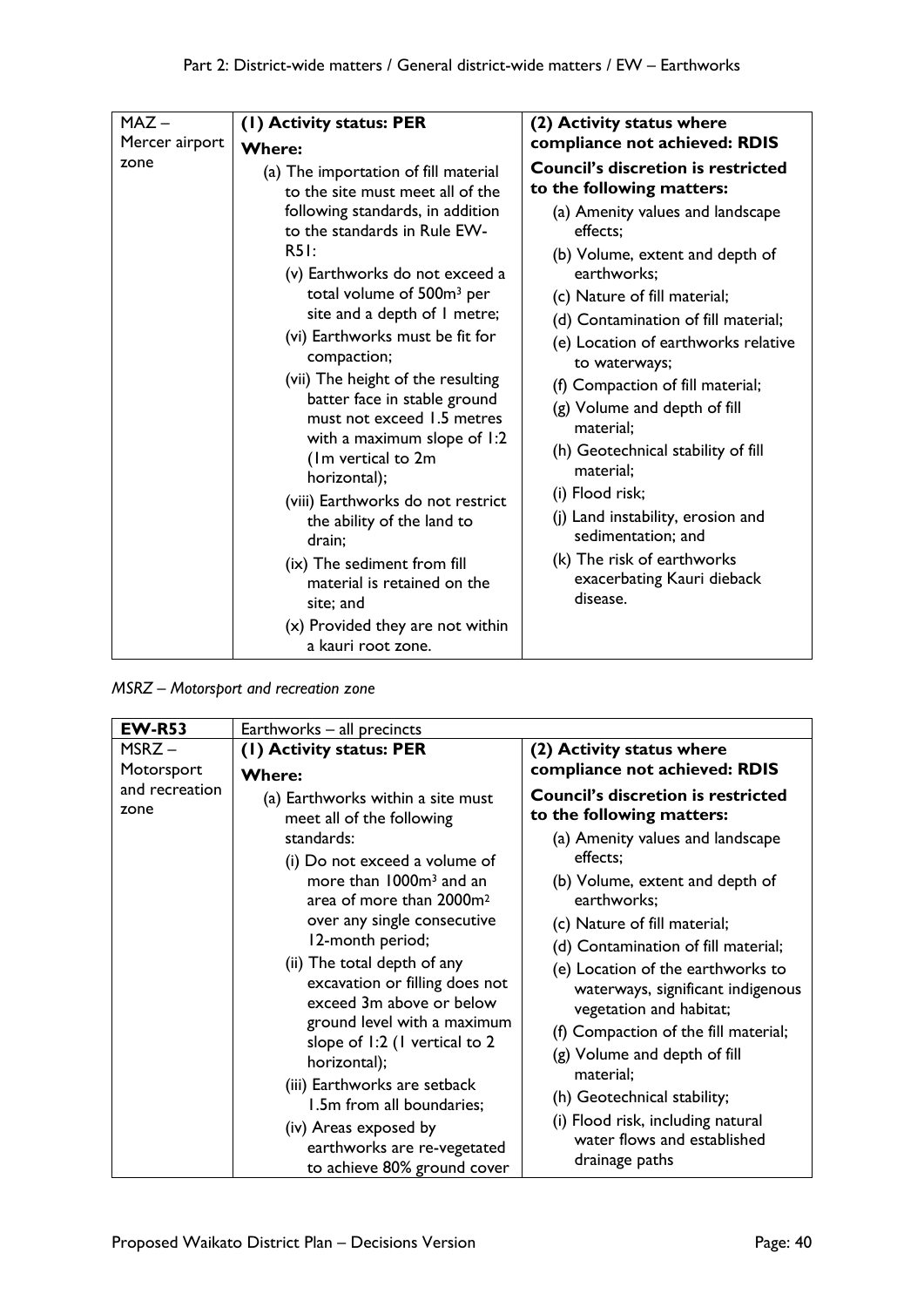|                        | within 2 months of the<br>completion of the<br>earthworks;<br>(v) Sediment resulting from the<br>earthworks is retained on the<br>site through implementation<br>and maintenance of erosion<br>and sediment controls and<br>does not enter waterways,<br>open drains or overland flow<br>paths;<br>(vi) Do not divert or change the<br>nature of natural water flows,<br>water bodies or established<br>drainage paths; and<br>(vii) Provided they are not<br>within a kauri root zone.                                                                                                                                                                                                                             | (j) Land instability, erosion and<br>sedimentation;<br>(k) Proximity to underground<br>services and service<br>connections; and<br>(I) The risk of earthworks<br>exacerbating Kauri dieback<br>disease.                                                                                                                                                                                                                                                                                                                                                                                                                                                                                                                                                       |
|------------------------|---------------------------------------------------------------------------------------------------------------------------------------------------------------------------------------------------------------------------------------------------------------------------------------------------------------------------------------------------------------------------------------------------------------------------------------------------------------------------------------------------------------------------------------------------------------------------------------------------------------------------------------------------------------------------------------------------------------------|---------------------------------------------------------------------------------------------------------------------------------------------------------------------------------------------------------------------------------------------------------------------------------------------------------------------------------------------------------------------------------------------------------------------------------------------------------------------------------------------------------------------------------------------------------------------------------------------------------------------------------------------------------------------------------------------------------------------------------------------------------------|
| <b>EW-R54</b>          | Earthworks - all precincts                                                                                                                                                                                                                                                                                                                                                                                                                                                                                                                                                                                                                                                                                          |                                                                                                                                                                                                                                                                                                                                                                                                                                                                                                                                                                                                                                                                                                                                                               |
| MSRZ-<br>Motorsport    | (I) Activity status: PER<br><b>Where:</b>                                                                                                                                                                                                                                                                                                                                                                                                                                                                                                                                                                                                                                                                           | (2) Activity status where<br>compliance not achieved: RDIS                                                                                                                                                                                                                                                                                                                                                                                                                                                                                                                                                                                                                                                                                                    |
| and recreation<br>zone | (a) The importation of fill material<br>to a site shall meet all of the<br>following standards in addition<br>to Rule EW-R53:<br>(i) Does not exceed a total<br>volume of 500m <sup>3</sup> per site and<br>a depth of 1m;<br>(ii) Is fit for compaction;<br>(iii) The height of the resulting<br>batter face in stable ground<br>must not exceed 1.5m with a<br>maximum slope of 1:2 (1m<br>vertical to 2m horizontal);<br>(iv) Does not restrict the ability<br>for land to drain;<br>(v) Is not located within 1.5m of<br>public sewers, utility services<br>or manholes;<br>(vi) The sediment from fill<br>material is retained on the<br>site; and<br>(vii) Provided they are not<br>within a kauri root zone. | <b>Council's discretion is restricted</b><br>to the following matters:<br>(a) Amenity values and landscape<br>effects;<br>(b) Volume, extent and depth of<br>earthworks;<br>(c) Nature of fill material;<br>(d) Contamination of fill material;<br>(e) Location of the earthworks to<br>waterways, significant indigenous<br>vegetation and habitat;<br>(f) Compaction of the fill material;<br>(g) Volume and depth of fill<br>material;<br>(h) Geotechnical stability;<br>(i) Flood risk, including natural<br>water flows and established<br>drainage paths<br>(j) Land instability, erosion and<br>sedimentation;<br>(k) Proximity to underground<br>services and service<br>connections; and<br>(I) The risk of earthworks<br>exacerbating Kauri dieback |

*MTZ – Matangi zone*

| <b>EW-R55</b> | genera<br>Earthworks<br>__ |
|---------------|----------------------------|
|               |                            |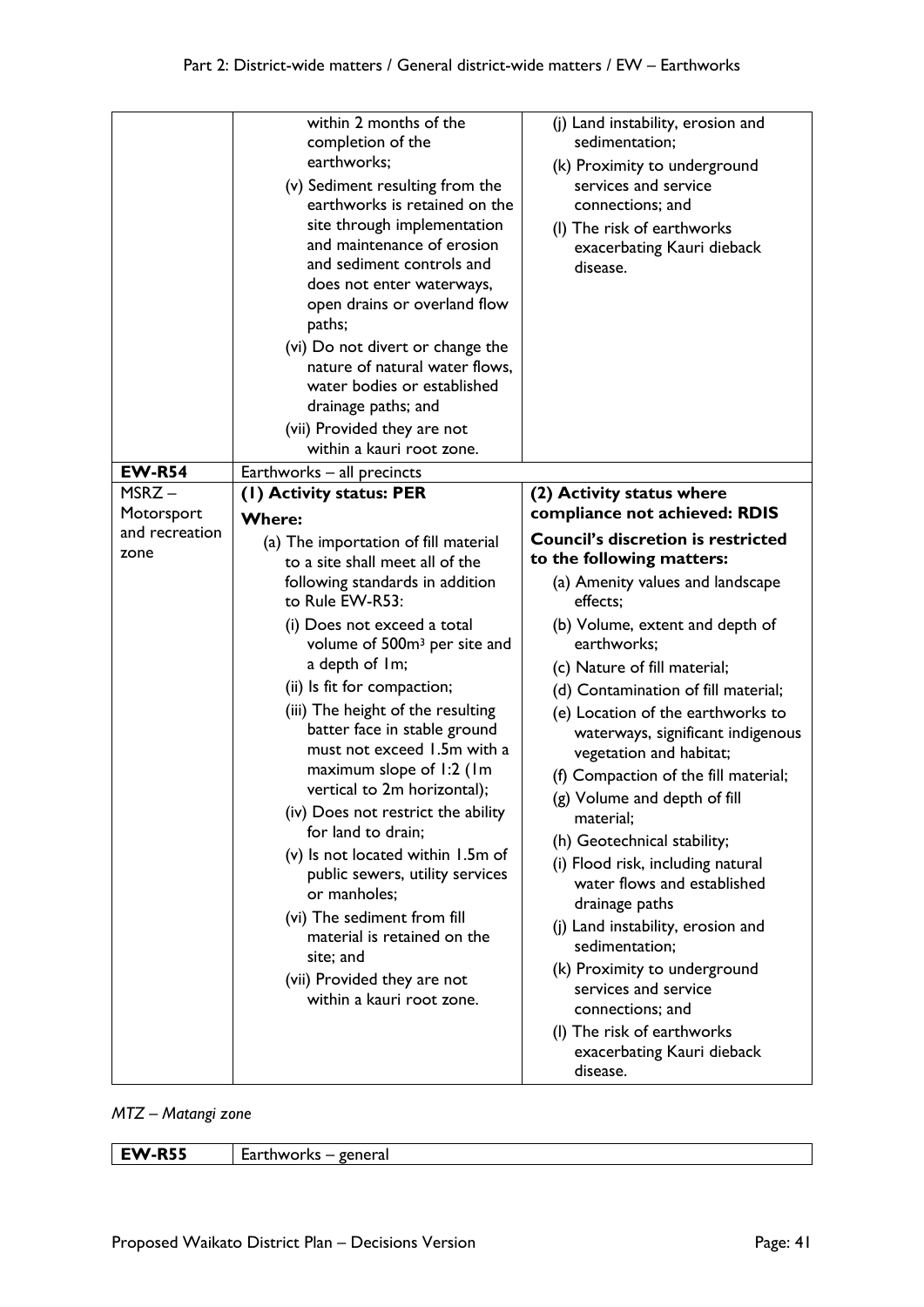| $MTZ -$                 | (I) Activity status: PER                                                                                                                                                                                                                                                                                                                                                                                                                                                                                                                                                                                                                                                                                                                                                                                                                                                                                                                                                                                                                                                                                        | (2) Activity status where                                                                                                                                                                                                                                                                                                                                                                                                                                                                                                                                                                                                                                                |
|-------------------------|-----------------------------------------------------------------------------------------------------------------------------------------------------------------------------------------------------------------------------------------------------------------------------------------------------------------------------------------------------------------------------------------------------------------------------------------------------------------------------------------------------------------------------------------------------------------------------------------------------------------------------------------------------------------------------------------------------------------------------------------------------------------------------------------------------------------------------------------------------------------------------------------------------------------------------------------------------------------------------------------------------------------------------------------------------------------------------------------------------------------|--------------------------------------------------------------------------------------------------------------------------------------------------------------------------------------------------------------------------------------------------------------------------------------------------------------------------------------------------------------------------------------------------------------------------------------------------------------------------------------------------------------------------------------------------------------------------------------------------------------------------------------------------------------------------|
| Matangi zone            | <b>Where:</b>                                                                                                                                                                                                                                                                                                                                                                                                                                                                                                                                                                                                                                                                                                                                                                                                                                                                                                                                                                                                                                                                                                   | compliance not achieved: RDIS                                                                                                                                                                                                                                                                                                                                                                                                                                                                                                                                                                                                                                            |
|                         | (a) Earthworks within a site must<br>meet the following standards:                                                                                                                                                                                                                                                                                                                                                                                                                                                                                                                                                                                                                                                                                                                                                                                                                                                                                                                                                                                                                                              | <b>Council's discretion is restricted</b><br>to the following matters:                                                                                                                                                                                                                                                                                                                                                                                                                                                                                                                                                                                                   |
|                         | (i) Not exceed a volume of<br>more than $2,500m^3$ ;                                                                                                                                                                                                                                                                                                                                                                                                                                                                                                                                                                                                                                                                                                                                                                                                                                                                                                                                                                                                                                                            | (a) Amenity values and landscape<br>effects;                                                                                                                                                                                                                                                                                                                                                                                                                                                                                                                                                                                                                             |
|                         | (ii) Not exceed an area of more<br>than 10,000m <sup>2</sup> within a 12<br>month period;<br>(iii) Earthworks associated with<br>any activity requiring building<br>consent (including associated<br>site works) shall not exceed<br>$500m^3$ ;<br>(iv) any excavation or filling does<br>not exceed a maximum slope<br>of I:2 (I vertical to 2<br>horizontal);<br>(v) Not be located within 1.5m<br>of the KiwiRail designated<br>corridor;<br>(vi) Areas exposed by<br>earthworks are re-vegetated<br>to achieve 80% ground cover<br>within 2 months of the<br>completion of the<br>earthworks, or finished with<br>a hardstand surface;<br>(vii) Sediment resulting from the<br>earthworks is retained on the<br>site through implementation<br>and maintenance of erosion<br>and sediment controls and<br>does not enter waterways,<br>open drains or overland flow<br>paths; and<br>(viii) Do not divert or change<br>the nature of natural water<br>flows, water bodies or onsite<br>disposal systems for<br>wastewater and stormwater;<br>and<br>(ix) Provided they are not within<br>a kauri root zone. | (b) Volume, extent and depth of<br>earthworks;<br>(c) Nature of fill material;<br>(d) Effects on waterbodies, and<br>significant indigenous vegetation<br>and habitat;<br>(e) Compaction of the fill material;<br>(f) Volume and depth of fill material;<br>(g) Geotechnical stability;<br>(h) Flood risk, including natural<br>water flows and established<br>drainage paths;<br>(i) Land instability, erosion and<br>sedimentation;<br>(j) Proximity to underground<br>services and service<br>connections;<br>(k) Effects on onsite disposal<br>systems for wastewater and<br>stormwater; and<br>(I) The risk of earthworks<br>exacerbating Kauri dieback<br>disease. |
| <b>EW-R56</b>           | Earthworks - general                                                                                                                                                                                                                                                                                                                                                                                                                                                                                                                                                                                                                                                                                                                                                                                                                                                                                                                                                                                                                                                                                            |                                                                                                                                                                                                                                                                                                                                                                                                                                                                                                                                                                                                                                                                          |
| $MTZ -$<br>Matangi zone | (1) Activity status: PER<br><b>Where:</b>                                                                                                                                                                                                                                                                                                                                                                                                                                                                                                                                                                                                                                                                                                                                                                                                                                                                                                                                                                                                                                                                       | (2) Activity status where<br>compliance not achieved: RDIS                                                                                                                                                                                                                                                                                                                                                                                                                                                                                                                                                                                                               |
|                         | (a) Earthworks for the purpose of                                                                                                                                                                                                                                                                                                                                                                                                                                                                                                                                                                                                                                                                                                                                                                                                                                                                                                                                                                                                                                                                               | <b>Council's discretion is restricted</b><br>to the following matters:                                                                                                                                                                                                                                                                                                                                                                                                                                                                                                                                                                                                   |
|                         | creating a building platform                                                                                                                                                                                                                                                                                                                                                                                                                                                                                                                                                                                                                                                                                                                                                                                                                                                                                                                                                                                                                                                                                    |                                                                                                                                                                                                                                                                                                                                                                                                                                                                                                                                                                                                                                                                          |
|                         | within a site, using imported fill<br>material (excluding cleanfill),                                                                                                                                                                                                                                                                                                                                                                                                                                                                                                                                                                                                                                                                                                                                                                                                                                                                                                                                                                                                                                           | (a) Amenity values and landscape<br>effects;                                                                                                                                                                                                                                                                                                                                                                                                                                                                                                                                                                                                                             |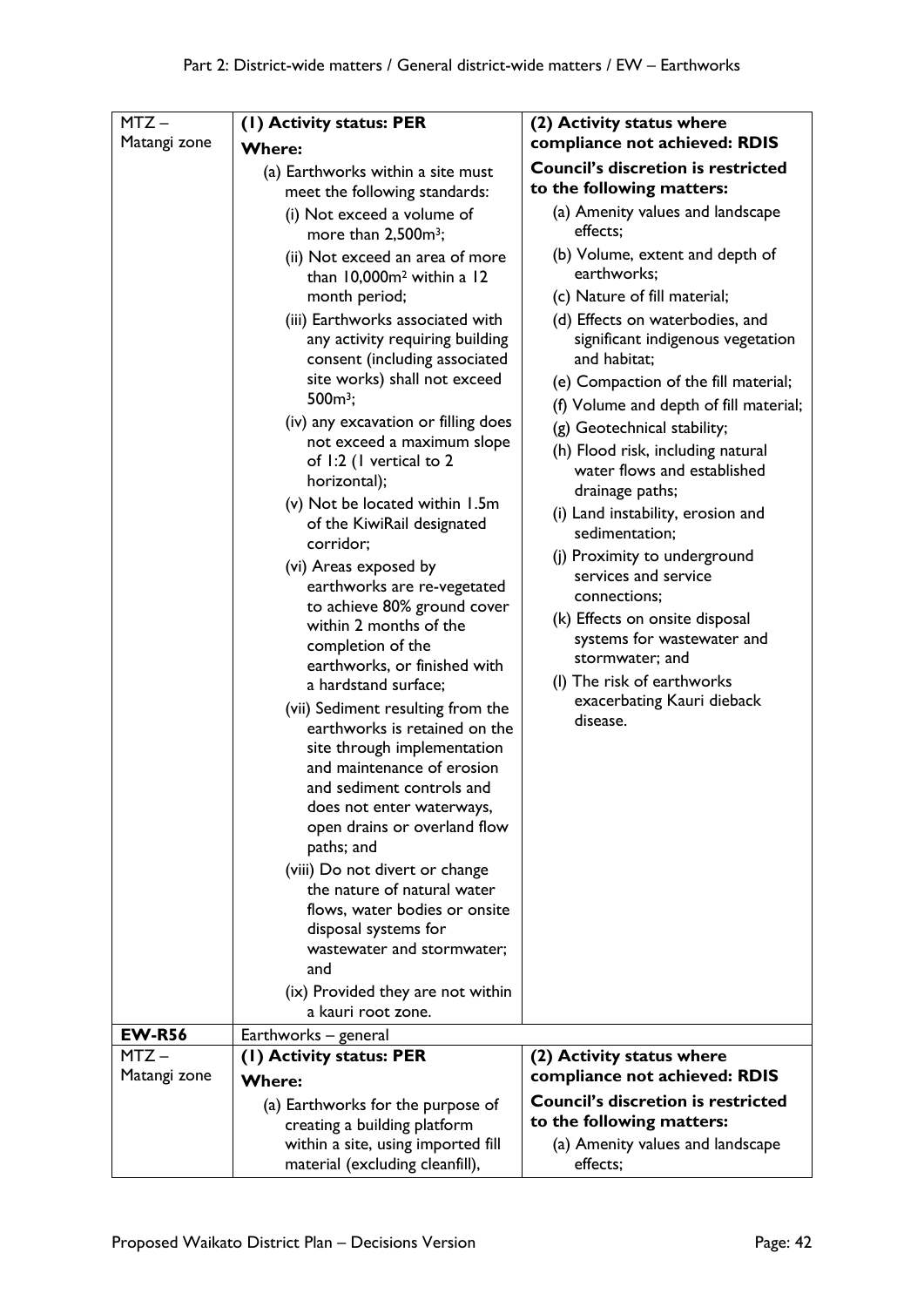| must meet the following<br>standards:<br>(i) Must not exceed a total<br>volume of 500m <sup>3</sup> ;<br>(ii) The slope of the resulting<br>filled area in stable ground<br>must not exceed a maximum<br>slope of 1:2 (1 vertical to 2<br>horizontal);<br>(iii) Areas exposed by filling are<br>revegetated to achieve 80%<br>ground cover within 2<br>months of the completion of<br>the earthworks, or finished<br>with a hardstand surface;<br>(iv) Sediment resulting from the<br>filling is retained on the site<br>through implementation and<br>maintenance of erosion and<br>sediment controls and does<br>not enter waterways, open<br>drains or overland flow<br>paths;<br>(v) Do not divert or change the<br>nature of natural water flows,<br>water bodies or established<br>drainage paths, or onsite<br>disposal systems for<br>wastewater and stormwater;<br>and<br>(vi) Provided they are not within<br>a kauri root zone. | (b) Volume, extent and depth of<br>earthworks;<br>(c) Nature of fill material;<br>(d) Effects on waterbodies, and<br>significant indigenous vegetation<br>and habitat;<br>(e) Compaction of the fill material;<br>(f) Volume and depth of fill material;<br>(g) Geotechnical stability;<br>(h) Flood risk, including natural<br>water flows and established<br>drainage paths;<br>(i) Land instability, erosion and<br>sedimentation;<br>(j) Proximity to underground<br>services and service<br>connections; and<br>(k) Effects on onsite disposal<br>systems for wastewater and<br>stormwater:<br>(I) The risk of earthworks<br>exacerbating Kauri dieback<br>disease. |
|--------------------------------------------------------------------------------------------------------------------------------------------------------------------------------------------------------------------------------------------------------------------------------------------------------------------------------------------------------------------------------------------------------------------------------------------------------------------------------------------------------------------------------------------------------------------------------------------------------------------------------------------------------------------------------------------------------------------------------------------------------------------------------------------------------------------------------------------------------------------------------------------------------------------------------------------|--------------------------------------------------------------------------------------------------------------------------------------------------------------------------------------------------------------------------------------------------------------------------------------------------------------------------------------------------------------------------------------------------------------------------------------------------------------------------------------------------------------------------------------------------------------------------------------------------------------------------------------------------------------------------|

*RPZ – Rangitahi Peninsula zone*

| <b>EW-R57</b>  | Earthworks - general                                                                                                                                                                      |                                                                                                                                                                                  |
|----------------|-------------------------------------------------------------------------------------------------------------------------------------------------------------------------------------------|----------------------------------------------------------------------------------------------------------------------------------------------------------------------------------|
| $R$ PZ $-$     | (1) Activity status: PER                                                                                                                                                                  | (2) Activity status where                                                                                                                                                        |
| Rangitahi      | <b>Where:</b>                                                                                                                                                                             | compliance not achieved: RDIS                                                                                                                                                    |
| Peninsula zone | (a) Earthworks within a site must<br>meet all of the following                                                                                                                            | <b>Council's discretion is restricted</b><br>to the following matters:                                                                                                           |
|                | standards:                                                                                                                                                                                | (a) Amenity values and landscape                                                                                                                                                 |
|                | (i) Be located more than 1.5m                                                                                                                                                             | effects;                                                                                                                                                                         |
|                | from a public sewer, open<br>drain, overland flow path or                                                                                                                                 | (b) Volume, extent and depth of<br>earthworks;                                                                                                                                   |
|                | other service pipe;                                                                                                                                                                       | (c) Nature of fill material;                                                                                                                                                     |
|                | (ii) Not exceed a volume of<br>more than 250m <sup>3</sup> and an area<br>of more than 1,000m2 within<br>a site:<br>(iii) The height of the resulting<br>cut, filled areas or fill batter | (d) Contamination of fill material;<br>(e) Location of the earthworks to<br>waterways, significant indigenous<br>vegetation and habitat;<br>(f) Compaction of the fill material; |
|                | face in stable ground, not                                                                                                                                                                |                                                                                                                                                                                  |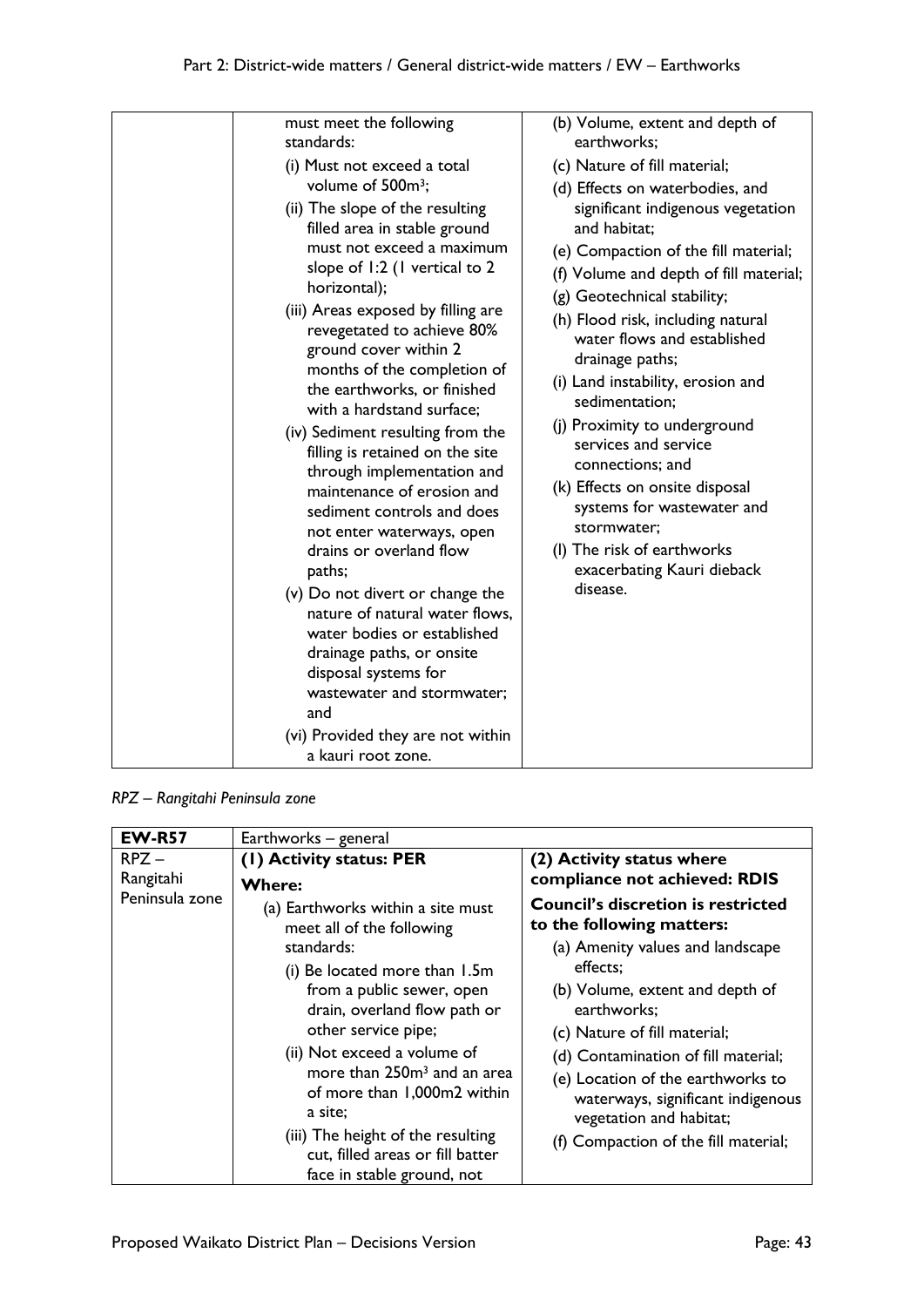|                | including any surcharge, does<br>not exceed 2m, with a<br>maximum slope of 1:2 (1<br>vertical to 2 horizontal);<br>(iv) Areas exposed by<br>earthworks are re-vegetated<br>to achieve 80% ground cover<br>within 2 months of the<br>completion of the<br>earthworks;<br>(v) Sediment resulting from the<br>earthworks is retained on the<br>site through implementation<br>and maintenance of erosion<br>and sediment controls and<br>does not enter waterways,<br>open drains or overland flow<br>paths;<br>(vi) Do not divert or change the<br>nature of natural water flows,<br>water bodies or established<br>drainage paths;<br>(vii) Do no result in the site<br>being unable to be serviced<br>by gravity sewers; and<br>(viii) Provided they are not<br>within a kauri root zone. | (g) Volume and depth of fill<br>material;<br>(h) Geotechnical stability;<br>(i) Flood risk, including natural<br>water flows and established<br>drainage paths<br>(j) Land instability, erosion and<br>sedimentation;<br>(k) Proximity to underground<br>services and service<br>connections;<br>(I) Traffic movements to and from<br>the site; and<br>(m) Consistency with the Rangitahi<br>Peninsula Structure Plan; and<br>(n) The risk of earthworks<br>exacerbating Kauri dieback<br>disease. |
|----------------|-------------------------------------------------------------------------------------------------------------------------------------------------------------------------------------------------------------------------------------------------------------------------------------------------------------------------------------------------------------------------------------------------------------------------------------------------------------------------------------------------------------------------------------------------------------------------------------------------------------------------------------------------------------------------------------------------------------------------------------------------------------------------------------------|----------------------------------------------------------------------------------------------------------------------------------------------------------------------------------------------------------------------------------------------------------------------------------------------------------------------------------------------------------------------------------------------------------------------------------------------------------------------------------------------------|
| <b>EW-R58</b>  | Earthworks – general                                                                                                                                                                                                                                                                                                                                                                                                                                                                                                                                                                                                                                                                                                                                                                      |                                                                                                                                                                                                                                                                                                                                                                                                                                                                                                    |
| $RPZ -$        | (I) Activity status: PER                                                                                                                                                                                                                                                                                                                                                                                                                                                                                                                                                                                                                                                                                                                                                                  | (2) Activity status where                                                                                                                                                                                                                                                                                                                                                                                                                                                                          |
|                |                                                                                                                                                                                                                                                                                                                                                                                                                                                                                                                                                                                                                                                                                                                                                                                           |                                                                                                                                                                                                                                                                                                                                                                                                                                                                                                    |
| Rangitahi      | <b>Where:</b>                                                                                                                                                                                                                                                                                                                                                                                                                                                                                                                                                                                                                                                                                                                                                                             | compliance not achieved: RDIS                                                                                                                                                                                                                                                                                                                                                                                                                                                                      |
| Peninsula zone | (a) The importation of fill material                                                                                                                                                                                                                                                                                                                                                                                                                                                                                                                                                                                                                                                                                                                                                      | <b>Council's discretion is restricted</b>                                                                                                                                                                                                                                                                                                                                                                                                                                                          |
|                | to a site must meet the                                                                                                                                                                                                                                                                                                                                                                                                                                                                                                                                                                                                                                                                                                                                                                   | to the following matters:                                                                                                                                                                                                                                                                                                                                                                                                                                                                          |
|                | following conditions standards,                                                                                                                                                                                                                                                                                                                                                                                                                                                                                                                                                                                                                                                                                                                                                           | (a) Amenity values and landscape                                                                                                                                                                                                                                                                                                                                                                                                                                                                   |
|                | in addition to the standards in<br>EW-R57:                                                                                                                                                                                                                                                                                                                                                                                                                                                                                                                                                                                                                                                                                                                                                | effects;                                                                                                                                                                                                                                                                                                                                                                                                                                                                                           |
|                | (i) Does not exceed a total                                                                                                                                                                                                                                                                                                                                                                                                                                                                                                                                                                                                                                                                                                                                                               | (b) Volume, extent and depth of<br>earthworks;                                                                                                                                                                                                                                                                                                                                                                                                                                                     |
|                | volume of 500m <sup>3</sup> per site and                                                                                                                                                                                                                                                                                                                                                                                                                                                                                                                                                                                                                                                                                                                                                  | (c) Nature of fill material;                                                                                                                                                                                                                                                                                                                                                                                                                                                                       |
|                | a depth of 1m;                                                                                                                                                                                                                                                                                                                                                                                                                                                                                                                                                                                                                                                                                                                                                                            | (d) Contamination of fill material;                                                                                                                                                                                                                                                                                                                                                                                                                                                                |
|                | (ii) Is fit for compaction;                                                                                                                                                                                                                                                                                                                                                                                                                                                                                                                                                                                                                                                                                                                                                               | (e) Location of the earthworks to                                                                                                                                                                                                                                                                                                                                                                                                                                                                  |
|                | (iii) The height of the resulting                                                                                                                                                                                                                                                                                                                                                                                                                                                                                                                                                                                                                                                                                                                                                         | waterways, significant indigenous                                                                                                                                                                                                                                                                                                                                                                                                                                                                  |
|                | batter face in stable ground                                                                                                                                                                                                                                                                                                                                                                                                                                                                                                                                                                                                                                                                                                                                                              | vegetation and habitat;                                                                                                                                                                                                                                                                                                                                                                                                                                                                            |
|                | must not exceed 1.5m with a                                                                                                                                                                                                                                                                                                                                                                                                                                                                                                                                                                                                                                                                                                                                                               | (f) Compaction of the fill material;                                                                                                                                                                                                                                                                                                                                                                                                                                                               |
|                | maximum slope of 1:2 (1m                                                                                                                                                                                                                                                                                                                                                                                                                                                                                                                                                                                                                                                                                                                                                                  | (g) Volume and depth of fill                                                                                                                                                                                                                                                                                                                                                                                                                                                                       |
|                | vertical to 2m horizontal);<br>(iv) Does not restrict the ability                                                                                                                                                                                                                                                                                                                                                                                                                                                                                                                                                                                                                                                                                                                         | material;                                                                                                                                                                                                                                                                                                                                                                                                                                                                                          |
|                | for land to drain;                                                                                                                                                                                                                                                                                                                                                                                                                                                                                                                                                                                                                                                                                                                                                                        | (h) Geotechnical stability;                                                                                                                                                                                                                                                                                                                                                                                                                                                                        |
|                | $(v)$ Is not located within 1.5m of                                                                                                                                                                                                                                                                                                                                                                                                                                                                                                                                                                                                                                                                                                                                                       | (i) Flood risk, including natural                                                                                                                                                                                                                                                                                                                                                                                                                                                                  |
|                | public sewers, utility services                                                                                                                                                                                                                                                                                                                                                                                                                                                                                                                                                                                                                                                                                                                                                           | water flows and established                                                                                                                                                                                                                                                                                                                                                                                                                                                                        |
|                | or manholes; and                                                                                                                                                                                                                                                                                                                                                                                                                                                                                                                                                                                                                                                                                                                                                                          | drainage paths<br>(j) Land instability, erosion and                                                                                                                                                                                                                                                                                                                                                                                                                                                |
|                | (vi) The sediment from fill<br>material is retained on the                                                                                                                                                                                                                                                                                                                                                                                                                                                                                                                                                                                                                                                                                                                                | sedimentation;                                                                                                                                                                                                                                                                                                                                                                                                                                                                                     |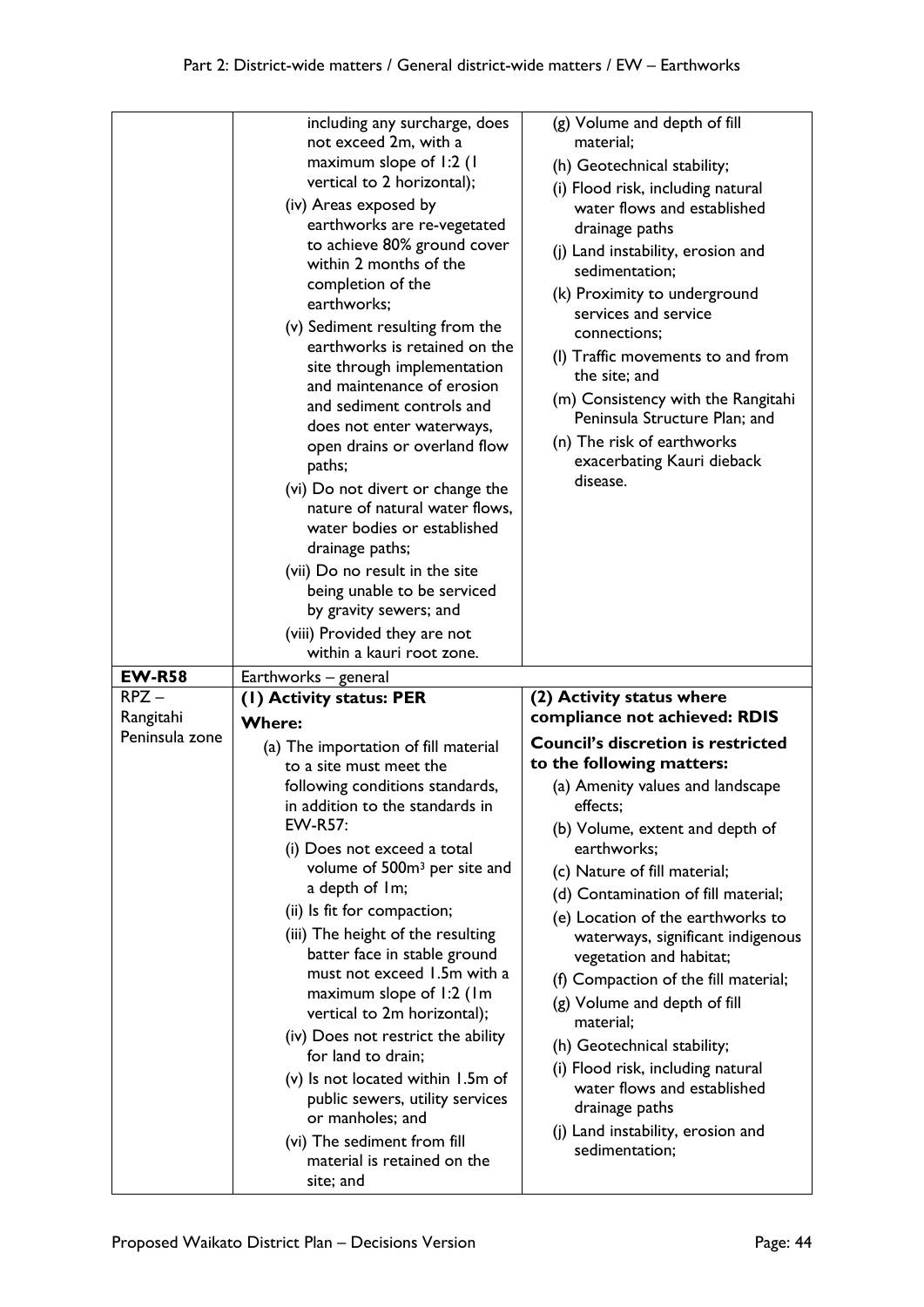| (vii) Provided they are not<br>within a kauri root zone. | (k) Proximity to underground<br>services and service<br>connections:<br>(I) Traffic movements to and from |
|----------------------------------------------------------|-----------------------------------------------------------------------------------------------------------|
|                                                          | the site; and<br>(m) Consistency with the Rangitahi<br>Peninsula Structure Plan; and                      |
|                                                          | (n) The risk of earthworks<br>exacerbating Kauri dieback<br>disease.                                      |

*TKAZ – Te Kowhai airpark zone*

| <b>EW-R59</b> | Earthworks - all precincts                                                                                                                                                                                                                                                                                                                                                                                                                                                                                                                                                                                                                                                                                                                                                                                                                                                                                                                                                                                                                           |                                                                                                                                                                                                                                                                                                                                                                                                                                                                         |
|---------------|------------------------------------------------------------------------------------------------------------------------------------------------------------------------------------------------------------------------------------------------------------------------------------------------------------------------------------------------------------------------------------------------------------------------------------------------------------------------------------------------------------------------------------------------------------------------------------------------------------------------------------------------------------------------------------------------------------------------------------------------------------------------------------------------------------------------------------------------------------------------------------------------------------------------------------------------------------------------------------------------------------------------------------------------------|-------------------------------------------------------------------------------------------------------------------------------------------------------------------------------------------------------------------------------------------------------------------------------------------------------------------------------------------------------------------------------------------------------------------------------------------------------------------------|
| $TKAZ - Te$   | (1) Activity status: PER                                                                                                                                                                                                                                                                                                                                                                                                                                                                                                                                                                                                                                                                                                                                                                                                                                                                                                                                                                                                                             | (2) Activity status where                                                                                                                                                                                                                                                                                                                                                                                                                                               |
| Kowhai        | Where:                                                                                                                                                                                                                                                                                                                                                                                                                                                                                                                                                                                                                                                                                                                                                                                                                                                                                                                                                                                                                                               | compliance not achieved: RDIS                                                                                                                                                                                                                                                                                                                                                                                                                                           |
| airpark zone  | (a) In all precincts, earthworks<br>within a site must meet all of the<br>following standards:<br>(i) Earthworks must be located<br>more than I.5m either side of<br>a public sewer, open drain,<br>overland flowpath or other<br>service pipe;<br>(ii) Earthworks must not exceed<br>a volume of more than<br>1,000m <sup>3</sup> in a single calendar<br>year;<br>(iii) Earthworks must not exceed<br>an area of more than<br>1,000m <sup>2</sup> in a single calendar<br>year;<br>(iv) The height of the resulting<br>cut or batter face does not<br>exceed 1.5m with a<br>maximum slope of 1:2 (1m<br>vertical to 2m horizontal);<br>(v) Areas exposed by the<br>earthworks not covered by<br>buildings or other impervious<br>surfaces are re-vegetated to<br>achieve 80% ground cover<br>within 2 months of the<br>completion of the<br>earthworks;<br>(vi) Sediment is retained on the<br>site through implementation<br>and maintenance of erosion<br>and sediment controls and<br>does not enter waterways,<br>open drains or overland flow | <b>Council's discretion is restricted</b><br>to the following matters:<br>(a) Amenity values and landscape<br>effects;<br>(b) Volume, extent and depth of<br>earthworks;<br>(c) Nature of fill material;<br>(d) Contamination of fill material;<br>(e) Location of the earthworks to<br>waterways, significant indigenous<br>vegetation and habitat;<br>(f) Compaction of the fill material;<br>(g) Volume and depth of fill<br>material;                               |
|               |                                                                                                                                                                                                                                                                                                                                                                                                                                                                                                                                                                                                                                                                                                                                                                                                                                                                                                                                                                                                                                                      | (h) Geotechnical stability;<br>(i) Flood risk, including natural<br>water flows and established<br>drainage paths;<br>(j) Land instability, erosion and<br>sedimentation;<br>(k) Proximity to underground<br>services and service<br>connections; and.<br>(I) Effects on the safe, effective and<br>efficient operation, maintenance<br>and upgrade of infrastructure,<br>including access; and<br>(m) The risk of earthworks<br>exacerbating Kauri dieback<br>disease. |